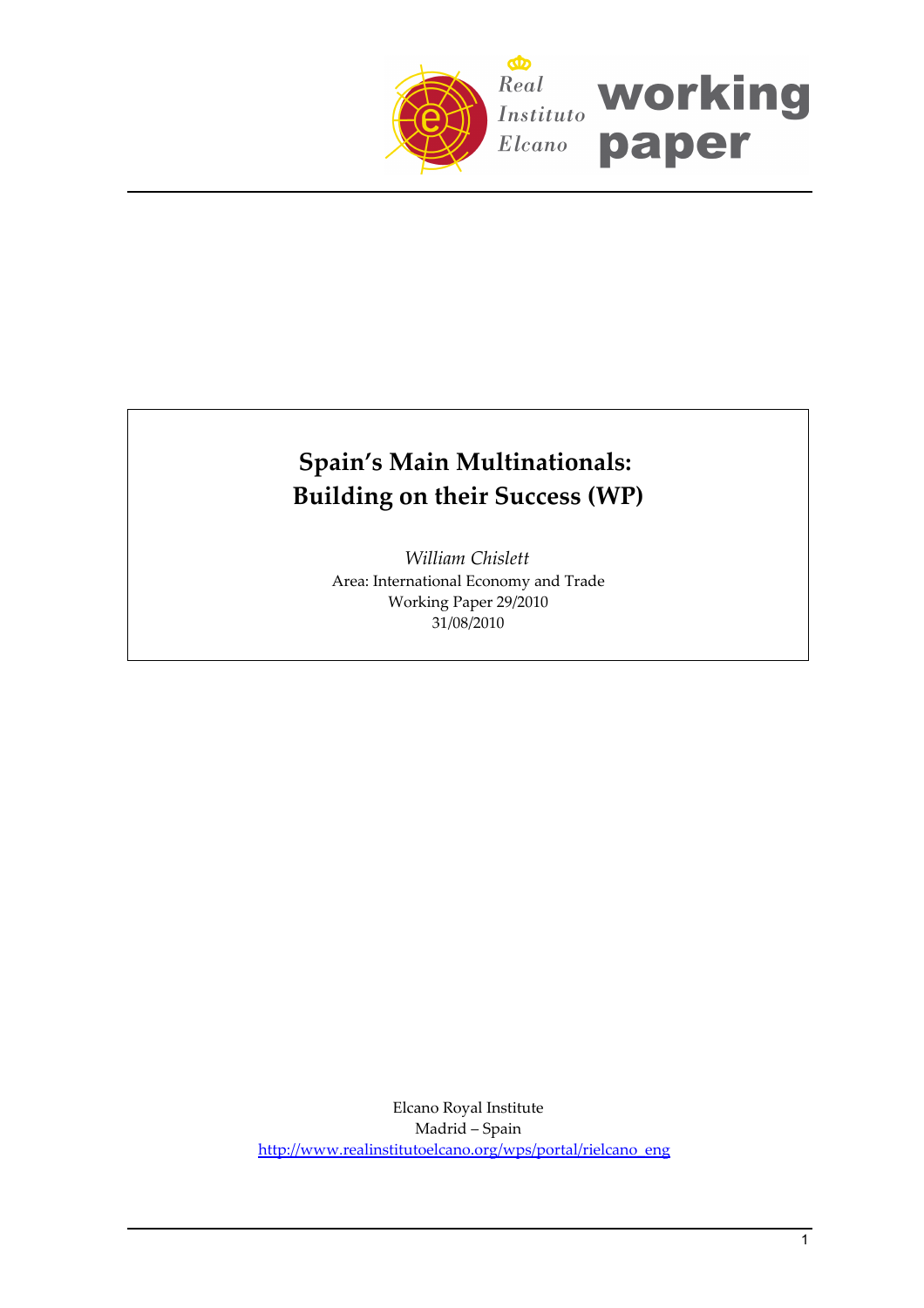

# **Spain's Main Multinationals: Building on their Success (WP)**

*William Chislett* [\\*](#page-1-0)

# **Index**

- (1) Summary
- (2) Background
- (3) Current situation
- (4) Telecommunications: Telefónica
- (5) Energy: Repsol YPF and Gas Natural Fenosa
- (6) Banks: Santander and BBVA
- (7) Electricity: Iberdrola and Gamesa
- (8) Construction and Infrastructure: Ferrovial, Acciona, ACS, FCC, Sacyr Vallehermoso and OHL
- (9) Other Multinationals: Abengoa, Acerinox, CAF, Ebro Puleva, Iberostar, Indra, La Seda, Mapfre, Mondragon Cooperative Corporation, NH Hoteles, Prisa, Prosegur and Sol Meliá
- (10) Family-owned Multinationals: Antolín-Irausa, Inditex, Pronovias, Roca and Talgo
- (11) Conclusion
- Appendix (a) Foreign Direct Investment Outflows by Selected Country, 1990-2009 (US\$ billion)
- Appendix (b) Outward Stock as a percentage of GDP by Selected Country, 1990-2009

Appendix (c) Domestic and International Revenues of Ibex 35 Companies, first half of 2010 ( $\epsilon$  million)

Selective bibliography

<span id="page-1-0"></span><sup>\*</sup> *Former correspondent of The Times in Madrid (1975-78) and the Financial Times in Mexico (1978-84) and author of three books on Spain for the Elcano Royal Institute. [www.williamchislett.com](http://www.williamchislett.com/)*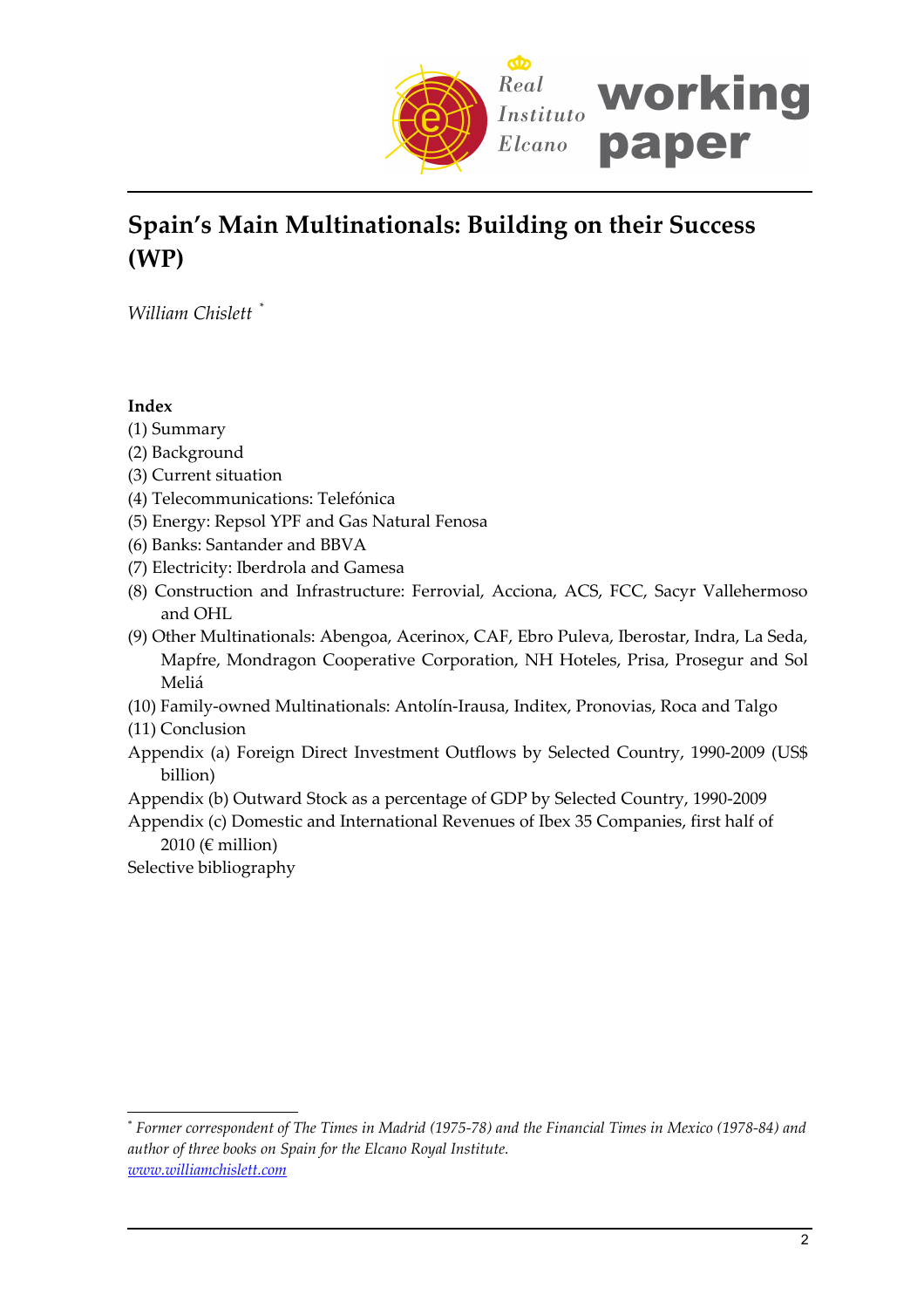

# **(1) Summary**

Spain's stock of outward direct investment was US\$646 billion at the end of 2009 and in GDP terms (44.2%) higher than that of Italy. The country's main multinationals are going from strength to strength. The acquisitions made abroad are significantly reducing the reliance on a domestic market that is in the doldrums. But for these investments some of these companies would barely survive the downturn in their home market.

# **(2) Background[1](#page-2-0)**

The first wave of outward foreign direct investment (FDI) in the 1960s and early 1970s was very modest, accounting for a mere 0.1% of international FDI flows. It occurred at a time when Spain took its first timid steps to open up its economy and relaxed controls on capital outflows, moving away from the autarky that followed the country's 1936-39 Civil War. The bulk of this investment went to European Community (EC) countries, followed by Latin America. Spain's share in international flows increased to 0.3% in the 1970s when investment in Latin American and Caribbean countries accounted for more than half of the country's total outflows, while that to EC countries and the US lost relative share. Financial and commercial activities accounted for around three-quarters of Spanish FDI in Latin America and there was also some investment in manufacturing. Outward flows averaged US\$260 million during the 1970s. Latin America's external debt crisis, triggered by Mexico's default in 1982, plunged many countries into recession and changed the course of Spain's FDI. By 1985, the region's share of Spain's outward FDI had fallen from more than 50% to 20%. The 1980s were a 'lost decade' for Latin America.

The big change and the catalyst for a much stronger drive in outward FDI came from joining the EC in 1986 and the adoption of the euro as the currency in 1998, which enabled Spanish companies to raise funds for their acquisitions at rates unimaginable just a few years back. The strategic focus of corporate Spain changed from one of defending the relatively mature home market to aggressively expanding abroad. The liberalisation of the domestic market as European single market directives began to unfold made the big Spanish companies, especially the state-run companies in oligopolistic sectors such as telecommunications (Telefónica), oil and natural gas (Repsol and Gas Natural) and electricity (Endesa)<sup>[2](#page-2-1)</sup> –all of which were to be privatised and become cash rich– and the big banks conscious of the need to reposition themselves in the more competitive environment. The tougher environment was underscored by an inward FDI boom in the first years after EU entry when hardly a week passed without an acquisition and it seemed that Spain was up for sale.

The strategic response to the threat of acquisition was to become bigger and go on the

<span id="page-2-0"></span><sup>&</sup>lt;sup>1</sup> I would like to thank the following for helping me prepare this Paper: Alfredo Arahuetes, Leslie Crawford, Maite Nuñez Diez, Domingo García, Ferdi Grafe, Mauro Guillén, Beatriz Rose Losada, Francisco Luzón,

Mariano Morcate, Kristian Rix, José Juan Ruiz and José Luis del Valle.

<span id="page-2-1"></span> $2$  Endesa has been more than 90% owned by Italy's Enel since 2009.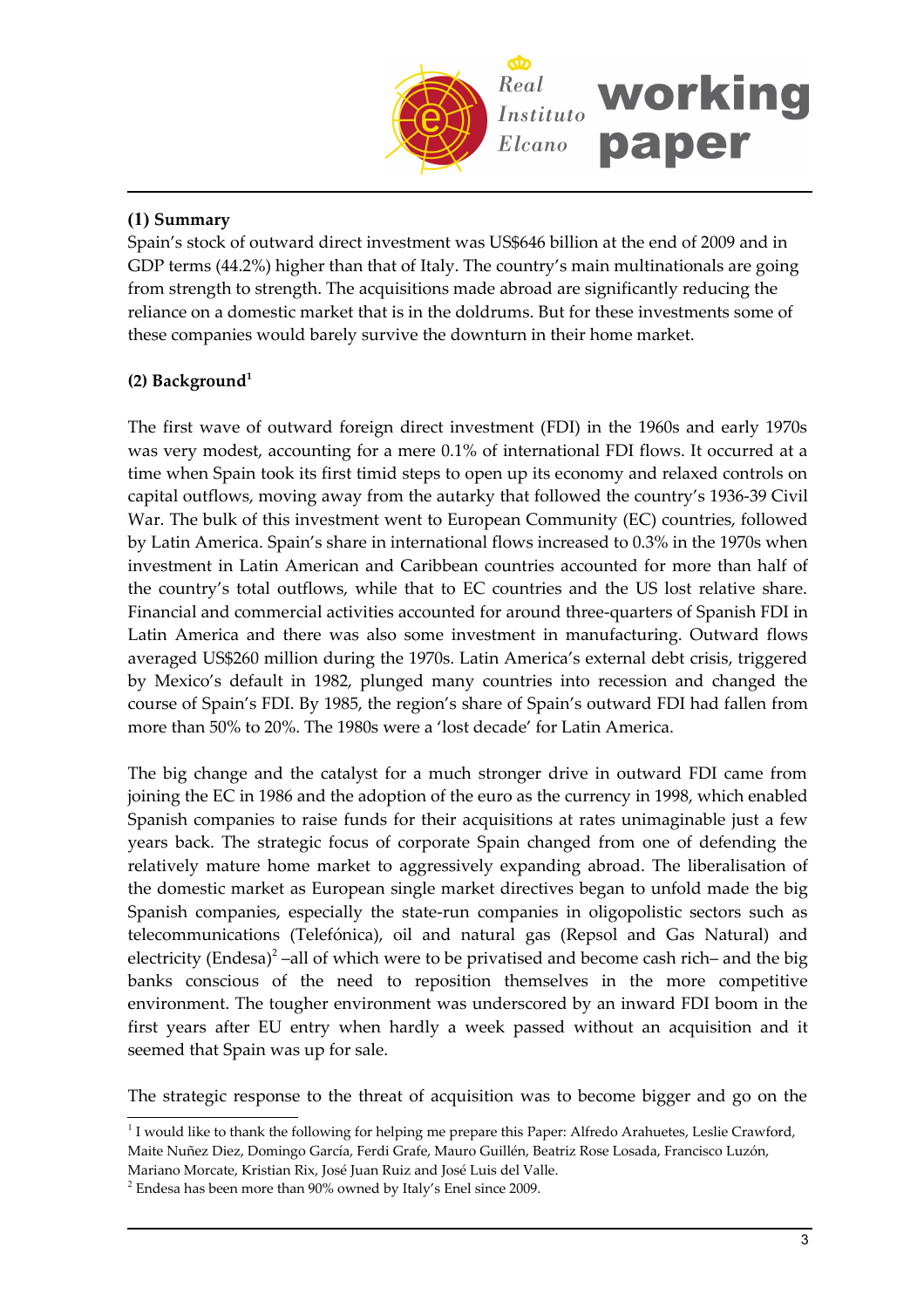

offensive. Liberalisation at home gave Spanish companies the opportunity to do this. And they seized it. Outward FDI surged from an average of US\$2.3 billion in 1985-95 to US\$18.9 billion in 1998 and a peak of US\$137 billion in 2007 when it accounted for 10.6% of the EU total investment abroad (see Appendix A). In 1999 the stock of outward investment almost reached the level of inward investment and that same year Spain overtook the average developed country in the world in terms of its cumulative investments abroad.

The expansion abroad, as of the early 90s, came after a wave of mergers, restructurings and privatisations which enhanced the critical mass of Repsol, Endesa and the big banks BBVA and Santander, among others. Their acquisitions abroad have turned these companies, and others, into significant players in the international corporate landscape.

Latin America was a natural first choice for Spanish companies wishing to invest abroad in a significant way (see Figure 1). Between 1993 and 2000, during the first phase of significant investment abroad, Telefónica, the banks Santander and BBVA, the oil and natural gas conglomerate Repsol, Gas Natural, the power companies Endesa, Iberdrola and Unión Fenosa and some construction and infrastructure companies invested in the region. Latin America accounted for 61% of total net investment during this period – which averaged €13.1 billion a year excluding the Special Purpose Entities (ETVEs) whose sole purpose is to hold foreign equity–, compared with 22.5% by the EU-15 and 9% by the US and Canada. Only the US, whose economy is 12 times larger than Spain's and in whose backyard Latin America lies, invested more. During the second phase of investment, between 2001 and 2006, when total net investment averaged €26.8 billion a year, Latin America's share was 16%, the EU-15's 67% and the US and Canada's 6.4%.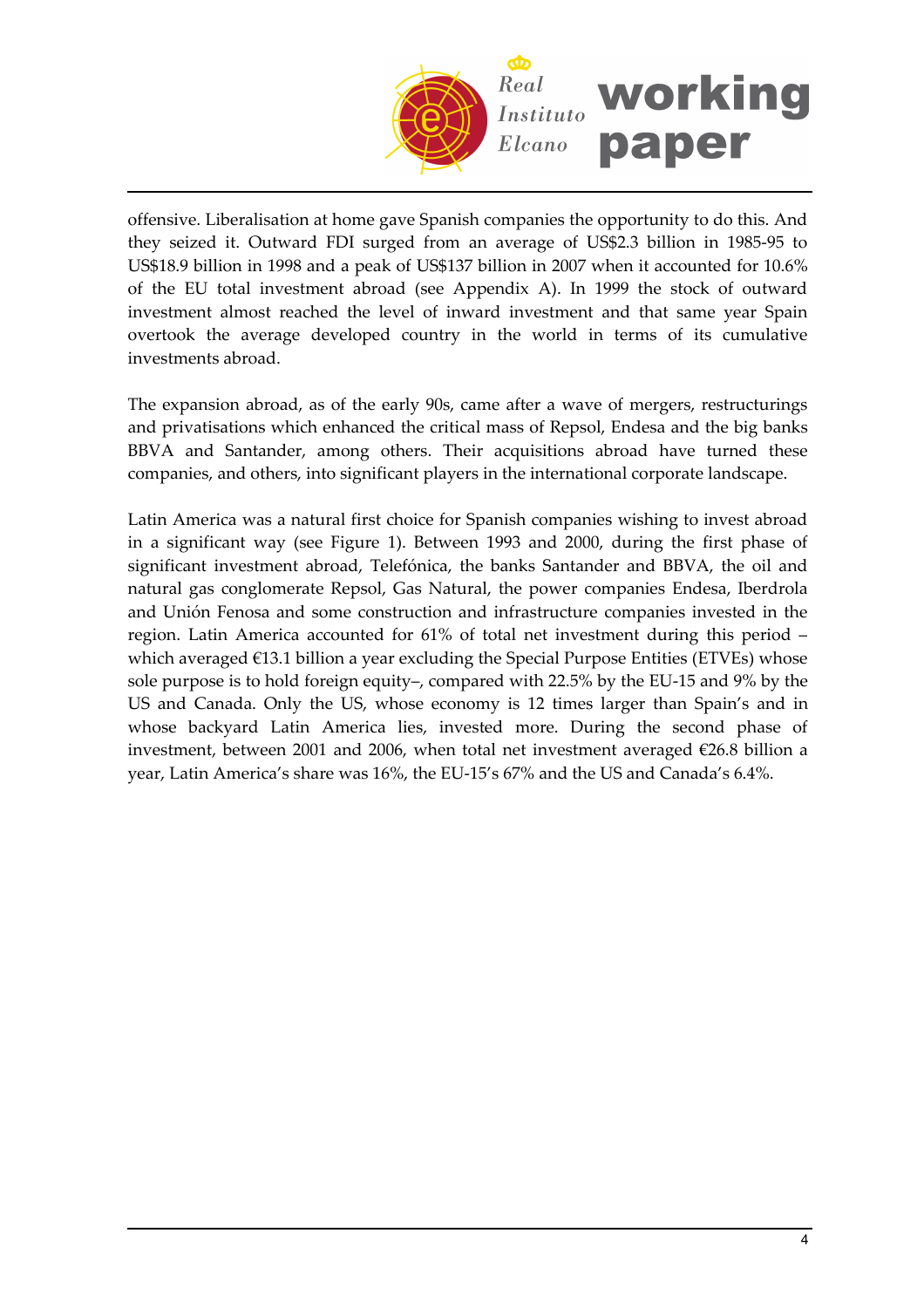

**Figure 1. Spain's Investment Flows to Latin America, 1993-2006 (€ million)**

Source: Alfredo Arahuetes and Aurora García, based on figures from the Investment Registry and their own data base.

As well as the companies' own push factors, there were several pull factors. Two of them were purely economic: liberalisation and privatisation opened up sectors of the Latin American economy that were hitherto off limits, and there is an ongoing need for capital to develop the region's generally poor infrastructure. Two are cultural: the first is the common language and the ease, therefore, with which management styles can be transferred. Another attraction is the sheer size of the Latin American market and its degree of underdevelopment. The macroeconomic fundamentals of Latin America as a whole and some countries in particular, such as Mexico and Brazil, had also become sounder as a result of major reforms, making the region a less risky place to invest. Mexico, Chile and Brazil have achieved investment-grade status, which means the risk of debt default is minimal and institutional investors are less hesitant about investing in their financial markets. Lastly, democracy has been gradually taking root in an increasing number of countries.

Another factor behind the expansion is that Spanish companies were able to deduct the goodwill –the value ascribed to some of a business's intangible assets– arising from foreign acquisitions against tax over a period of 20 years. Goodwill is the difference between the book value of assets and the actual price paid. Neelie Kroes, the EU Competition Commissioner, opened a formal investigation in October 2007 into this tax scheme after receiving complaints from European companies that said the tax treatment gave Spanish companies an unfair advantage and enabled them to outbid their rivals. The European Commission said the tax amortisation scheme distorted competition within the Single Market and constituted state aid and Madrid had to abolish it.

Most of the outward FDI in Latin America has taken place in public utilities, telecommunications, financial services and infrastructure, sectors protected like Spain's once were and which began to liberalised and privatised. The initial move into Latin America was, as Mauro Guillén has pointed out, the 'path of least resistance' for Spanish companies facing deregulation and take-over threats on their home ground.<sup>[3](#page-4-0)</sup> Spanish executives were ideally suited to handling new businesses in Latin America as they had gained a lot of experience of how to compete in industries under deregulation in their own country. By the early 2000s, Spanish companies had become among the largest operators in telecommunications, electricity, water and financial services throughout Latin America and the region a major contributor to the bottom line of a significant number of Spanish companies and banks. The international revenues of the companies comprising the Ibex 35 index on the Madrid stock market accounted for 53.3% of total revenues in the first half of 2010, up from 23.8% in the whole of 1997 (see Appendix C).

<span id="page-4-0"></span><sup>3</sup> See his *The Rise of Spanish Multinationals*, Cambridge University Press, 2005.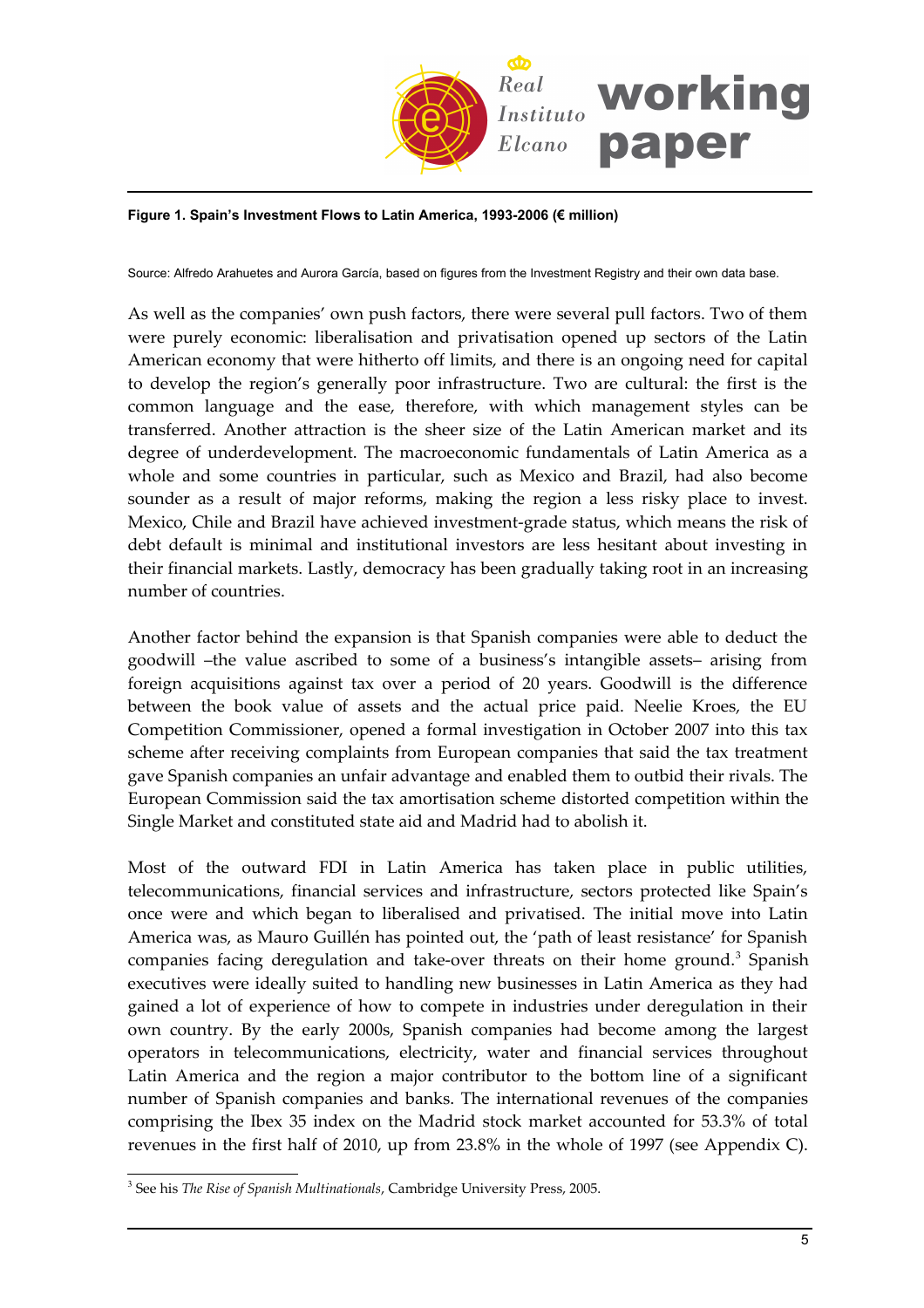

Domestic revenues declined 0.88% and international ones rose 10.5%.

While the 1980s were a 'lost decade' for Latin America, the first decade of the  $21<sup>st</sup>$  century has seen the continuation of a profound transformation that began in the 1990s and which can only benefit Spanish investments in the region. Indeed, Latin America is helping to lead a global economic recovery along with Asia. According to Luis Alberto Moreno, the President of the Inter-American Development Bank, economic growth in Latin America and the Caribbean is forecast to average 4.5% in 2010, twice the estimated US rate and four times faster than the euro zone.<sup>[4](#page-5-0)</sup> Fiscal deficits in the region are expected to average 2.3% of GDP compared with 6.8% in the euro area and 10.6% in the US. The region's total public debt is roughly only half the level of Europe and the US.

The shift away from Latin America as of the early 2000s, after Argentina's financial meltdown, which hit the banks and companies there but hardly affected the Spanish economy as whole,<sup>[5](#page-5-1)</sup> and into Europe, particularly the UK, and the US and Asia, to a lesser extent, was marked by several emblematic investments –Santander's €12.5 billion purchase of the UK bank Abbey in 2004, the acquisition by Banco Bilbao Vizcaya Argentaria (BBVA) of two small banks in California and Texas and Telefónica's purchase in 2005 of a stake in China Netcom and in 2006 its  $\epsilon$ 26 billion acquisition of the O<sub>2</sub> mobile telephony operator in the UK, Germany and Ireland, the biggest-ever Spanish acquisition of a foreign company so far.

<span id="page-5-0"></span><sup>4</sup> See Luis Alberto Moreno, 'Welcome to the Latin American Decade', *Financial Times*, 7/VII/2010.

<span id="page-5-1"></span> $5$  The Bank of Spain prudently monitors Latin America more closely than any other European central bank.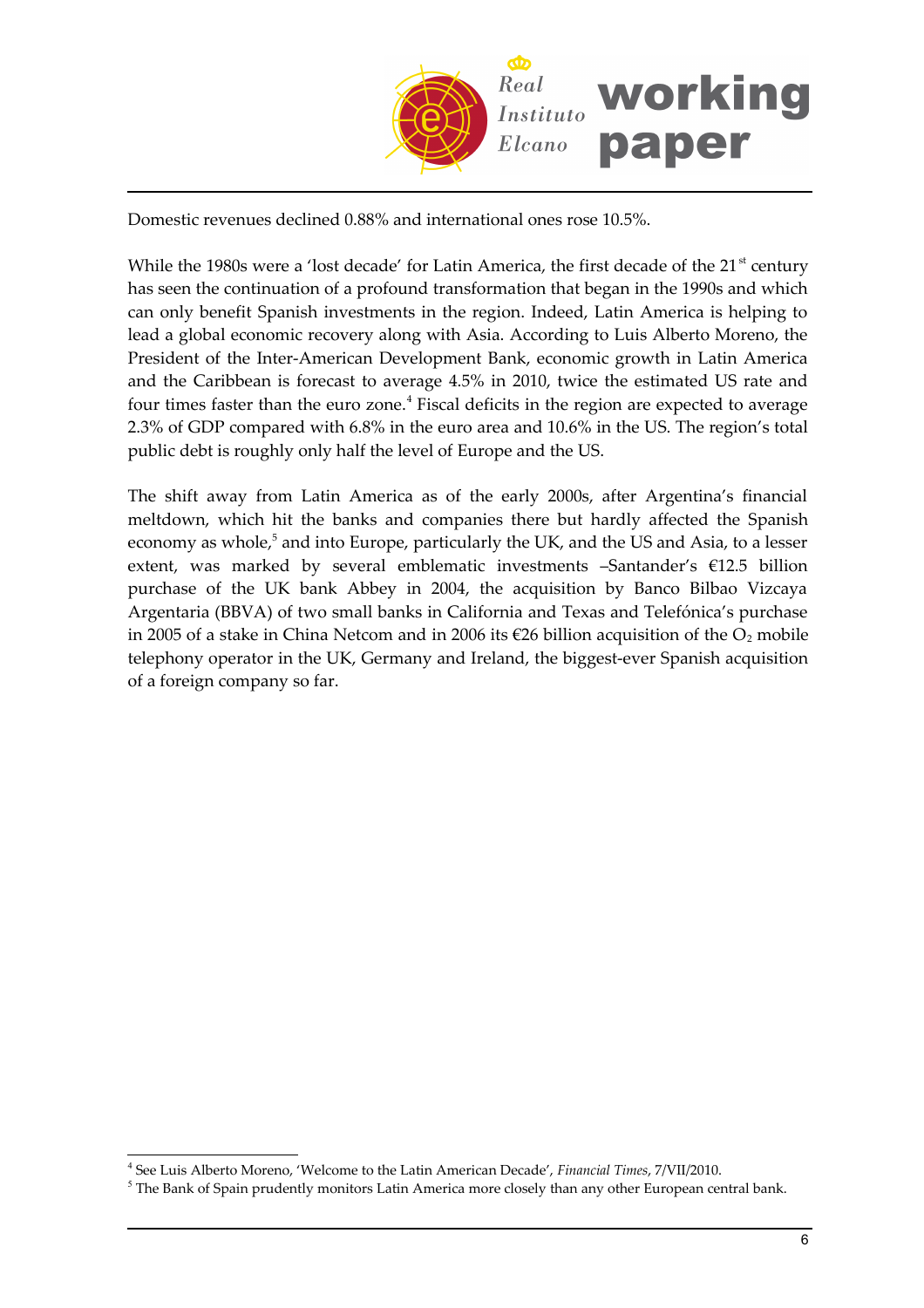

Lastly, there is the often overlooked factor of Spain's three main business schools –Iese, Esade and IE– which have enabled Spanish companies to create a managerial class to lead expansions abroad. The three schools are regularly ranked among the top 20 executive education providers in the main league tables such as those of the *Financial Times* (see Figure 2).

**Figure 2. Top Executive Education Providers, Selected Rankings, 2010 (1)**

| <b>Rank and School</b>         | <b>Country</b> |
|--------------------------------|----------------|
| 1. Harvard Business School     | US             |
| 2. HEC Paris                   | France         |
| 3. IMD                         | Switzerland    |
| 5. lese Business School        | <b>Spain</b>   |
| 7. Esade Business School       | <b>Spain</b>   |
| 8. Insead                      | France         |
| <b>13. IE Business School</b>  | <b>Spain</b>   |
| 15. University of Oxford: Saïd | UK             |
| 21. Columbia Business School   | US             |
| (1) Ranking out of 50.         |                |

Source: *Financial Times*.

# **(3) Current Situation**

The stock of Spain's outward investment stood at US\$645.9 billion at the end of 2009 (see Figure 3), compared with a stock of inward investment of US\$670.5 billion. In GDP terms, Spain's stock of outward investment soared from 3.0% in 1990 to 44.2% in 2009, higher than Italy, while that of inward investment over the same period increased from 12.7% to 45.9% (see Appendix B). Outflows of FDI have exceeded inward FDI every year since 1997 (with the exception of 2002), although those in 2009 were not much higher (US\$16.3 billion and US\$15.0 billion, respectively). Outward investment plummeted in 2009, as it did in almost all countries, mainly due to the global economic crisis (see Figure 4 and Appendix A).

|  |  | Figure 3. Outward Stocks of Direct Investment 2009, Selected EU Countries (% of GDP) |  |  |  |  |
|--|--|--------------------------------------------------------------------------------------|--|--|--|--|
|--|--|--------------------------------------------------------------------------------------|--|--|--|--|

|                                             | $\blacksquare$<br>$\sim$ | rance | Germany                | <b>Cnain</b><br>∍van. | Italy | ---            |
|---------------------------------------------|--------------------------|-------|------------------------|-----------------------|-------|----------------|
| stock<br>Outward                            | 76<br>v.v                | 64.9  | $\sim$ $\sim$<br>94. I | 11<br>.               | ~-    | $\sim$<br>JJ.U |
| Course: Wedd Investment Denaut 0040 UNICTAD |                          |       |                        |                       |       |                |

| Source: World Investment Report 2010, UNCTAD. |  |  |
|-----------------------------------------------|--|--|
|-----------------------------------------------|--|--|

|  |  | Figure 4. Outward Direct Investment Flows, 2008 and 2009 (US\$bn) |  |  |  |
|--|--|-------------------------------------------------------------------|--|--|--|
|  |  |                                                                   |  |  |  |

| —               | $\overline{\phantom{a}}$ |       |  |  |
|-----------------|--------------------------|-------|--|--|
| <b>Country</b>  | 2008                     | 2009  |  |  |
| Canada          | 80.7                     | 38.8  |  |  |
| China           | 52.1                     | 48.0  |  |  |
| France          | 161.0                    | 147.1 |  |  |
| Germany         | 134.5                    | 62.7  |  |  |
| Hong Kong China | 50.6                     | 52.3  |  |  |
| Italy           | 43.8                     | 43.9  |  |  |
| Japan           | 128.0                    | 74.7  |  |  |
| <b>Spain</b>    | 74.8                     | 16.3  |  |  |
| Switzerland     | 411.3                    | 286.9 |  |  |
| UK              | 161.0                    | 18.4  |  |  |
| US              | 330.5                    | 248.0 |  |  |

Source: World Investment Report 2010, UNCTAD.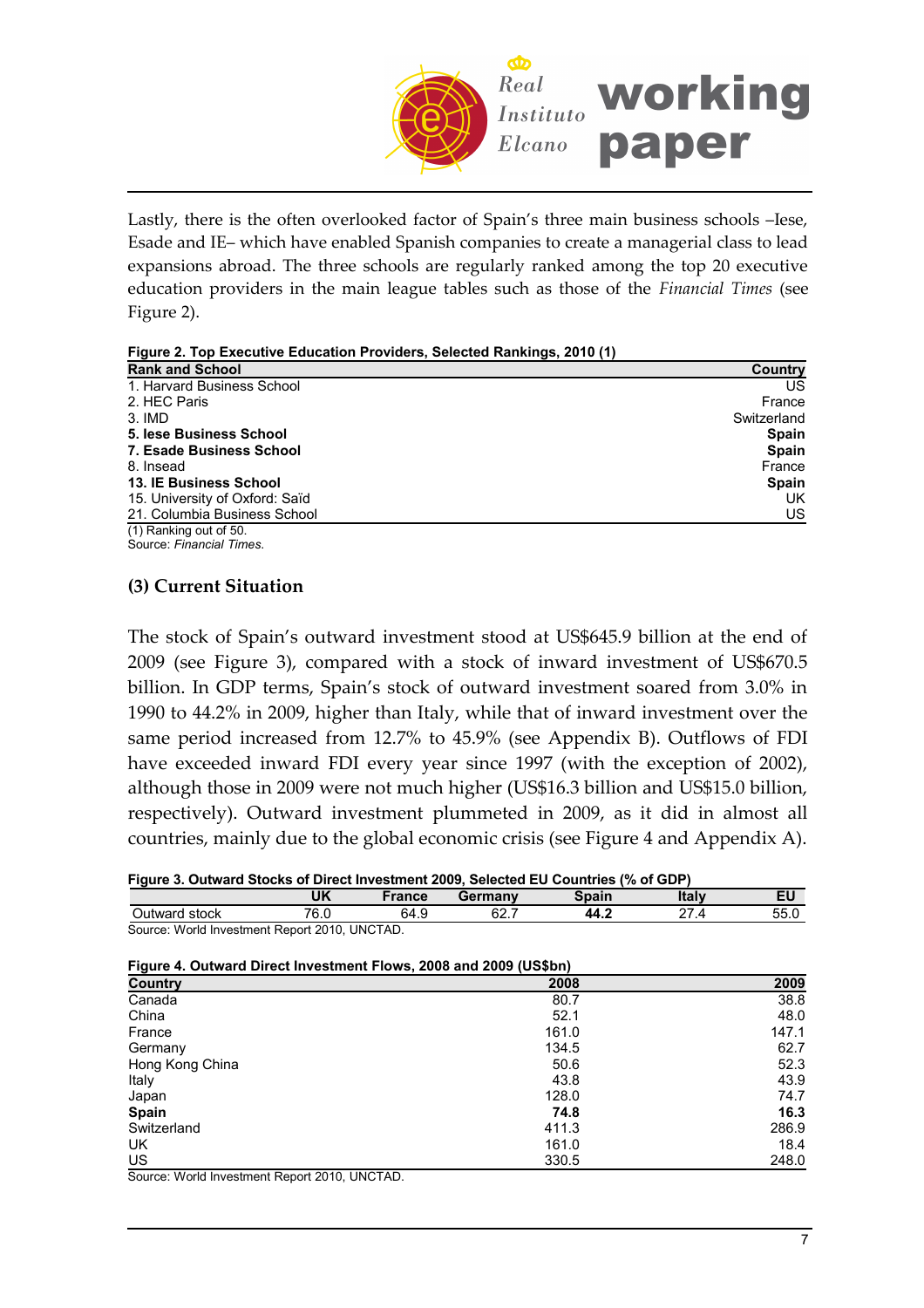

The expansion abroad has greatly increased the size of a significant number of Spanish companies and banks, 10 of which are in Fortune's Global 500 ranking of the world's largest corporations (a decade earlier Spain had none), one less than Italy but well below France's 39 and Germany's 37 (see Figures 5 and 6). Santander, BBVA, Telefónica and Repsol-YPF are also among the largest companies in the Euro Stoxx 50 by market capitalisation and are among the world's transnational corporations (TNCs, see Figures 7 and 8).

#### **Figure 5. Spanish Companies in the Fortune Global 500 (US\$ million)**

| Ranking out of 500              | <b>Revenue</b> |
|---------------------------------|----------------|
| 37. Santander                   | 106,345        |
| 68. Telefónica                  | 78,853         |
| 114. Repsol                     | 58,571         |
| 149. BBVA                       | 48.074         |
| 217. Iberdrola                  | 34.136         |
| 324. Cepsa                      | 25,526         |
| 346. ACS                        | 24.245         |
| 357. Mapfre                     | 23,526         |
| 435. Gas Natural Fenosa         | 20,681         |
| 480. Fomento de Construcciones  | 17,652         |
| Source: Eortung Clobal 500 2010 |                |

Source: Fortune Global 500, 2010.

#### **Figure 6. Fortune Global 500 by Country (1)**

| <b>Country</b>    | Country             |
|-------------------|---------------------|
| 1. US 139         | 10. Italy 11        |
| 2. Japan 71       | 11. South Korea 10  |
| 3. China 46       | <b>12. Spain 10</b> |
| 4. France 39      | 13 = Australia 8    |
| 5. Germany 37     | $13$ = India 8      |
| 6. UK 29          | 13= Taiwan 8        |
| 7. Switzerland 15 | 16. Russia 6        |
| 8. Netherlands 13 | 17. Sweden 5        |
| 9. Canada 11      | 18. Belgium 5       |

(1) Only countries with five or more Global 500 companies are listed.

Source: Fortune Global 500, 2010.

#### **Figure 7. Spain's Presence in the World's Top 100 Non-financial TNCs, Ranked by Foreign Assets (1)**

|             | <b>Ranked by</b>   |                       |                |  |  |
|-------------|--------------------|-----------------------|----------------|--|--|
| Company     | <b>Industry</b>    | <b>Foreign Assets</b> | <b>TNI</b> (2) |  |  |
| Telefónica  | Telecoms           | 18                    | 39             |  |  |
| Iberdrola   | Utilities          | 24                    | 63             |  |  |
| Ferrovial   | Construction       | 35                    | 40             |  |  |
| Repsol YPF  | Oil expl/ref/distr | 64                    | 81             |  |  |
| $(1)$ 2008. |                    |                       |                |  |  |

(2) The Transnationality Index is calculated as the average of the following three ratios: foreign assets to total assets, foreign sales to total sales and foreign employment to total employment.

Source: World Investment Report 2010, UNCTAD.

#### **Figure 8. Spain's Presence in the Top 50 Financial TNCs, Ranked by Spread Index (GSI) (1)**

|                          | <b>Affiliates</b> |                  |             |                |       |                   |
|--------------------------|-------------------|------------------|-------------|----------------|-------|-------------------|
| <b>Bank</b>              | Rank              | GSI <sup>1</sup> | $\tau$ otal | <b>Foreign</b> | II(2) | Nr host countries |
| Santander                |                   | 47.0             | 390         | 308            | 79.0  | 28                |
| <b>BBVA</b>              | າາ<br>ےں          | 37.3             | 169         | 102            | 60.4  | າາ<br>∠∪          |
| $\overline{\phantom{a}}$ |                   |                  |             |                |       |                   |

 $(1)$  2009.

(2) The Geographical Spread Index is calculated as the square root of the Internationalisation index multiplied by the number of host countries. (2) The Internationalisation Index is calculated as the number of foreign affiliates divided by the number of all affiliates (only majority-owned ones). Source: World Investment Report 2010, UNCTAD.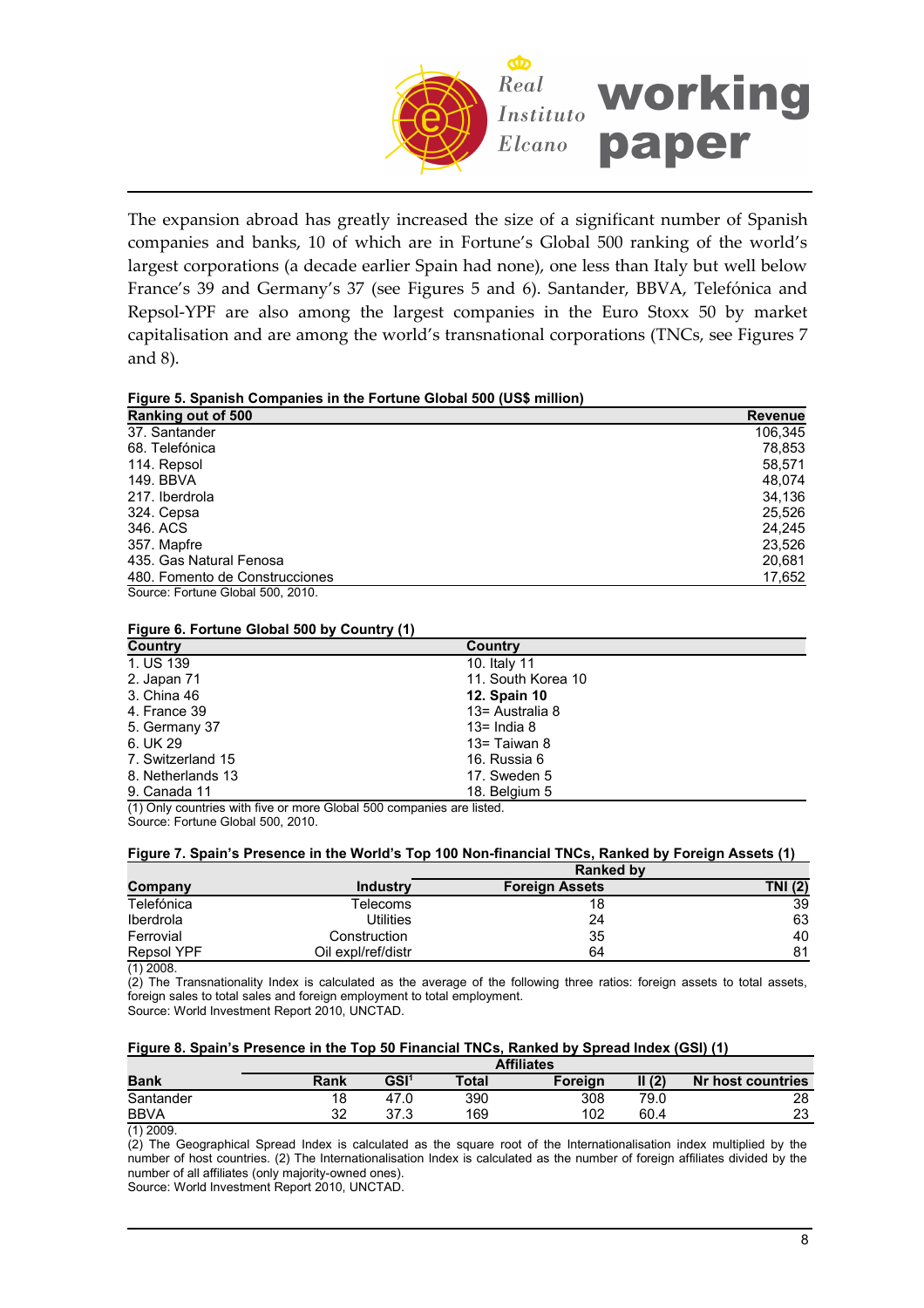

At the end of 2008, Spain has 2,064 multinationals, or 1,835 if companies belonging to the same group are counted as one. These companies undertook one or more cross-border acquisitions, greenfield investments or joint ventures. If one also includes alliances with a foreign firm as an act of international expansion, there were 2,495 firms (2,241 taking groups into account) with a stable presence abroad. These firms concluded 9,000 acquisitions, investments, alliances or bidding processes for public contracts in a foreign country between 1986 and 2008. About 60% of those actions were accounted for by service-sector firms, with infrastructure and financial services representing half of that figure or 30% of the total. Within manufacturing –ie, the remaining 40%–, relatively small firms in food processing, transportation equipment, electronics, metals, chemicals and machinery were the most active.<sup>[6](#page-8-0)</sup>

Spain, along with South Korea and Taiwan, has produced the largest number of truly global multinationals among the countries that in the 1960s had not yet developed a solid industrial base. In 2010, at least 25 Spanish multinationals were major players in their respective fields (see Figure 9). They are the dynamic face of the Spanish economy.

In food processing, Ebro Puleva is the largest producer of rice and the second in pasta, while Viscofán is the biggest producer of artificial casings for the meat industry. In wines, Freixenet has been the world's largest sparkling wine producer for more than 20 years. In textiles and clothing, Tavex is a global denim leader (now merged with Brazil's Santista) and Inditex owns the world's second most valuable brand (Zara). A significant proportion of Spain's manufacturing base is owned by foreign multinationals (the car industry is entirely in their hands), but some companies have carved out niches. Acerinox is the third-largest producer of stainless steel, Grupo Antolín the largest maker of interior linings for cars, Zanini the biggest producer of wheel trims and Gamesa the world's thirdlargest maker of wind turbines. In infrastructure, Ferrovial is the largest transportation developer and manager, Acciona the largest developer of wind farms and Telefónica the third-largest telecommunications operator by total customers. In banking, Santander is among the world's 10 largest banks in terms of market capitalisation and revenue and together with the much smaller BBVA a major force in Latin America.

| Company     | $\cdots$ , and the contract of the contract of the contract of the contract of the contract of $\cdots$<br><b>Industry</b> | <b>Global Market Position</b>                  |
|-------------|----------------------------------------------------------------------------------------------------------------------------|------------------------------------------------|
| Ebro Puleva | Food processing                                                                                                            | #1 producer of rice, and $2^{nd}$ of pasta     |
| Grupo SOS   | Food processing                                                                                                            | #1 producer of olive oil                       |
| Chupa Chups | Food processing                                                                                                            | #1 producer of lollipops and #2 of candy       |
| Viscofán    | Food processing                                                                                                            | #1 producer of artificial casings for the meat |
|             |                                                                                                                            | industry                                       |
| Freixenet   | Sparkling wine                                                                                                             | #1 producer of sparkling wine                  |
| Tavex       | Textiles                                                                                                                   | #1 producer of denim                           |
| Zara        | Clothing                                                                                                                   | #2 most valuable clothing brand                |
| Pronovias   | Clothing                                                                                                                   | #1 maker of bridal wear                        |
| Acerinox    | Steel                                                                                                                      | #3 producer of stainless steel                 |

|  |  | Figure 9. Spanish Multinationals with the Largest Global Market Positions (1) |  |  |  |  |  |  |  |
|--|--|-------------------------------------------------------------------------------|--|--|--|--|--|--|--|
|--|--|-------------------------------------------------------------------------------|--|--|--|--|--|--|--|

<span id="page-8-0"></span>6 These figures come from Mauro Guillén & Esteban García-Canal (2009), *La Presencia de la Empresa Española en el Exterior*, ICEX, Madrid.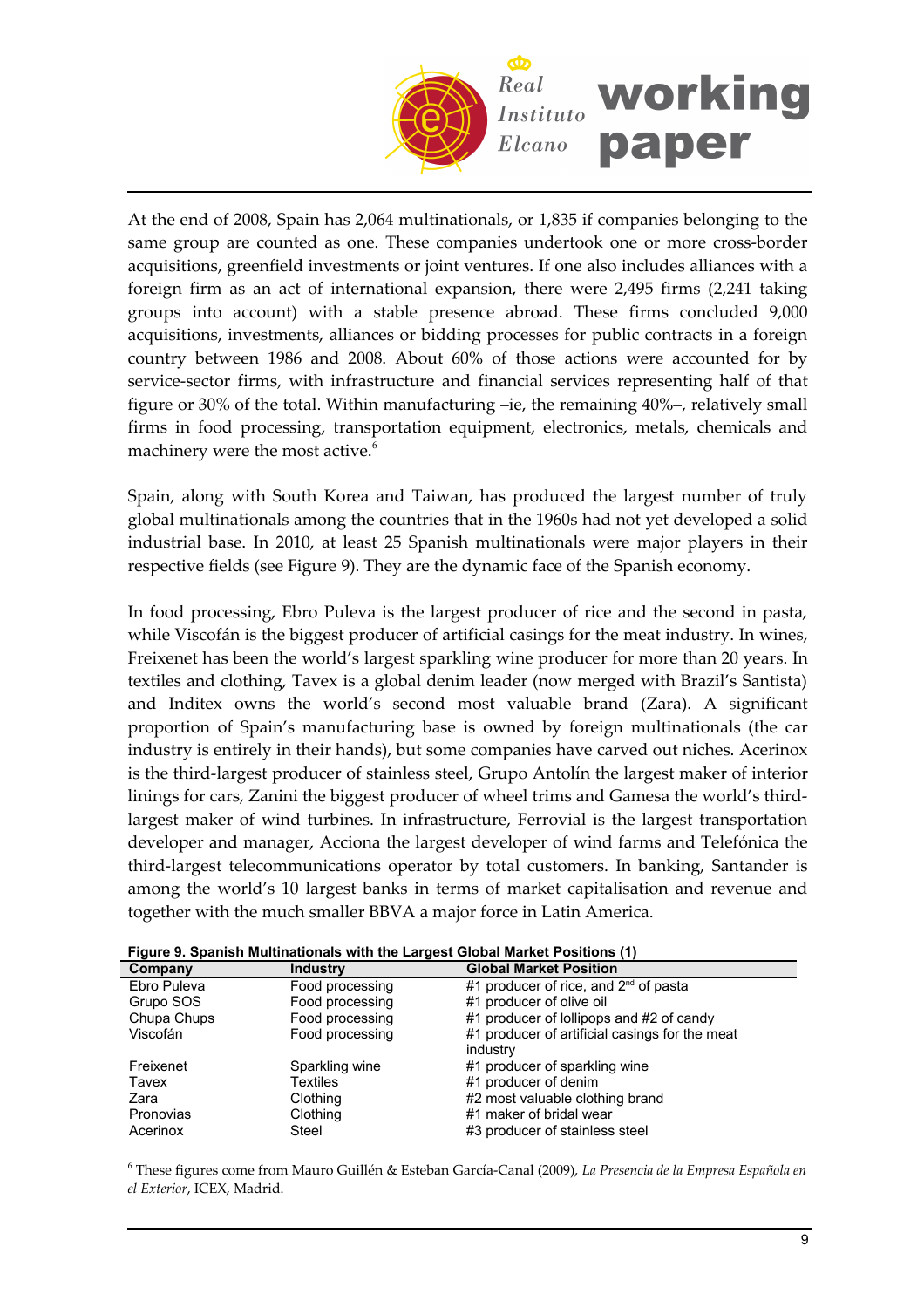

| Repsol-Gas Natural (2)                            | Gas                   | #3 distributor of natural gas                     |
|---------------------------------------------------|-----------------------|---------------------------------------------------|
| Roca                                              | Sanitary equipment    | #1 maker of sanitary equipment                    |
| Grupo Antolín                                     | Automobile components | #1 producer of interior linings                   |
| Zanini                                            | Automobile components | #1 producer of wheel trims                        |
| Gamesa                                            | Machinery             | #3 manufacturer of wind turbines                  |
| Indo                                              | Optical equipment     | #3 manufacturer of lenses                         |
| Mondragón                                         | Diversified           | #1 worker-owned cooperative group                 |
| Grupo Ferrovial/Cintra                            | Infrastructure        | #3 developer & manager of transportation          |
|                                                   |                       | infrastructure (Public Works Financing 2009)      |
| ACS                                               | Infrastructure        | #1 developer & manager of transportation          |
|                                                   |                       | infrastructure (Public Works Financing 2009)      |
| Acciona                                           | Infrastructure        | #1 developer of wind farms                        |
| Iberdrola                                         | Electricity           | #1 wind farm operator (Iberdrola Renovables)      |
| Telefónica                                        | Telecom               | #3 telecom operator by total customers            |
| Santander                                         | Banking               | #8 bank by market capitalization and first in the |
|                                                   |                       | euro zone, #1 franchise in Latin America          |
| Prosegur                                          | Security              | #3 company by sales                               |
| Sol Meliá                                         | Hotels                | #17 Sol Meliá hotels by number of beds            |
| <b>Real Madrid</b>                                | Sports                | #1 football club by revenue                       |
| $(4)$ Latest quailable mainly and of 2008 as 2000 |                       |                                                   |

(1) Latest available, mainly end of 2008 or 2009.

(2) Joint venture between Repsol-YPF and Gas Natural.

Source: compiled by Esteban García-Canal & Mauro F. Guillén from company reports and adapted from their book *The New Multinationals*, Cambridge University Press, 2010.

#### **(4) Telecommunications**

#### *Telefónica*

Telefónica, the world's third-largest telecommunications company by number of total customers (more than 278 million, 44 million of them in Spain) and Europe's largest considering both fixed and mobile telephony, is present in 25 countries (see Figure 10).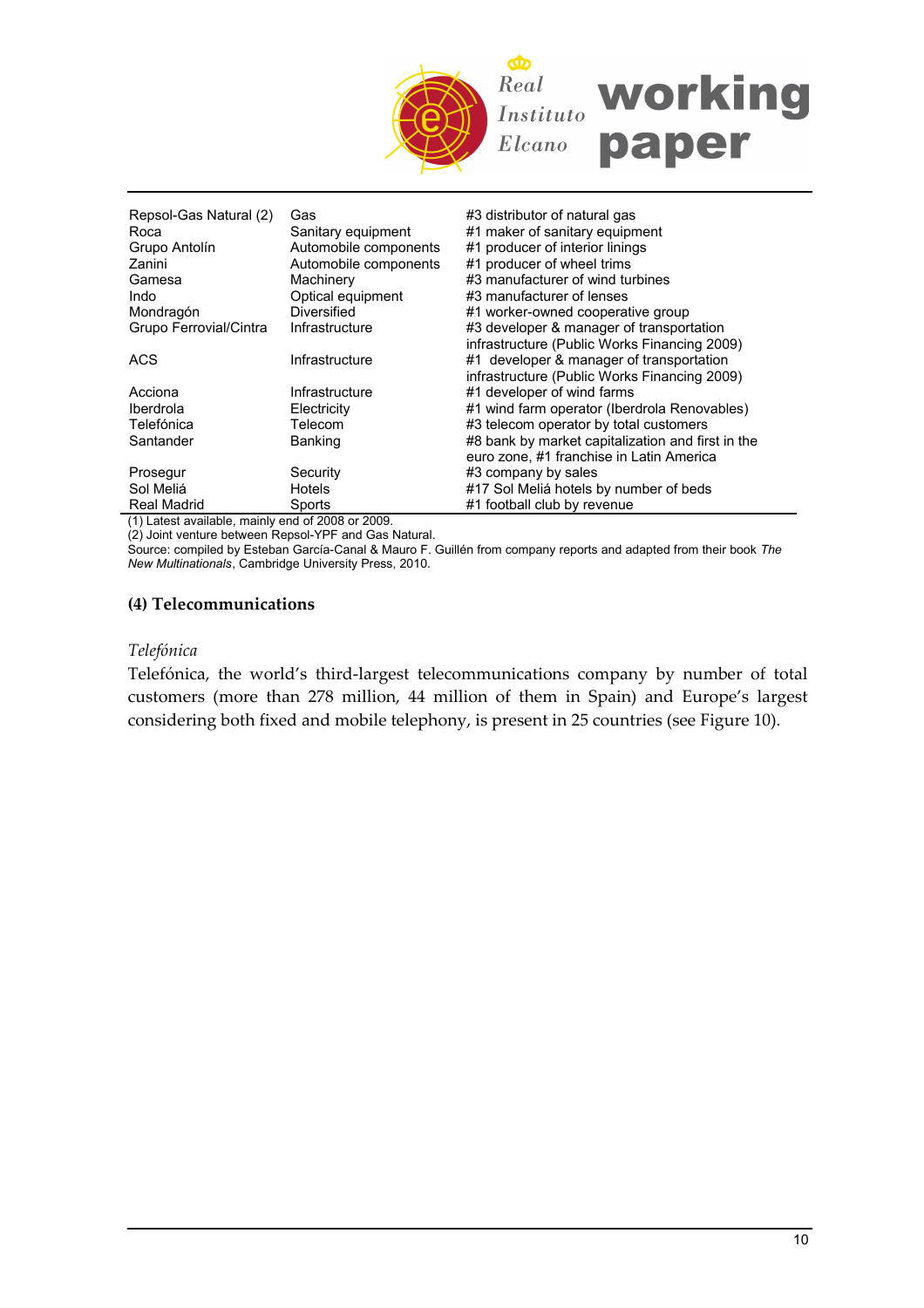

| Figure 10. Telefónica's Customers ('000) (1) |                        |               |                 |                       |        |  |
|----------------------------------------------|------------------------|---------------|-----------------|-----------------------|--------|--|
| Country                                      | <b>Fixed telephony</b> | <b>Mobile</b> | Data & Internet | <b>Fixed wireless</b> | Pay TV |  |
| Argentina                                    | 4.612                  | 16,364        | 1,408           |                       |        |  |
| Brazil                                       | 11,257                 | 55,977        | 3,651           |                       | 469    |  |
| Central America (2)                          | 442                    | 6,044         | 12              |                       |        |  |
| Chile                                        | 1,967                  | 7,993         | 811             |                       | 307    |  |
| Colombia                                     | 1,627                  | 9,538         | 500             |                       | 171    |  |
| <b>Czech Republic</b>                        | 1,708                  | 4,842         | 875             |                       | 133    |  |
| Ecuador                                      |                        | 3,981         |                 | 89                    |        |  |
| Germany                                      | 1,779                  | 16,272        | 2,825           |                       | 58     |  |
| Ireland                                      |                        | 1,711         |                 |                       |        |  |
| Mexico                                       |                        | 18,257        |                 | 431                   |        |  |
| Peru                                         | 2,915                  | 11.805        | 860             |                       | 724    |  |
| Slovakia                                     |                        | 709           |                 |                       |        |  |
| Spain                                        | 13.664                 | 23.879        | 5,823           |                       | 748    |  |
| UK                                           |                        | 21,606        | 650             |                       |        |  |
| Uruguay                                      |                        | 1,658         |                 |                       |        |  |
| Venezuela                                    |                        | 10,265        |                 | 1,176                 |        |  |
| Total                                        |                        |               |                 |                       |        |  |

(1) At 30 June 2010.

(2) El Salvador, Guatemala, Nicaragua and Panama.

Source: Telefónica.

In 1990, after it began trading on the New York Stock Exchange in 1987, Telefónica began to move into Latin America. It first acquired stakes and took over the running of CTC and ENTEL in Chile and the Argentine operator ENTEL and in 1994 acquired CPT and ENTEL in Peru. These were privatised companies. In 1996, Telefónica entered Brazil as head of a consortium that acquired 35% of the voting shares of CRT in the southern state of Rio Grande do Sul and in 1998 the Telefónica-led consortium won the tender to acquire Telesp, which operates in the state of São Paulo, the country's economic powerhouse. In 2000, it acquired all the capital of its companies in Argentina, Brazil, Chile and Peru and in 2001 acquired Motorola's cellular assets in Mexico.

By 2002, it had more fixed lines in Latin America (21.6 million) than in Spain (18.7 million) and 21.3 million mobile telephone customers (18.4 million in Spain). In 2003 Telefónica and Portugal Telecom (PT), the country's incumbent in which Telefónica at that time had a stake of 9.8%, set up a joint venture which combined their mobile telephony assets in Brazil (under the name Vivo) and in 2004 Telefónica acquired BellSouth's mobile telephony assets in Latin America, making it the largest mobile phone company in the region.

At the end of July 2010, Telefónica's three-month acrimonious bid to acquire full control of Vivo, in order to merge it with Telesp, its underperforming Brazilian fixed-line operation, came to an end when it reached an agreement with PT to buy it out of Vivo. The European Court of Justice had earlier ruled unlawful the Portuguese government's use of its 'golden shares' to override other shareholders and block Telefónica's  $\epsilon$ 7.15 billion offer for 50% of Brasilcel, which controls 60% of Vivo. This offer, which valued Vivo at a hefty multiple of 10 times its expected earnings before interest, tax, depreciation and amortisation (EBITDA), was accepted by 74% of shareholders and then blocked by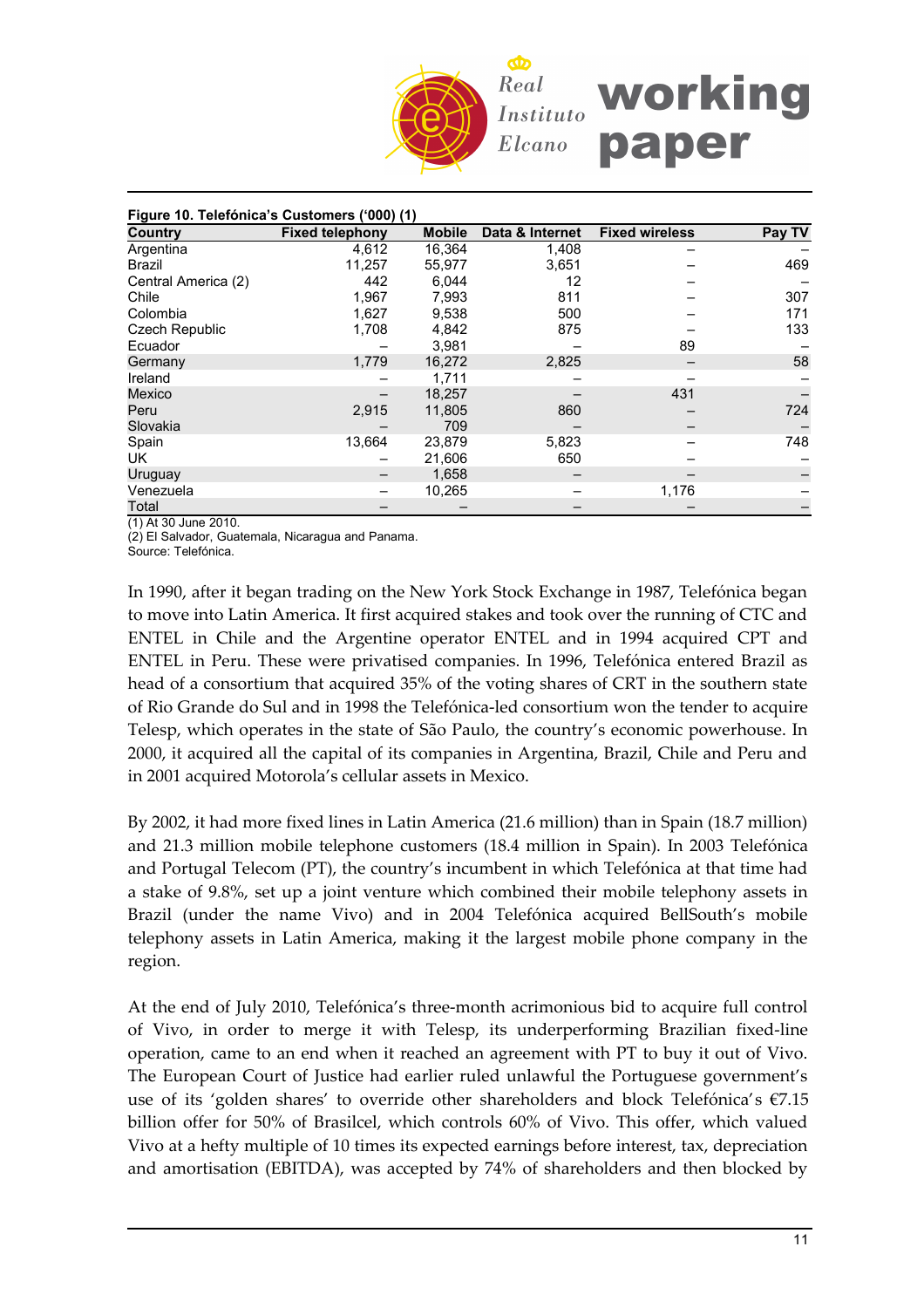

the Portuguese government on the grounds of national interest. The Court said the 500 socalled golden shares, which allow Lisbon to prevent other investors from obtaining more than 10% of PT, were a restriction on the free movement of capital. Telefónica raised its offer to  $\epsilon$ 7.5 billion, making it one of the world's most expensive telecoms deals for a decade, according to Zeinal Bava, PT's Chief Executive. The acquisition made Telefónica the market leader in Brazil, with close to 69 million customers and a 30% share of the mobile telephony market (see Figure 11).

| Figure 11. Market Shares in Brazil's Telecommunications Market (%) and Customers (million) (1) |  |
|------------------------------------------------------------------------------------------------|--|
|                                                                                                |  |

|                    | <b>Fixed telephony</b> | <b>Mobile</b> | <b>Broad band</b> | Pay TV | <b>Customers</b> |
|--------------------|------------------------|---------------|-------------------|--------|------------------|
| Telefónica+Vivo    |                        | 30            | 24                |        | 68.4             |
| Oi                 |                        | 20            | 36                |        | 62.3             |
| Claro+Embratel+Net | 15                     | 20            | 25                | 51     | 60.0             |
| <b>TIM</b>         |                        | 24            |                   |        | 42.4             |
| GVT                |                        |               |                   |        | 2.3              |

(1) June 2010.

Source: Portugal Telecom and Telefónica.

In 2005, Telefónica made a bold move into Asia when it broke into China's state-run telecommunications sector with the purchase of 5% of China Netcom, the country's second-largest fixed-line operator. Telefónica planned to increase this stake in 2010 from 8.4% to 10% in what is now called China Unicom.[7](#page-11-0)

This purchase was followed in 2006 by the acquisition of the assets of the  $O_2$  mobile telephony operator in the UK, Germany and Ireland for  $E26$  billion, the biggest-ever Spanish acquisition of a foreign company.  $O_2$  is the UK's second-largest mobile operator. This deal made Telefónica the world's fourth-largest mobile operator by number of customers after China Mobile, Vodafone and China Unicom and a truly global player (see Figure 12).

<span id="page-11-0"></span> $^7$  Telefónica is the largest foreign shareholder in China Unicom which, in turn, has close to 1% of Telefónica.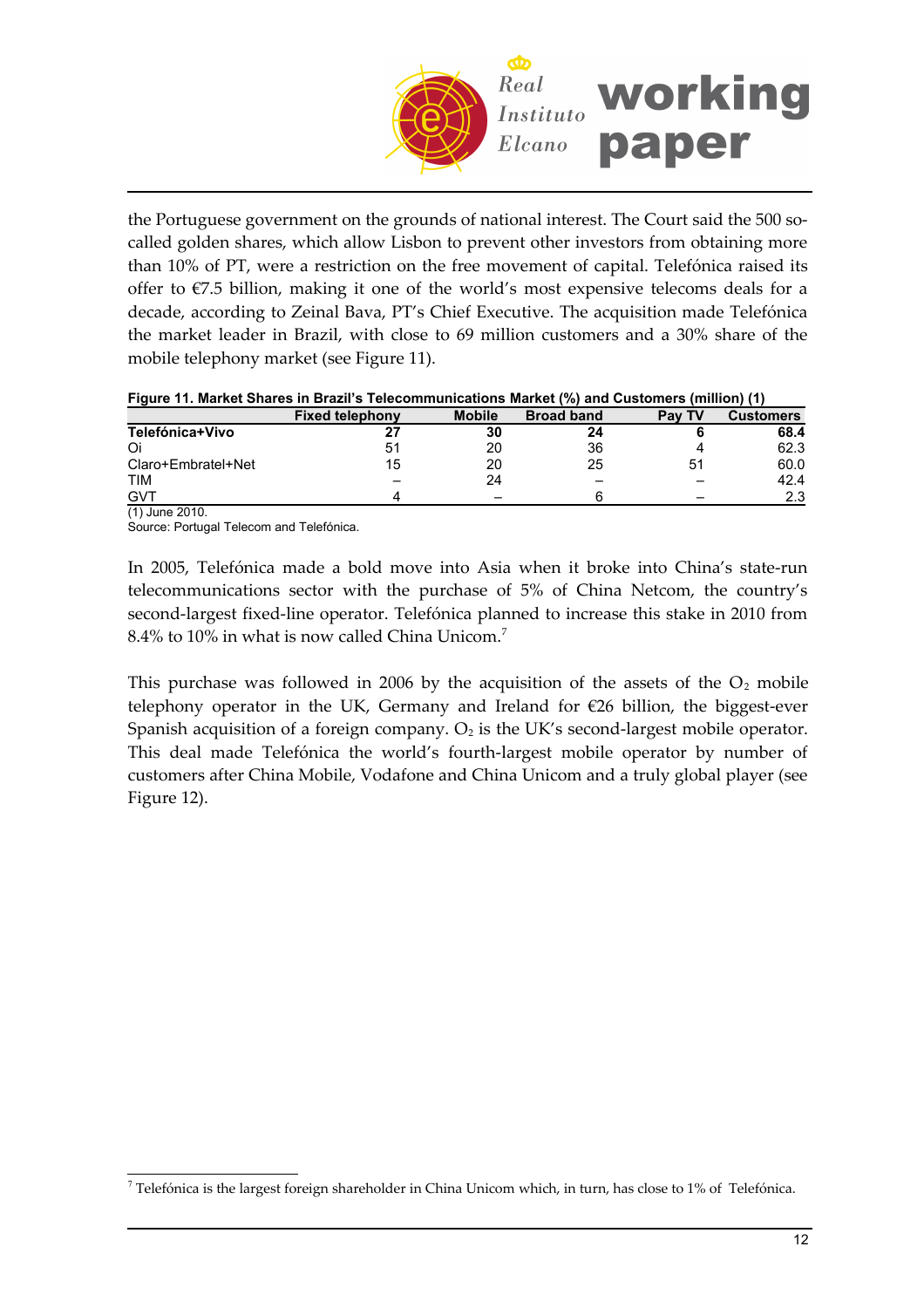

| Figure 12. Brand Recognition of Telefónica's Mobile Telephony |                |  |  |  |
|---------------------------------------------------------------|----------------|--|--|--|
|                                                               | Ranking        |  |  |  |
| Argentina                                                     | 2              |  |  |  |
| Chile                                                         |                |  |  |  |
| Colombia                                                      | $\overline{2}$ |  |  |  |
| Czech Republic                                                |                |  |  |  |
| Ecuador                                                       |                |  |  |  |
| El Salvador                                                   |                |  |  |  |
| Germany                                                       | 3              |  |  |  |
| Guatemala                                                     |                |  |  |  |
| Ireland                                                       | 2              |  |  |  |
| Mexico                                                        | $\overline{2}$ |  |  |  |
| Nicaragua                                                     |                |  |  |  |
| Panama                                                        |                |  |  |  |
| Peru                                                          | 2              |  |  |  |
| Slovakia                                                      | 3              |  |  |  |
| UK                                                            | 2              |  |  |  |
| Uruguay                                                       |                |  |  |  |
| Venezuela                                                     |                |  |  |  |

Source: data obtained from the Millward Brown TPSM (ATP), based on accumulated totals for 2009.

In the first half of 2010, Telefónica Latinoamérica and Telefónica Europe (UK, Germany, Ireland, the Czech Republic and Slovakia) generated 67% of revenues and 60% of operating income before depreciation and amortisation (OIBDA, see Figure 13). Net profit was 9.4% higher year-on-year at €3.78 billion.

#### **Figure 13. OIBDA by Geographical Area (% of total)**

| <br>. <i>.</i>                    |      |      |      |      |        |         |
|-----------------------------------|------|------|------|------|--------|---------|
|                                   | 2005 | 2006 | 2007 | 2008 | 2009   | 2010(1) |
| Spain                             | 57   | 43   | 41.4 | 44.8 | 43.2   | 40.1    |
| Latin America                     | 36   | 36   | 31.2 | 36.8 | 40.4   | 41.2    |
| Europe                            |      | 20   | 21.8 | 18.2 | 17.3   | 18.6    |
| Rest of world                     |      |      | 5.6  | 0.2  | $-0.9$ | 0.1     |
| $(4)$ $\Box$ $\Box$ $\Box$ $\Box$ |      |      |      |      |        |         |

(1) First half. Source: Telefónica.

#### **(5) Energy**

#### *Repsol YPF*

Repsol, established in 1987 as part of a complete restructuring of oil and gas businesses owned by the state and fully privatised by 1997, took its leap abroad in 1999 when it added YPF to its name after acquiring the Argentine oil and gas giant for just under US\$15 billion. It is an integrated company engaged in all aspects of the energy business, including exploration, development and production of oil and natural gas, transportation of petroleum products and liquefied petroleum gas, oil refining, production of petrochemicals and product marketing.

Until Telefónica's purchase of the UK mobile telephony operator  $O_2$  in 2006, this was the largest single investment by a Spanish company. Overnight, Repsol was turned into an integrated and fully-diversified energy group and the largest private energy company in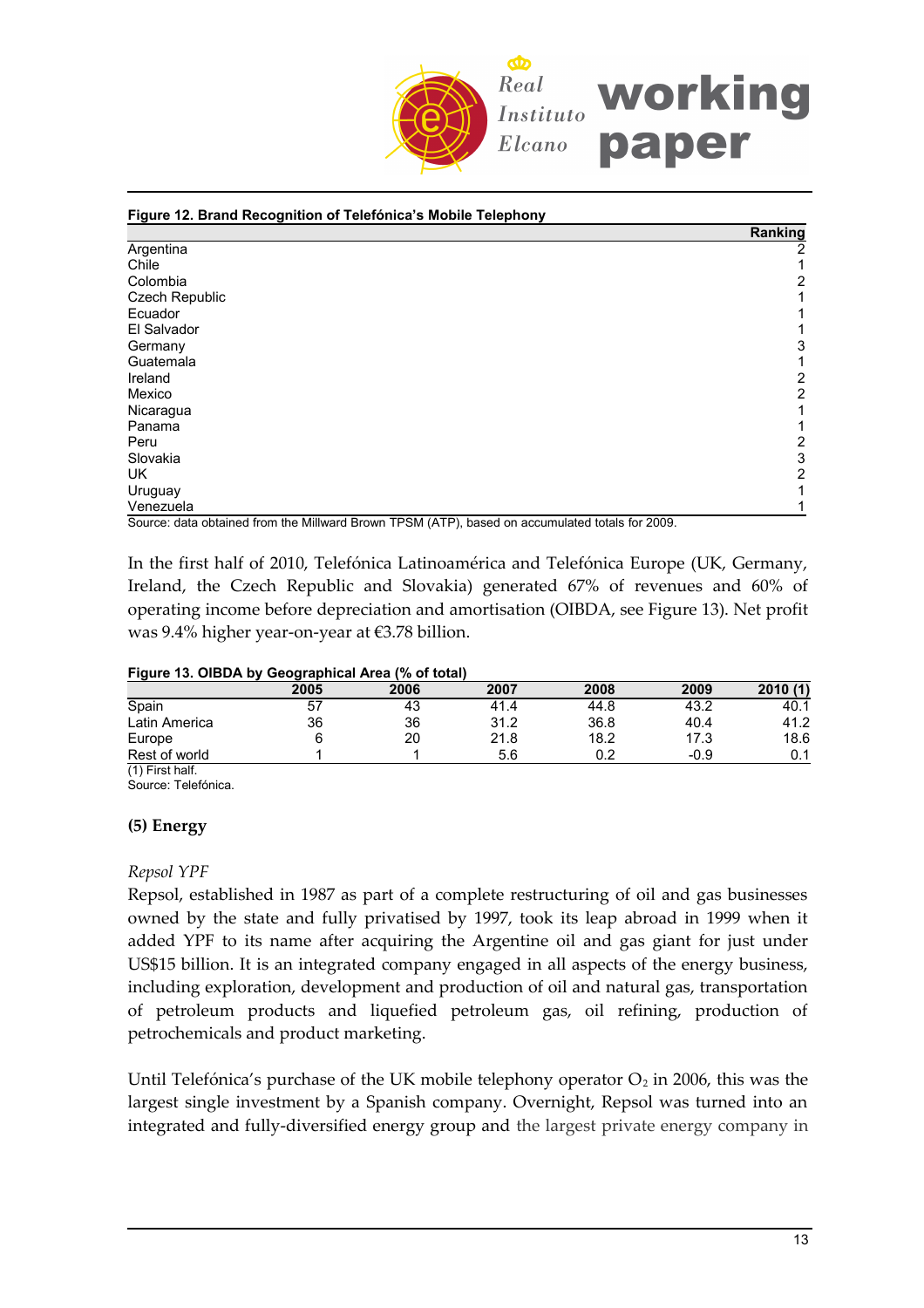

Latin America in terms of assets. It has also expanded its exploration and production activities into the Middle East and Africa and has a significant stake in one of the world's largest liquefied natural gas (LNG) plants in Trinidad and Tobago (see Figure 14). In 2009 Repsol was  $22^{nd}$  in Platts Top 250 global energy company ranking.

| Figure 14. Repsol YPF in the World | <b>Upstream</b> | Liquefied          | <b>Downstream</b> | <b>YPF</b> | Gas         |
|------------------------------------|-----------------|--------------------|-------------------|------------|-------------|
|                                    |                 | <b>Natural Gas</b> |                   |            | Natural (1) |
| <b>Americas</b>                    |                 |                    |                   |            |             |
| Argentina                          |                 |                    | $\sqrt{}$         | $\sqrt{}$  | $\sqrt{}$   |
| <b>Bolivia</b>                     | V               |                    | $\sqrt{}$         |            |             |
| Brazil                             |                 |                    |                   |            |             |
| Canada                             |                 |                    |                   |            |             |
| Chile                              |                 | $\sqrt{}$          | $\sqrt{}$         |            |             |
| Colombia                           |                 |                    |                   |            |             |
| Costa Rica                         |                 |                    |                   |            |             |
| Cuba                               | V               |                    |                   |            |             |
| Dominican Rep.                     |                 |                    |                   |            | $\sqrt{}$   |
| Ecuador                            | V               |                    | $\sqrt{}$         |            |             |
| Guyana                             | $\sqrt{}$       |                    |                   |            |             |
| Mexico                             | V               |                    |                   |            | V           |
| Peru                               |                 | $\sqrt{}$          | $\sqrt{}$         |            |             |
| Puerto Rico                        |                 |                    |                   |            |             |
| Suriname                           | $\sqrt{}$       |                    |                   |            |             |
| Trinidad & Tob.                    |                 |                    |                   |            |             |
| US.                                | $\sqrt{}$       |                    |                   | V          |             |
| Uruguay                            |                 |                    |                   |            |             |
| Venezuela                          | $\sqrt{}$       |                    |                   |            |             |
| <b>Europe</b>                      |                 |                    |                   |            |             |
| France                             | $\sqrt{ }$      |                    |                   |            | $\sqrt{}$   |
| Italy                              |                 |                    | $\sqrt{}$         |            |             |
| Kazakhstan                         | $\sqrt{}$       |                    |                   |            |             |
| Portugal                           |                 |                    | $\sqrt{}$         |            |             |
| Moldova                            |                 |                    |                   |            |             |
| Norway                             | V               |                    |                   |            |             |
| Russia                             | $\sqrt{}$       |                    |                   |            |             |
| <b>Middle East</b>                 |                 |                    |                   |            |             |
| Oman                               |                 |                    |                   |            | $\sqrt{}$   |
| Saudi Arabia                       | $\sqrt{}$       |                    |                   |            |             |
| Africa                             |                 |                    |                   |            |             |
| Algeria                            |                 |                    |                   |            |             |
| Angola                             |                 |                    |                   |            |             |
| Egypt                              |                 |                    |                   |            |             |
| Eq. Guinea                         |                 |                    |                   |            |             |
| Kenya                              |                 |                    |                   |            |             |
| Liberia                            | V               |                    |                   |            |             |
| Libya                              |                 |                    |                   |            |             |
| Mauritania                         | V<br>V<br>V     |                    |                   |            |             |
| Morocco                            |                 |                    |                   |            | V           |
| Sierra Leone                       |                 |                    |                   |            |             |
| South Africa                       |                 |                    |                   |            | V           |
| Asia                               |                 |                    |                   |            |             |
| Singapore                          |                 |                    | $\sqrt{}$         |            |             |
| Australia                          |                 |                    |                   |            |             |

(1) A strategic ally of Repsol.

Source: Repsol.

Investment abroad in developing oil and gas fields, after the mega purchase of YPF, has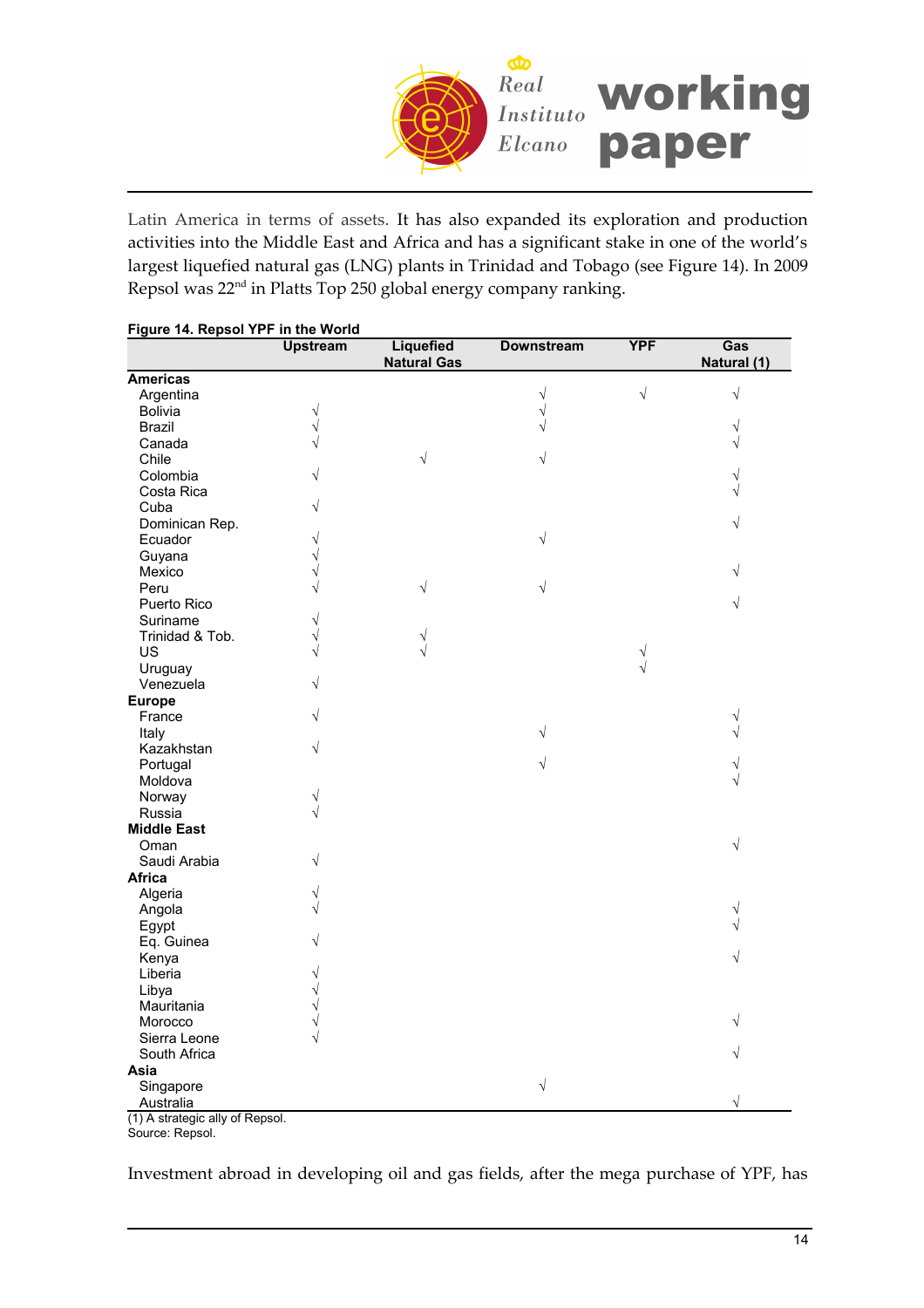

been more modest but still significant and increasingly closer to home in Algeria, Libya and the US as Repsol had become heavily exposed to Latin America, particularly in Argentina and Bolivia.<sup>[8](#page-14-0)</sup> In 2009 Repsol made a huge gas discovery in Venezuela (Perla 1x), its largest ever and one of the five biggest worldwide last year. The field could contain recoverable gas reserves of between 1 and 1.4 billion barrels of oil equivalent. Excellent prospecting results were also obtained in Brazilian waters with four finds, and oil was discovered in US waters in the Gulf of Mexico. In the first half of 2010, international activity generated 55% of Repsol's revenues.

|--|

|                             | 2005 | 2006 | 2007 | 2008 | 2009 |
|-----------------------------|------|------|------|------|------|
| Spain                       | 44.3 | 49.3 | 48.9 | 47.9 | 51.2 |
| Rest of the world           | 39.9 | 36.4 | 32.1 | 34.0 | 34.6 |
| EU                          |      |      |      | 10.3 | 9.4  |
| OECD countries              |      |      |      | 7.8  | 4.8  |
| Argentina, Brazil & Bolivia | 15.8 | 14.3 | 19.0 |      |      |
| Oranger District Low        |      |      |      |      |      |

Source: Bloomberg.

## *Cepsa*

Petresa, a subsidiary of Cepsa with plants in Canada, Brazil and Spain, is the world leader in the production of linear alkylbenzene (LAB), a raw material for detergents. Interquisa, another subsidiary in Canada, produces raw materials for the polyester industry. Cepsa (48.8% owned by the French oil company Total) also has oil exploration and production activities in Algeria and Colombia and oil product marketing companies in various countries. In July 2007 it entered Asia by investing €700 million in building an aromatics plant in South Korea and acquired another already existing plant with Hyundai Oilbank. Production will be earmarked for China.

# *Gas Natural Fenosa*

Gas Natural Fenosa was created in 2009 after Gas Natural, Spain's former gas monopoly, acquired Unión Fenosa, Spain's third-biggest power company, and integrated their gas and electricity businesses into a single company. It operates in 23 countries and has more than 20 million customers around the world.

Gas Natural entered Argentina in 1992 and in 1997 teamed up with other companies to win the tender for the privatisation of Brazil's CEG and CEG Río, which distribute piped gas to the metropolitan area of Río de Janeiro and the rest of the state. Gas Natural also has interests in Colombia, Mexico, Puerto Rico, Italy, Algeria, Morocco and Angola.

Unión Fenosa's international expansion dates from 1998 when it was awarded the contract to construct a 250 MW combined cycle gas turbine plant in Hermosillo (Mexico) and power distribution systems in Panama. The Hermosillo plant was the first one to start operating in 2001 as a result of the opening-up of electricity production in Mexico to the

<span id="page-14-0"></span><sup>&</sup>lt;sup>8</sup> In 2008, Repsol sold a 14.9% stake in YPF to Grupo Petersen. The deal included an option allowing Petersen to raise that stake to 25%.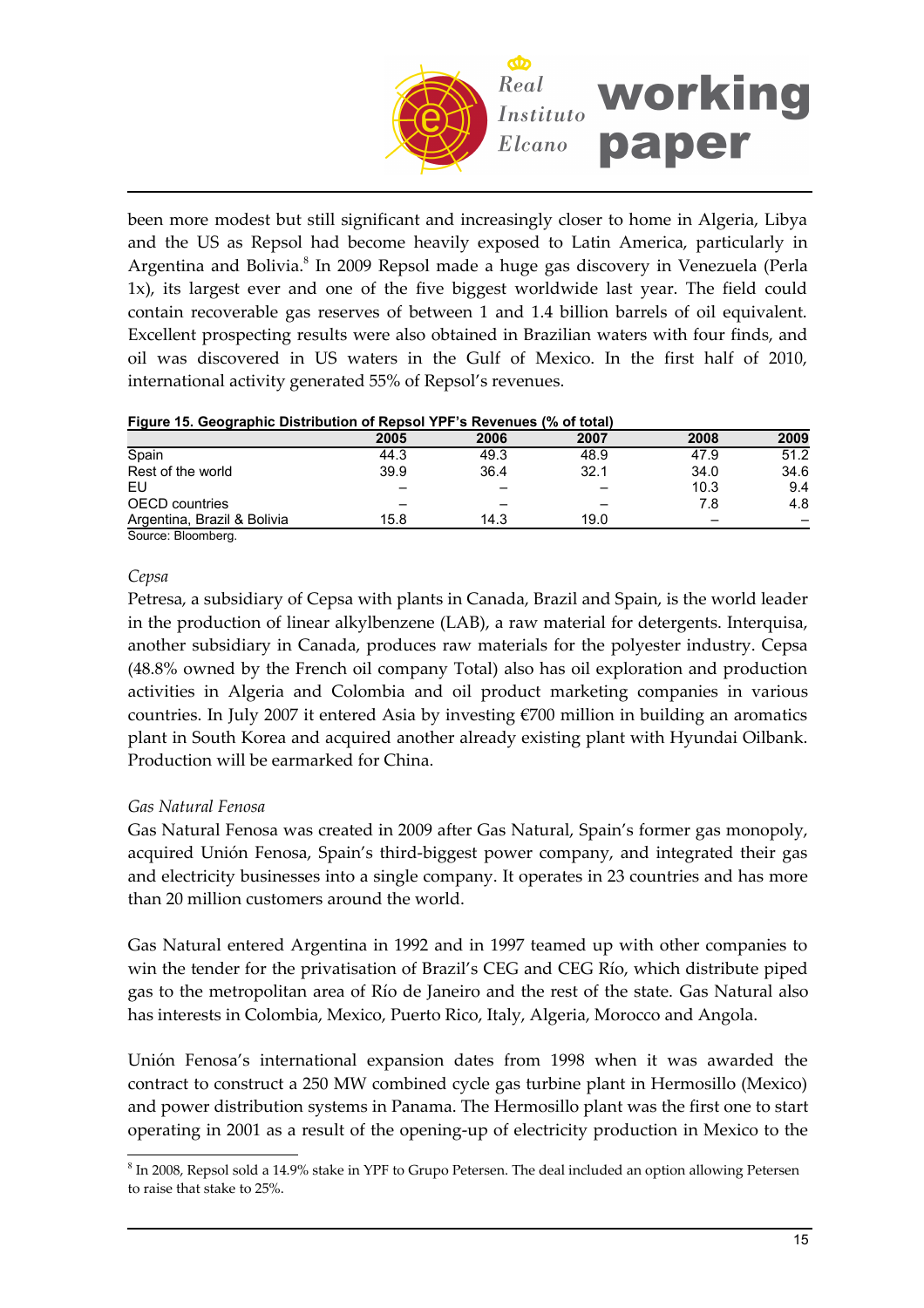

international private sector. In Colombia, Unión Fenosa acquired a controlling interest in the year 2000 in Energía del Pacífico (EPSA), with 1000MW of installed capacity, and electricity generation, transport, distribution and sales activities in the Cauca valley. In the same year a 70% holding was acquired in Electrocosta and Electricaribe, which distribute and sell power in the Colombian Caribbean area. Unión Fenosa also acquired interests in the Dominican Republic, Nicaragua, Costa Rica, Egypt, Oman and South Africa.

## **(6) Banks**

## *Santander*

Santander's rise from a local note-issuing bank founded in 1857 in the then province of the same name (now the autonomous region of Cantabria) to its position today as the euro zone's leading retail bank, the largest by market capitalisation and with the biggest financial franchise in Latin America is a remarkable one. The product of the merger of three banks (Santander, Central and Hispano Americano) between 1991 and 1999, Santander is present in various European countries, particularly the UK, where it owns three banks, and Germany, Latin America and the US (see Figure 16).

|                 | <b>Customers (million)</b> | <b>Branches</b> | Market share (%) | Ranking |
|-----------------|----------------------------|-----------------|------------------|---------|
| <b>Americas</b> |                            |                 |                  |         |
| Argentina       | 2.0                        | 298             | 10               | 1(2)(3) |
| Brazil          | 22.4                       | 3,593           | 10               | 3(2)(3) |
| Chile           | 3.2                        | 498             | 19               | 1(2)    |
| Mexico          | 8.7                        | 1,093           | 25               | 3(2)    |
| US              | 1.7                        | 722             |                  | 3(4)    |
| <b>Europe</b>   |                            |                 |                  |         |
| Germany         | 6.0                        | 144             | 15               | 4(5)    |
| Portugal        | 1.9                        | 763             | 10               | 4(2)(3) |
| UK              | 25.6                       | 1,322           | 10               | 5(6)    |

#### **Figure 16. Santander's Main Banking Presence in the World (1)**

 $(1)$  2009.

(2) Loans, deposits and mutual funds.

(3) Excluding state banks.

(4) In its area of influence.

(5) Leader in financing of durable goods and first independent finance company.

(6) By deposits.

Source: Santander.

Long before its marriage to Central Hispano in 1999 (Hispano Americano, founded in 1900, and Central, established in 1919, merged in 1991), Santander was internationallyminded. One of its earliest functions was to finance foreign trade between the port city of Santander and Latin America. In 1947 it opened a representative office in Cuba, a Spanish colony until 1898, and in 1963 acquired its first bank in the Americas (Banco del Hogar Argentino). The big push into Latin America, a zone with a low level of 'bankarisation' and thus plenty of scope to develop business, took place between 1999 and 2001 when Mexico's Serfin and Brazil's Banespa were bought. Today, Grupo Santander Brazil is the country's third-largest private sector bank, following the acquisition in 2008 of Banco Real from ABN Amro, while Serfin, which Santander regained full control of in 2010 after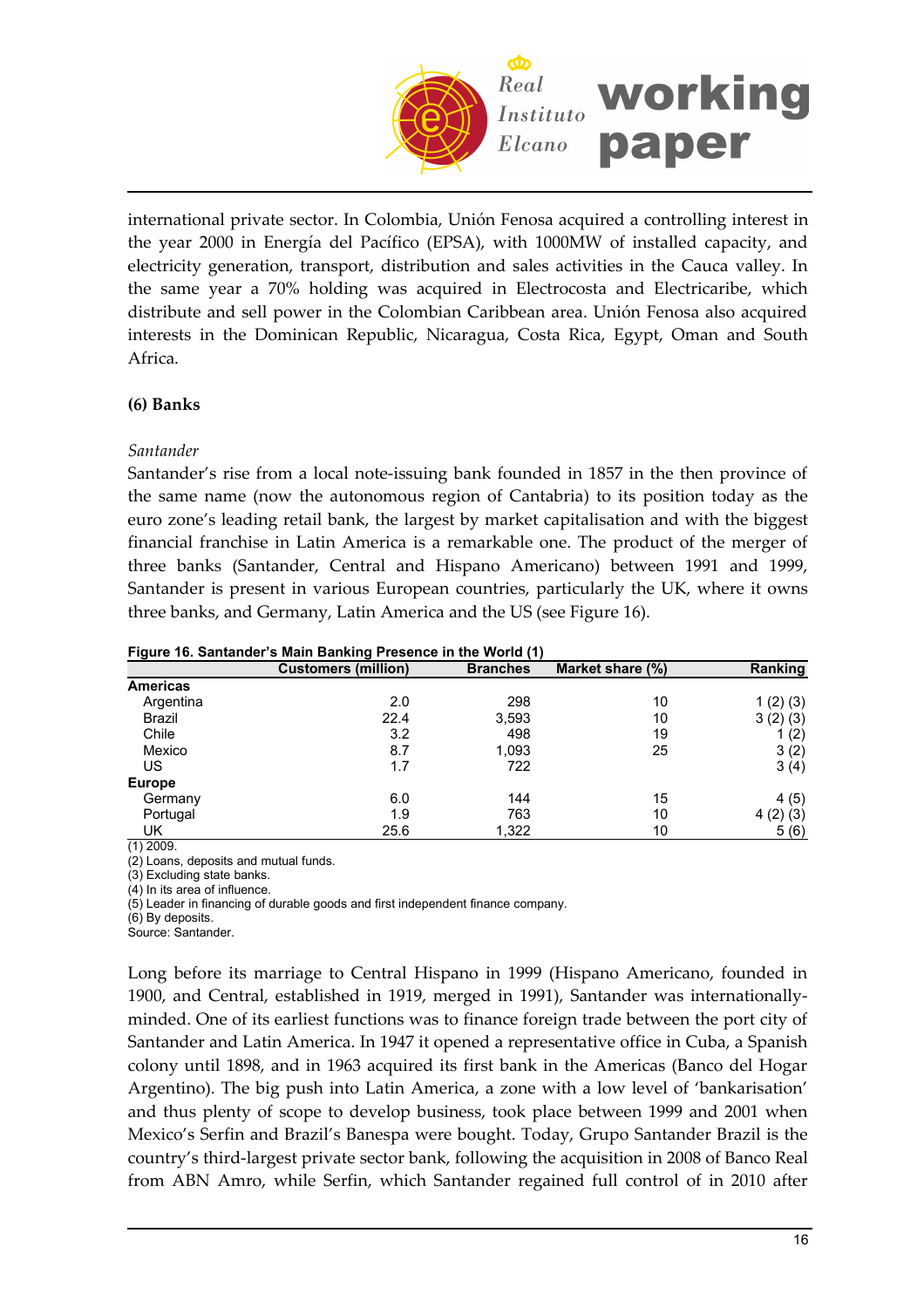

buying back from Bank of America the 25% stake sold to it in 2003, is Mexico's thirdbiggest bank. Santander raised €7 billion in 2009 with the stock market flotation of its Brazilian business, making it the world's largest initial public offering. Santander has 5,757 branches in Latin America, up from just one in 1947 (Cuba).

At the end of 2009, Santander and BBVA, Spain's second-largest bank and also a major player in Latin America (see below), had invested between them US\$56 billion in the region since the mid 1990s. Santander had invested US\$41 billion in its seven core countries and BBVA around US\$15 billion. If the reinvestment of at least 50% of the two banks' profits is added to the direct investments, total investment was US\$85 billion.<sup>[9](#page-16-0)</sup> The two banks' combined market shares were 17.5% in Argentina, 9.1% in Brazil, 25.8% in Chile, 12.2% in Colombia, 44.8% in Mexico, 23.1% in Peru and 22.3% in Uruguay. Santander's overall market share in the seven countries was 10.2%.

The Latin American experience has been very beneficial for the two banks and for the region's banking systems. According to Francisco Luzón, Santander's Chief Executive for Latin America, without the experience, institutional maturity and balance sheet size that the region has given the two large Spanish banks, it would have been unthinkable for BBVA to have designed its strategy for a presence in the southern US, or to have ventured into Asia, and if Santander's ambition to become Latin America's leader in commercial banking had not been a resounding success, it would not have been able to make the leap to the British or German markets or to buy Sovereign Bank in the US:<sup>[10](#page-16-1)</sup> 'Latin America made us grow. It made us mature. It has taken away the label of local banks and given us our stripes as multi-local or global, international banks'.

At the same time, Santander and BBVA have played a fundamental role in building the region's banking systems that today are regarded as the best among emerging markets. This change is just one of many that is transforming Latin America and making it increasingly attractive for business; others include greater investment in human capital, higher life expectancy, the emergence of a middle class and much better macroeconomic fundamentals (for example, the public debt/GDP ratio of 42% is 10 percentage points less than it was 10 years ago).

Santander will continue to invest in Latin America, particularly in Colombia and Peru where its presence is not very significant. The region could account for about 45% of profits by the end of 2011 (37% in the first half of 2010), according to Luzón.

The depth of the Latin American banking system is still abnormally low. With a credit/GDP ratio of 29% in 2010 in the seven core countries, the region as a whole is 30

<span id="page-16-0"></span><sup>&</sup>lt;sup>9</sup> These figures and others mentioned in this section come from the long presentation given by Francisco Luzón, Santander's Chief Executive for Latin America, at the Menéndez Pelayo International University in Santander in July 2010.

<span id="page-16-1"></span><sup>10</sup> *Ibid*.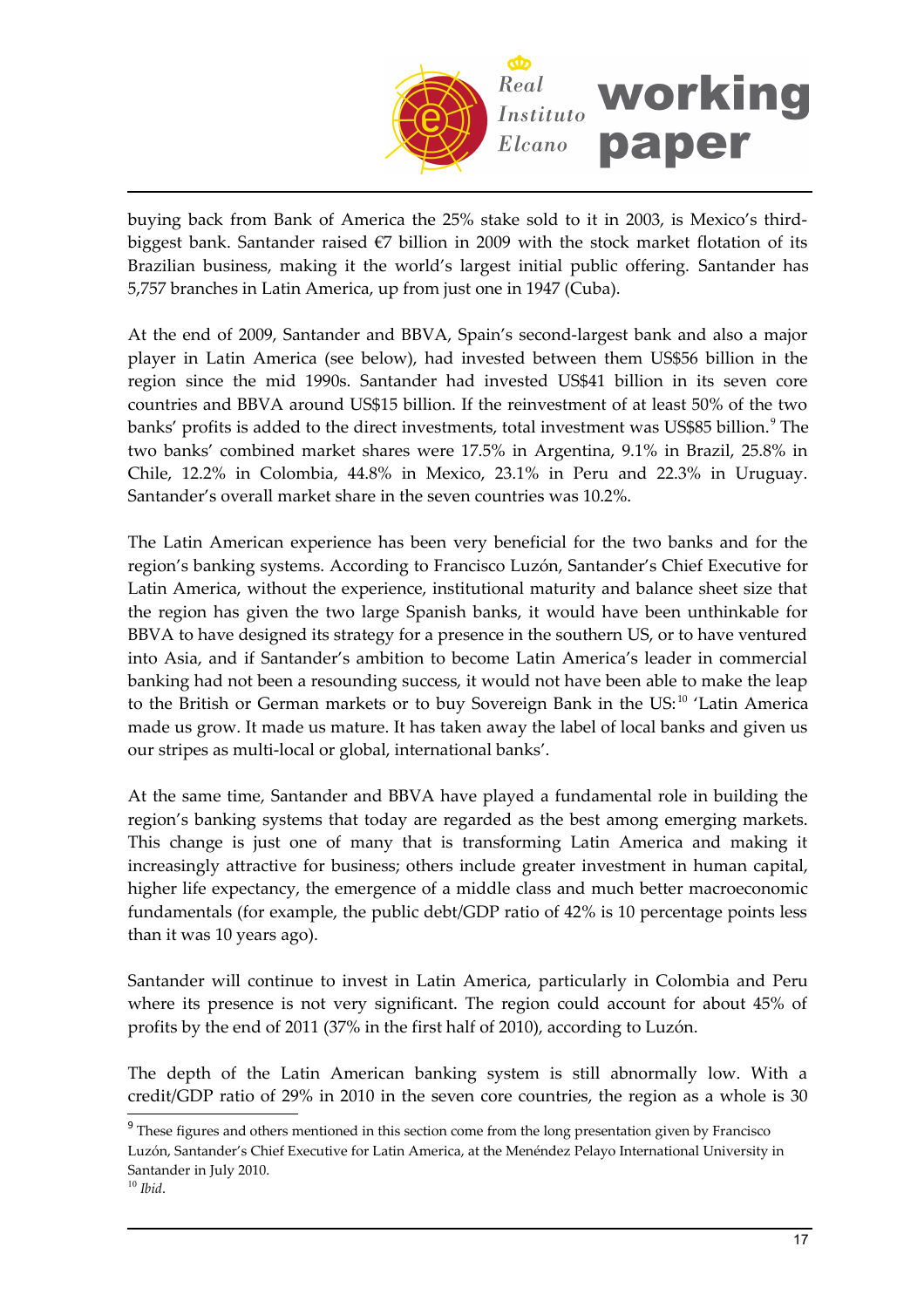

percentage points below the rate that would correspond to it at its current level of per capita income**.** The gap for countries like Argentina (with a ratio of 13%), México (13%) and Uruguay (17%) is even higher. Santander's base estimate is that between 2010 and 2015 the seven core countries will increase their credit/GDP ratio to 41%.

Santander opened its first office in London in 1954 and in 1988 established an alliance with Royal Bank of Scotland (RBS) which lasted 16 years until Santander acquired Abbey in 2004 for €12.5 billion, its largest single investment. Santander also owns two smaller banks, Bradford & Bingley and Alliance & Leicester. The purchase of Abbey gave Santander a better geographic diversification among emerging, mature and stable economies and a major presence in one of Europe's most attractive and profitable banking markets. This presence was greatly enhanced in August 2010 when Santander agreed to acquire 318 branches from the majority state-controlled RBS. This gave it a total of 1,641 branches in the UK, the fourth-largest network after Lloyds, RBS and Barclays. The deal gives Santander an additional 244,000 small and medium-sized business customers, or a 5% market share, to supplement its existing 3%, as well as 1.8 million retail customers.

Far from retrenching as a result of the global financial crisis, Santander, since 2008, has taken advantage of opportunities to enter new markets and strengthen positions (see Figure 17) and not just in Latin America. It is constantly shopping for deals. In July 2010 Santander agreed to buy the German retail bank business of Sweden's Skandinaviska Enskilda Banken (SEB), enhancing its position in a market where it is already a leading provider of car finance and consumer loans via Santander Consumer Finance. The purchase of SEB's 173 branches almost doubled the size of Santander's German branch network.

Santander renewed talks in August 2010 with M&T Bank over a merger of its US unit, known as Sovereign, with the regional bank based in Buffalo, New York. Talks had collapsed in May over which bank would control the merged business. M&T has \$68 billion in assets and 750 branches in New York, Pennsylvania and Maryland. Santander took a 25% stake in Sovereign in 2006 and bought the remainder of the troubled bank in 2008.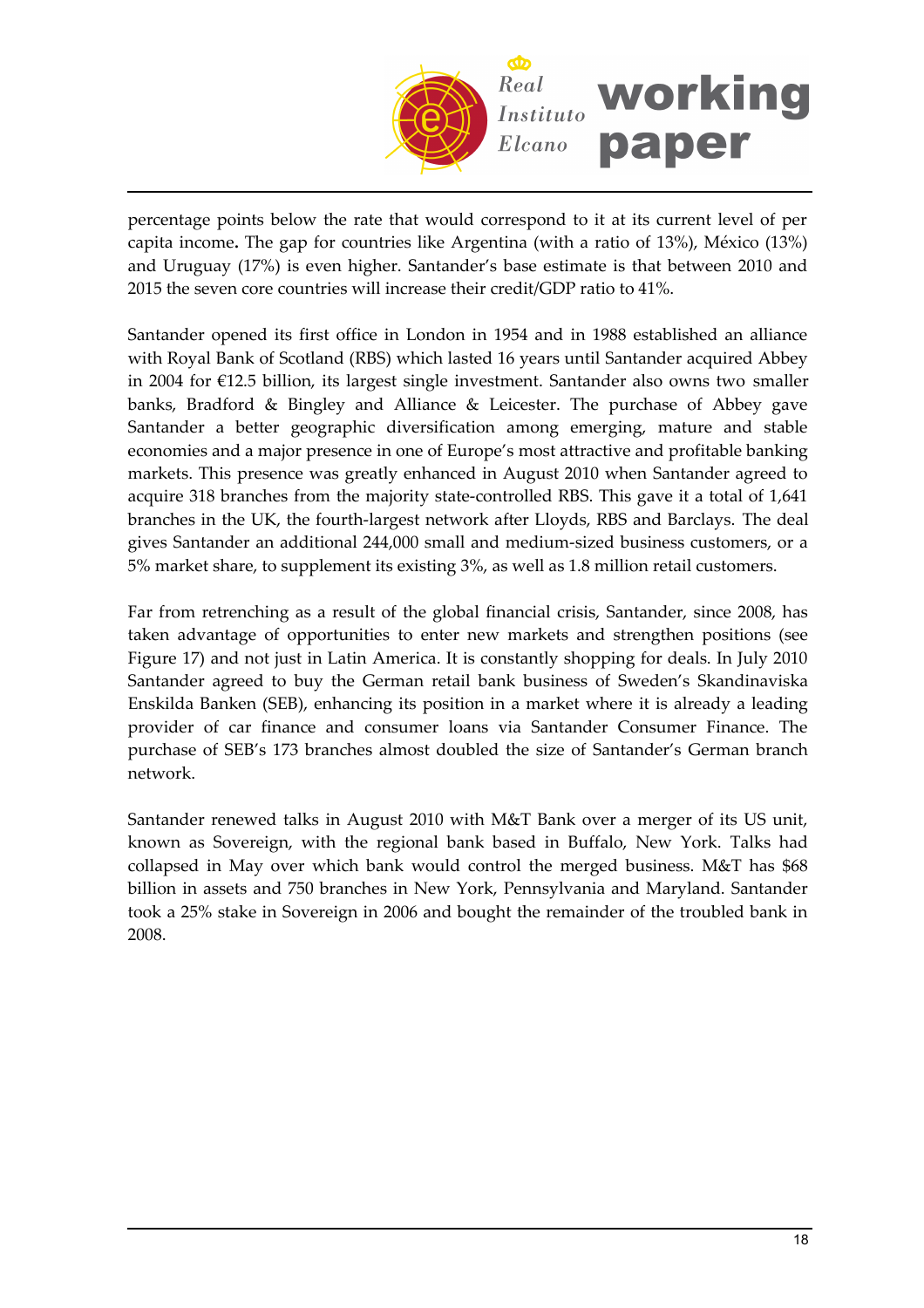

|                   | Figure 17. Santander's International Deals since 2008                   |                 |
|-------------------|-------------------------------------------------------------------------|-----------------|
| Country           | Deal                                                                    | Value (US\$ mn) |
| Argentina         | <b>BNP Paribas</b>                                                      | NA.             |
| Brazil            | ABN Amro Asset Management                                               | 310             |
| Germany           | SEB (retail banking business)                                           | 701             |
| Italy             | Banca Monte del Paschi de Siena (1%)                                    |                 |
| Mexico            | Grupo Financiero Santander Mexicano (24.9%)                             | 2,500           |
| Poland            | AIG Bank Polanska (99.92%)                                              | NA.             |
| UK.               | Bradford & Bingley (retail deposits, branches & agencies)               | 1.100           |
|                   | Alliance & Leicester                                                    | 2,000           |
|                   | Property portfolio (London headquarters of Abbey National)              | 168             |
|                   | 318 branches of Royal Bank of Scotland                                  |                 |
| US.               | Sovereign Bancorp (75.65%)                                              | 1,400           |
|                   | HSBC Finance (vehicle loan servicing operations and US\$1 bn in vehicle | 904             |
|                   | loans                                                                   |                 |
|                   | Citigroup (US\$3.2 bn of CitiFinancial's auto loan portfolio)           | 256             |
|                   | Santander Bancorp (9.4%)                                                | 54              |
|                   | Road Loans                                                              | NA.             |
|                   | $\epsilon$ 3.3 bn of car loans from HSBC                                |                 |
|                   | Dundon DFS                                                              | NA.             |
| Carrosar Daolaich |                                                                         |                 |

Source: Dealogic.

This continued expansion is the fruit of Santander's traditional balance sheet strength (a relatively low level of non-performing loans and high coverage) and sound capital ratios (see Figure 18). The stress test results released in July 2010 among 91 European banks showed that Santander is able to withstand an adverse scenario very well and in such an event would keep intact its Tier 1 ratio of 10%, well above the 6% reference. According to the Committee of European Banking Supervisors (CEBS), Santander is the European bank which would obtain the highest pre-tax profit, have the best return on risk-weighted assets and on Tier I capital among the 25 largest banks analysed.

|                                   | <b>Tier 1 Capital</b> | <b>BIS Total Capital Ratio</b> | <b>Non-performing Loans</b> |
|-----------------------------------|-----------------------|--------------------------------|-----------------------------|
|                                   | $(US$$ mn $)$         | (%)                            | (%)                         |
| 1. Bank of America                | 160,388               | 14.7                           | 7.6                         |
| 2. JP Morgan Chase                | 132,971               | 14.8                           | 8.1                         |
| 3. Citigroup                      | 127,034               | 15.3                           | 7.6                         |
| 4. Royal Bank of Scotland         | 123,859               | 16.1                           | N.A.                        |
| 5. HSBC Holdings                  | 122,157               | 13.7                           | N.A.                        |
| 6. Wells Fargo                    | 93,795                | 13.3                           | 8.3                         |
| 7. Industrial Commercial          | 91.111                | 12.4                           | 1.5                         |
| Bank of China                     |                       |                                |                             |
| 8. BNP Paribas                    | 90,648                | 14.2                           | 0                           |
| 9. Banco Santander                | 81,578                | 14.2                           | 3.2                         |
| 10. Barclays                      | 80,448                | 16.6                           | 0                           |
| $(1)$ $\Box$ $(1)$ $(1)$ $(20000$ |                       |                                |                             |

| Figure 18. Top 10 World Banks Ranked by Tier 1 Capital (1) |
|------------------------------------------------------------|
|------------------------------------------------------------|

(1) Figures at the end of 2009.

Source: The Banker.

At the end of June 2010, Santander had 8,814 branches abroad (compared with 4,857 in Spain), making it the bank with the largest international network. International activity is generating an increasingly large share of profits (almost 70% in the first half of 2010) and offsetting the downturn in the domestic market (see Figure 19). Santander's earnings in the UK were higher than those generated by the Santander Branch Network in Spain. Total attributable profit in the first half of 2010 was  $\epsilon$ 4.45 billion, only 1.6% less than in the same period of 2009.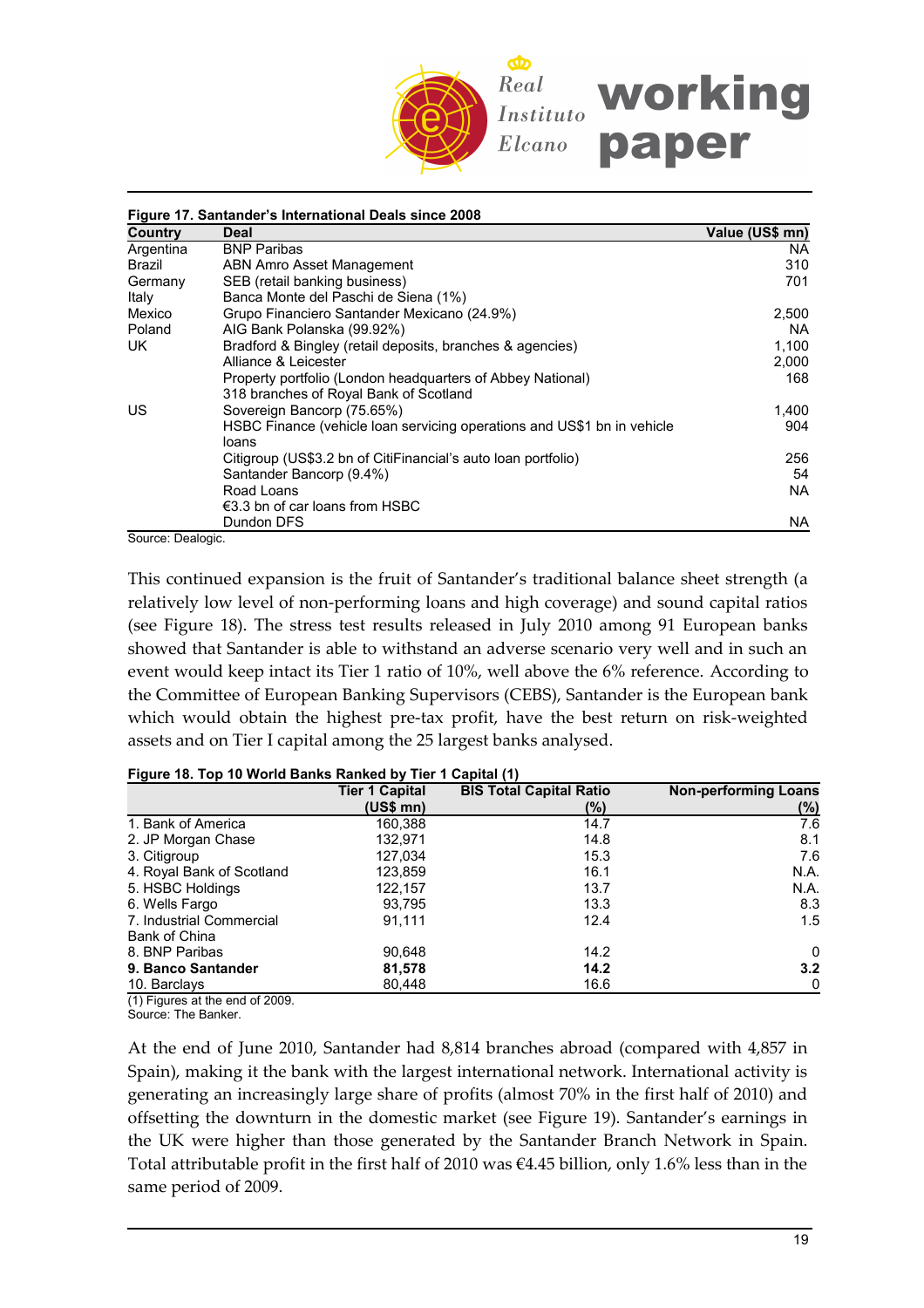

|                            | 2004 | 2010 <sup>1</sup> |
|----------------------------|------|-------------------|
| <b>Continental Europe</b>  | 59   | 43                |
| Santander branch network   | 25   | 15                |
| Banesto                    | 11   |                   |
| Santander Consumer Finance | 9    |                   |
| Portugal                   |      | 4                 |
| <b>Latin America</b>       | 41   | 37                |
| Brazil                     | 16   | 22                |
| Mexico                     | 9    | 5                 |
| Chile                      | 6    | 5                 |
| UK                         |      | 17                |
| <b>US</b> (Sovereign)      |      | 3                 |

Source: Santander.

#### *Banco Bilbao Vizcaya Argentaria (BBVA)*

BBVA was also founded in 1857 and is the result of the merger of three banks, the last one in 1999 (BBV + Argentaria) and hard on the heels of Santander's merger. BBVA's roots are in the Basque Country (Banco de Bilbao and Banco de Vizcaya). It owns Bancomer, Mexico's leading banking group, has the largest presence in the US among Spanish banks and was the first Spanish bank to break into China's fast-growing financial sector (see Figure 20). It owns 15% of China Citic Bank, the country's seventh largest bank by assets.

|                 | <b>Branches</b> | <b>Loans ranking</b> | <b>Deposits ranking</b> | <b>Pensions ranking</b> |
|-----------------|-----------------|----------------------|-------------------------|-------------------------|
| <b>Americas</b> |                 |                      |                         |                         |
| Argentina       | 248             | 3                    | 2                       |                         |
| <b>Bolivia</b>  | 9               |                      |                         |                         |
| Chile           | 195             |                      |                         |                         |
| Colombia        | 414             |                      | 4                       | 3                       |
| Ecuador         | 13              |                      |                         |                         |
| Mexico          | 1,987           |                      |                         | 2                       |
| Panama          | 18              |                      |                         |                         |
| Paraguay        | 15              |                      | 2                       |                         |
| Peru            | 260             |                      | 2                       | 3                       |
| Puerto Rico     | 37              |                      |                         |                         |
| Uruguay         | 9               | 4                    | 4                       |                         |
| US              | 748             |                      |                         |                         |
| Venezuela       | 314             | 3                    | 4                       |                         |
| <b>Europe</b>   |                 |                      |                         |                         |
| Portugal        | 110             |                      |                         |                         |
| $\cdots$ conc   |                 |                      |                         |                         |

**Figure 20. BBVA's Main Banking Presence and Rankings in Countries (1)**

 $(1)$  2009.

Source: BBVA.

BBVA acquired Bancomer in 2000 and partly as a result of this bank's presence in the US and its successful money transfer service, linking Mexican immigrants with Bancomer in Mexico, decided to directly enter the American market in 2004 with the purchase of Valley Bank of California. This was followed in 2005 by the acquisition of Laredo National Bancshares, in 2006 by the acquisition of Texas Regional Bancshares and in 2007 by Compass Bancshares, a franchise covering six states. By tapping the worker remittances market with Mexico, home of its large Bancomer bank franchise, BBVA can offer immigrant workers a range of other banking services. The purchase of Texas Regional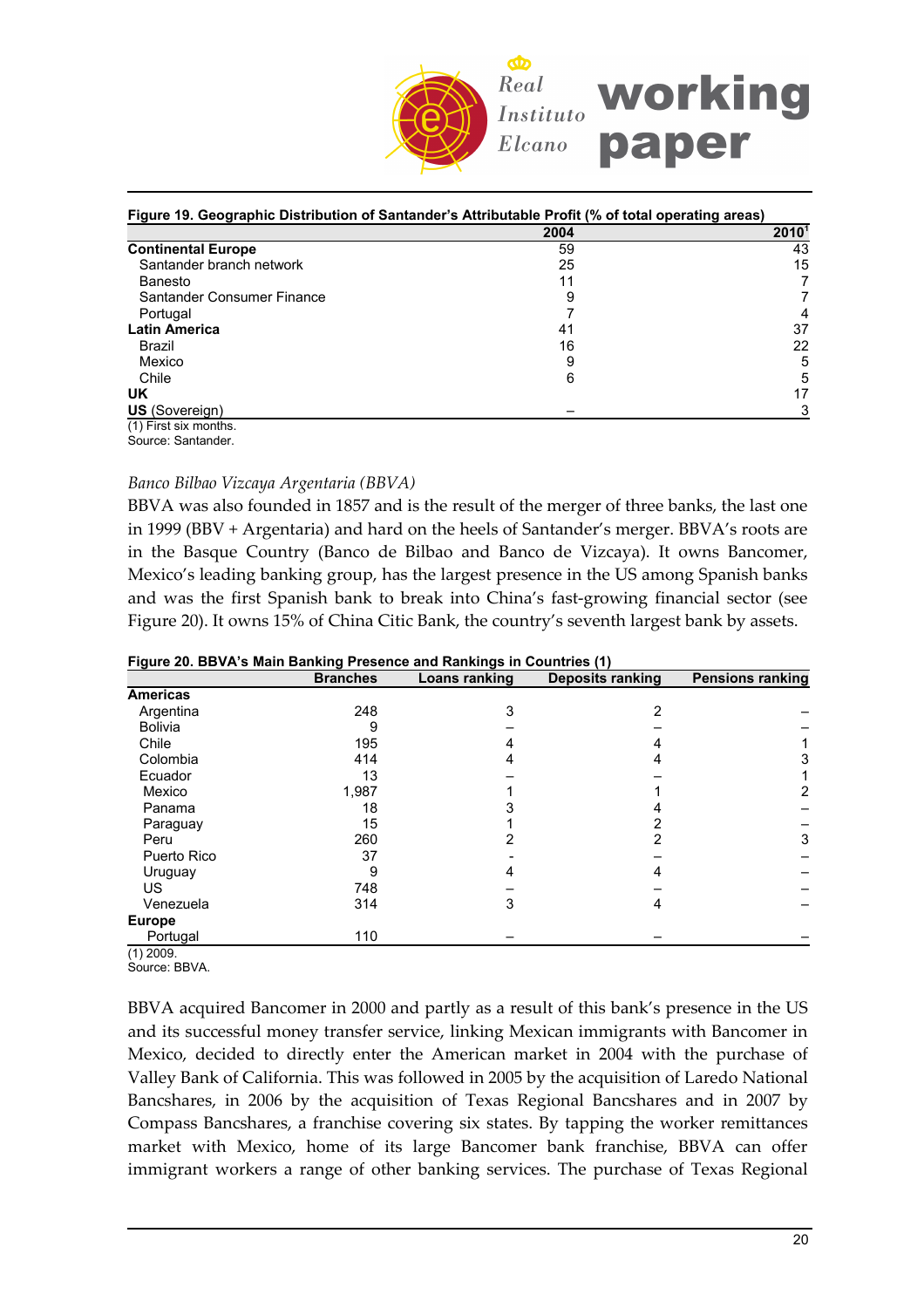

Bancshares and State National Bancshares made BBVA the largest regional bank based in Texas and the acquisition of Compass gave it a position of leadership in the so-called Sun Belt in the Southern strip and put BBVA among the 20 leading banks in the US. In August 2009 BBVA acquired the distressed Texan bank, Guaranty Financial, auctioned by the Federal Deposit Insurance Corporation. This acquisition made BBVA Compass the 15<sup>th</sup>largest commercial bank in the US. The operation added  $\epsilon$ 8.37 billion of assets,  $\epsilon$ 11.5 billion of deposits and 164 branches in Texas and California for a total of almost 750.

In May 2010, BBVA agreed to buy the subsidiary in Uruguay of the French financial group Crédit Agricole, making it the second-largest private sector bank in the country. Mexico, the US and South America generated 44.8% of total net attributable profit in the first half of 2010 compared with 37.7% in 2004 (see Figure 21).

#### **Figure 21. Net Attributable Profit by Business Areas (% of total) (1)**

|                   | 2004                                                                                                  | 2010(2) |
|-------------------|-------------------------------------------------------------------------------------------------------|---------|
| Spain & Portugal  | 50.3                                                                                                  | 38.1    |
| Global businesses | 12.0                                                                                                  | 17.1    |
| Mexico and US     | 30.0                                                                                                  | 30.2    |
| South America     | 77                                                                                                    | 14.6    |
|                   | (1) Figures rounded up and the calculations made without including the losses in corporate activities |         |

(1) Figures rounded up and the calculations made without including the losses in corporate activities. (2) First six months. Source: BBVA.

#### **(7) Electricity**

#### *Iberdrola*

Iberdrola, the largest Spanish electricity group and the world leader in wind power, is present in close to 40 countries, either generating or distributing electricity, supplying gas or other activities (see Figure 22).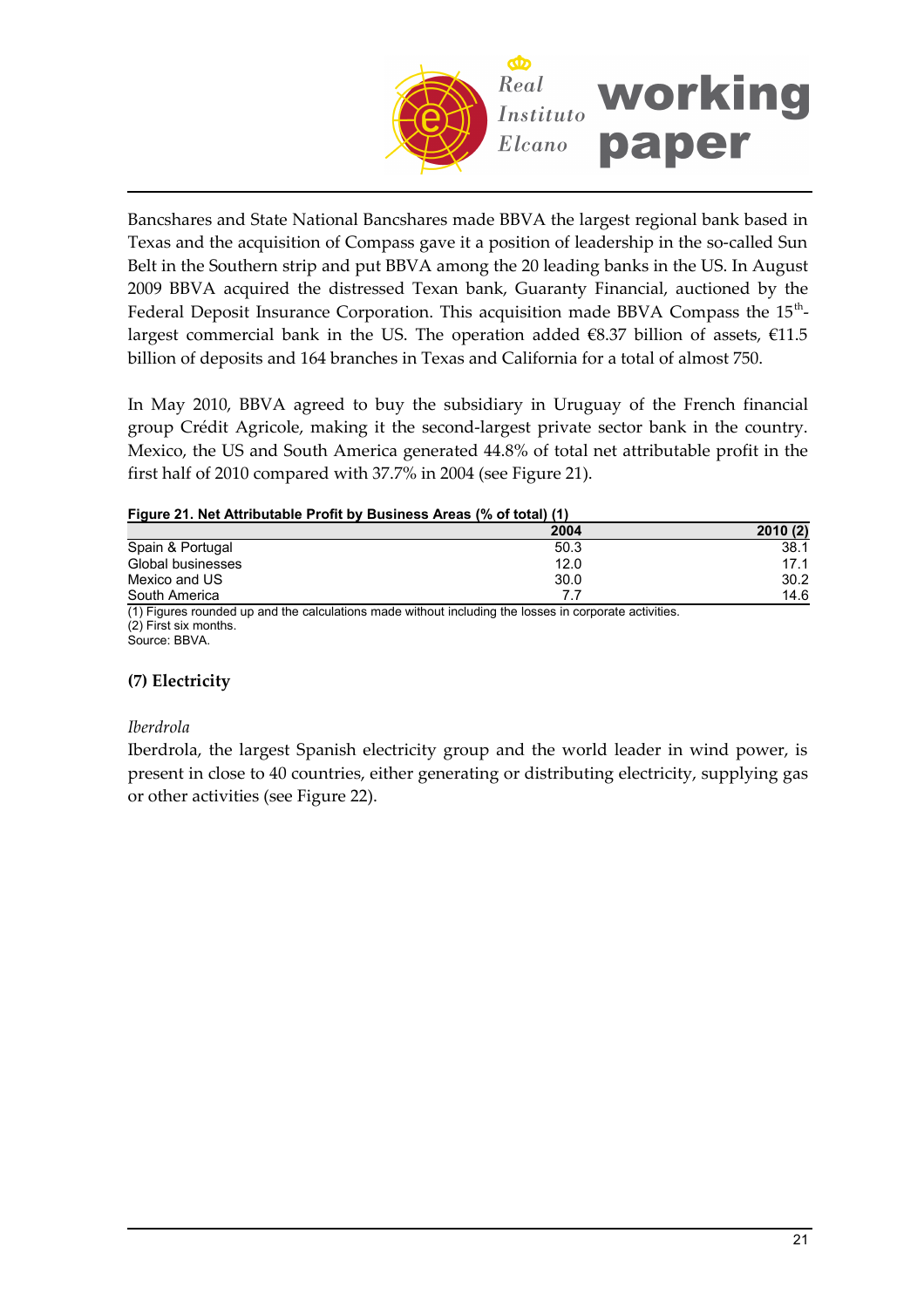

| Figure 22. Iberdrola's Main Activities in the World |                           |                                           |                   |                                  |                                       |  |  |
|-----------------------------------------------------|---------------------------|-------------------------------------------|-------------------|----------------------------------|---------------------------------------|--|--|
|                                                     | Electricity<br>Generation | <b>Electricity</b><br><b>Distribution</b> | Gas<br>Supply (1) | <b>Electricity</b><br>Supply (1) | <b>Engineering</b><br><b>Projects</b> |  |  |
| <b>Americas</b>                                     |                           |                                           |                   |                                  |                                       |  |  |
| <b>Bolivia</b>                                      |                           | V                                         |                   |                                  |                                       |  |  |
| <b>Brazil</b>                                       |                           |                                           |                   |                                  |                                       |  |  |
| Chile                                               |                           |                                           |                   |                                  |                                       |  |  |
| Guatemala                                           |                           |                                           |                   |                                  |                                       |  |  |
| Honduras                                            |                           |                                           |                   |                                  |                                       |  |  |
| Mexico                                              | V                         |                                           |                   |                                  |                                       |  |  |
| <b>US</b>                                           | V                         |                                           |                   |                                  |                                       |  |  |
| Venezuela                                           |                           |                                           |                   |                                  |                                       |  |  |
| <b>Europe</b>                                       |                           |                                           |                   |                                  |                                       |  |  |
| <b>Bulgaria</b>                                     |                           |                                           |                   |                                  |                                       |  |  |
| Finland                                             |                           |                                           |                   |                                  |                                       |  |  |
| France                                              | V                         |                                           | V                 |                                  |                                       |  |  |
| Germany                                             | V                         |                                           | V                 |                                  |                                       |  |  |
| Greece                                              |                           |                                           |                   |                                  |                                       |  |  |
| Hungary                                             |                           |                                           |                   |                                  |                                       |  |  |
| Italy                                               |                           |                                           |                   |                                  |                                       |  |  |
| Latvia                                              |                           |                                           |                   |                                  |                                       |  |  |
| Lithuania                                           |                           |                                           |                   |                                  |                                       |  |  |
| Poland                                              |                           |                                           |                   |                                  |                                       |  |  |
| Portugal                                            | V                         |                                           |                   | V                                |                                       |  |  |
| Rumania                                             | V                         |                                           |                   |                                  |                                       |  |  |
| Russia                                              |                           |                                           |                   |                                  |                                       |  |  |
| Slovakia                                            |                           |                                           |                   |                                  |                                       |  |  |
| Sweden                                              |                           |                                           |                   |                                  |                                       |  |  |
| Ukraine                                             |                           |                                           |                   |                                  |                                       |  |  |
| UK                                                  | V                         | V                                         |                   |                                  |                                       |  |  |
| <b>Africa</b>                                       |                           |                                           |                   |                                  |                                       |  |  |
| Algeria                                             |                           |                                           |                   |                                  |                                       |  |  |
| Kenya                                               |                           |                                           |                   |                                  |                                       |  |  |
| Egypt                                               |                           |                                           |                   |                                  |                                       |  |  |
| <b>Middle East</b>                                  |                           |                                           |                   |                                  |                                       |  |  |
| Qatar                                               |                           |                                           |                   |                                  |                                       |  |  |

Figures at the end of 2009.

(1) Iberdrola engages in energy trading in Spain, Portugal, France, Switzerland, Germany, Austria, Belgium, the Netherlands and Italy, and also gas trading in Europe and Asia.

Iberdrola has been operating in Latin America for more than 10 years. It is primarily focused on Mexico, where it is the largest private-sector producer and the second-largest generator after the state-owned Comisión Federal de Electricidad. In Brazil, Iberdrola has a 39% stake in Neoenergia, the largest distributor in the north east of the country.

Iberdrola's boldest move came in 2006 when it reached a €17.2 billion agreement to take over ScottishPower, one of the largest power companies in the UK, and create the thirdlargest European energy company by enterprise value, a more accurate estimate of takeover cost than market capitalisation as it includes other factors. The deal consolidated Iberdrola's leadership in the renewable energy market and gave it a broader geographic scope and a strong platform for future growth (see Figure 23). In 2010, Iberdrola Renovables, the renewable energy arm of Iberdrola, won a joint bid with Sweden's Vattenfall to build one of the biggest winds farms in the world in the UK.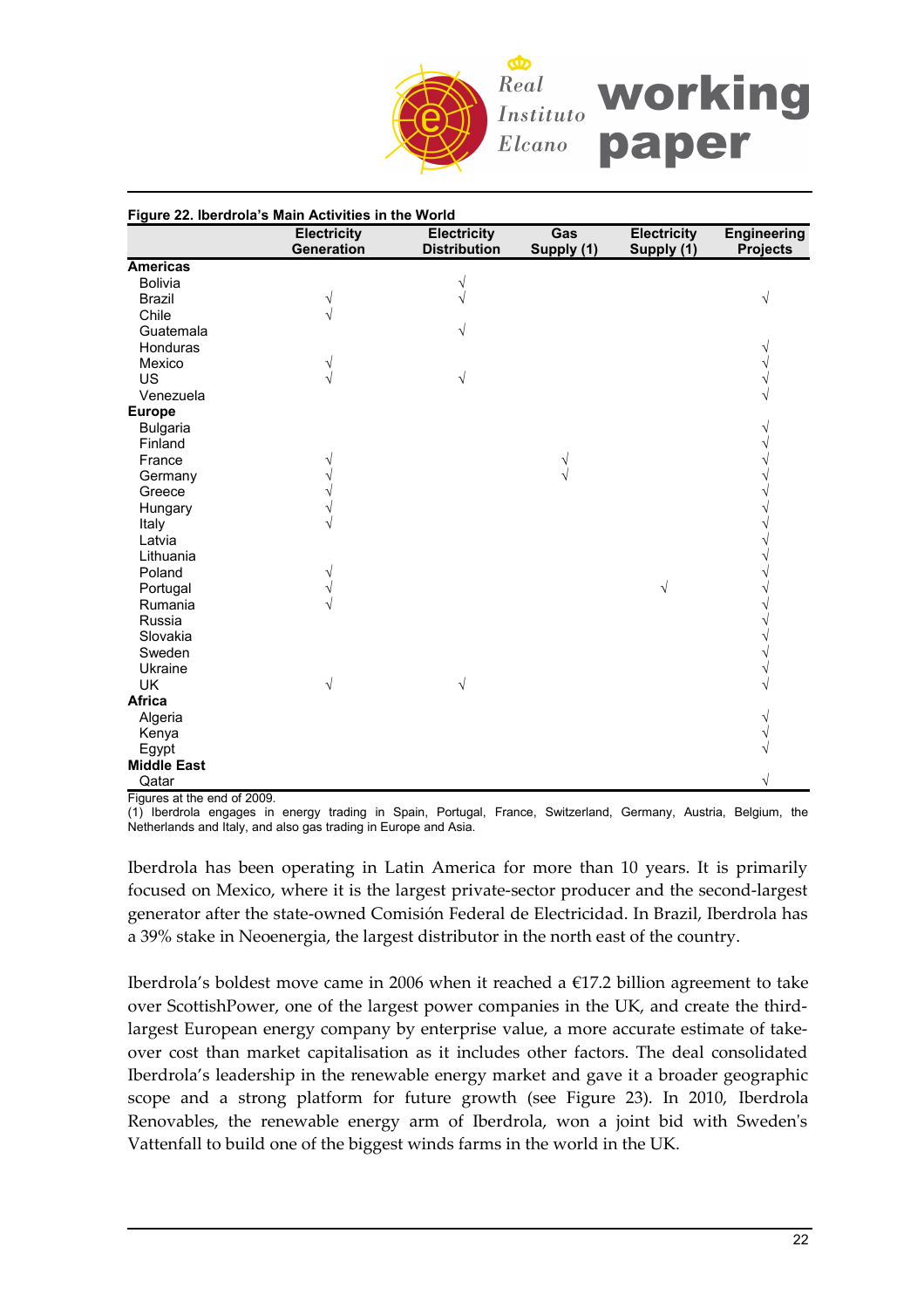

| Figure 23. Iberdrola's Consolidated EBITDA (% of total) |      |      |      |  |  |  |
|---------------------------------------------------------|------|------|------|--|--|--|
|                                                         | 2000 | 2006 | 2009 |  |  |  |
| Energy Spain (excluding renewables)                     | 99   | 62   | 35   |  |  |  |
| Renewables                                              |      | 14   | 14   |  |  |  |
| UK                                                      |      |      | 21   |  |  |  |
| US                                                      |      |      |      |  |  |  |
| Latin America                                           |      | 18   | 13   |  |  |  |
| <b>Others</b>                                           |      |      | 5    |  |  |  |
| Total                                                   | 100  | 100  | 100  |  |  |  |

Source: Iberdrola.

ScottishPower gave Iberdrola 1,650MW of wind-powered generation and gas storage facilities in the US, the market targeted by Iberdrola for future growth. Around 40% of the group's capital spending for 2010-12 is earmarked for the US, mainly into wind farms and electricity transmission and distribution, compared with 24% in Spain and 25% in the UK. Iberdrola's interest in the US dates to 2000, when it studied an offer for Florida Power & Light, but which did not go ahead because of opposition from Iberdrola's shareholders. Iberdrola has several renewable energy investments in the US including CPV Wind Ventures, based in Maryland, and Community Energy, based in Pennsylvania. In 2007, Iberdrola further enhanced its presence in the US by acquiring Energy East (now Iberdrola USA), an integrated power group serving customers in New York, Maine, Massachusetts, New Hampshire and Connecticut, for €3.4 billion.

The US subsidiary of Iberdola Renovables has so far received US\$867 million in renewable energy stimulus funds (grants) from the US Treasury Department as part of the federal government's package to encourage renewable energy companies to invest in the US. Iberdrola Renovables is the second-largest wind power operator in the US, with operations in 23 states. It has installed capacity there of 3,877 MW spread over 41 wind farms, with another 850 MW under construction. According to the American Wind Energy Association (AWEA), Iberdrola Renovables was the fastest growing company in its sector in the US in 2009.

#### *Gamesa*

Gamesa is the world's third-largest manufacturer of wind turbines and the largest promoter of wind farms. It has installed more than 18,000 MW of its main product lines in 20 countries. In 2006, it launched its first production plant in China and it has plants in many other countries including the US, Germany, Poland, Italy and India.

#### **(8) Construction and Infrastructure**

Seven of the world's top 10 transportation developers are Spanish, according to the latest ranking by Public Works Financing (see Figure 24). These companies have catapulted themselves onto the international market, offsetting a domestic market that became too small for them and which since 2008 has been severely depressed by the bursting of the property bubble and large cuts in government spending on public works in Spain.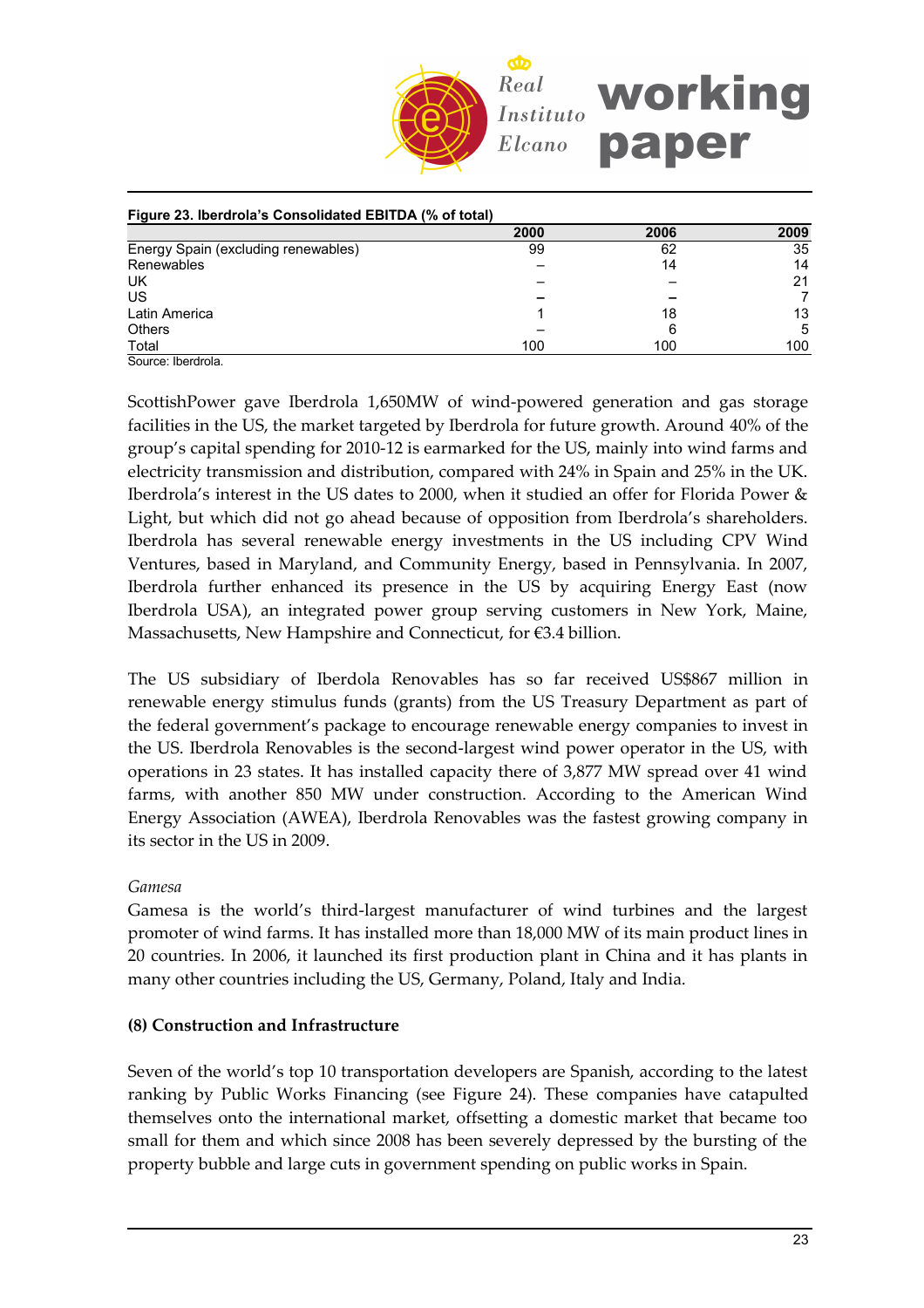

| <b>Figure 24. Top Transportation Developers</b> |                             |                         |
|-------------------------------------------------|-----------------------------|-------------------------|
|                                                 | <b>Const./Operating (1)</b> | <b>Active Proposals</b> |
| 1. ACS/Iridium (Spain)                          | 58                          | 39                      |
| 2. Global Via (FCC-Caja Madrid) (Spain)         | 41                          | 27                      |
| 3. Ferrovial/Cintra (Spain)                     | 41                          | 8                       |
| 4. Abertis (Spain)                              | 39                          | 12                      |
| 5. Vinci/Cofiroute (France)                     | 33                          | 17                      |
| 6. Macquarie group (Australia)                  | 33                          | 13                      |
| 7. OHL (Spain)                                  | 28                          | 17                      |
| 8. NWS Holdings (China)                         | 26                          | $\overline{2}$          |
| 9. Sacyr (Spain)                                | 23                          | 30                      |
| 10. Acciona/Nesco (Spain)                       | 22                          | 11                      |

(1) Road, bridge, tunnel, rail and airport concessions and over US\$50 million in capital put under construction/operation from 1 January 1985 to 1 October 2009.

#### *Ferrovial*

Ferrovial is the world's leading private infrastructure operator by investment volume, with activity in services, toll roads (via Cintra), construction and airports in 45 countries (see Figure 25). In 2006 it led a consortium that purchased the UK airports operator BAA, the world's biggest private-sector airports business that owned the three main airports serving London –Heathrow, Gatwick and Stansted– and six others for €23.6 billion including debt.<sup>[11](#page-23-0)</sup> Ferrovial also owns Swissport, the world's largest airport handling company, and the US construction group Webber. Ferrovial was no stranger to the UK when it acquired BAA as it already operated Bristol airport with the Australian firm Macquarie and in 2003 bought Amey, the services and project-management group that runs and maintains three of London's underground rail lines (Jubilee, Northern and Piccadilly).

|               | <b>I iguit 20. I tribular 3 Activities in the World (1)</b><br><b>Airports</b> | <b>Toll roads</b> | <b>Services</b> | <b>Construction</b> |
|---------------|--------------------------------------------------------------------------------|-------------------|-----------------|---------------------|
| Algeria       |                                                                                |                   |                 |                     |
| <b>Brazil</b> |                                                                                |                   |                 |                     |
| Canada        |                                                                                |                   |                 |                     |
| Chile         | $\mathcal{N}$                                                                  |                   |                 | V                   |
| China         |                                                                                |                   |                 |                     |
| Colombia      |                                                                                |                   |                 |                     |
| Greece        |                                                                                | N                 |                 |                     |
| India         |                                                                                |                   |                 |                     |
| Ireland       |                                                                                |                   |                 |                     |
| Italy         | N                                                                              |                   |                 |                     |
| Mexico        |                                                                                |                   |                 |                     |
| Nigeria       |                                                                                |                   | V               |                     |
| Poland        |                                                                                |                   |                 | V                   |
| Portugal      |                                                                                | V                 |                 |                     |
| Russia        |                                                                                |                   |                 |                     |
| UK            | $\mathcal{N}$                                                                  |                   |                 |                     |
| <b>US</b>     |                                                                                | N                 |                 |                     |
| Venezuela     |                                                                                |                   |                 |                     |

| Figure 25. Ferrovial's Activities in the World (1) |
|----------------------------------------------------|
|----------------------------------------------------|

(1) At end of 2009.

Source: Ferrovial.

Cintra, its toll-road operator, has a 99-year concession to operate the Chicago Skyway and

<span id="page-23-0"></span><sup>11</sup> Ferrovial sold Gatwick in October 2009 after the Competition Commission ruled that it should dispose of Gatwick, Stansted and either Edinburgh or Glasgow.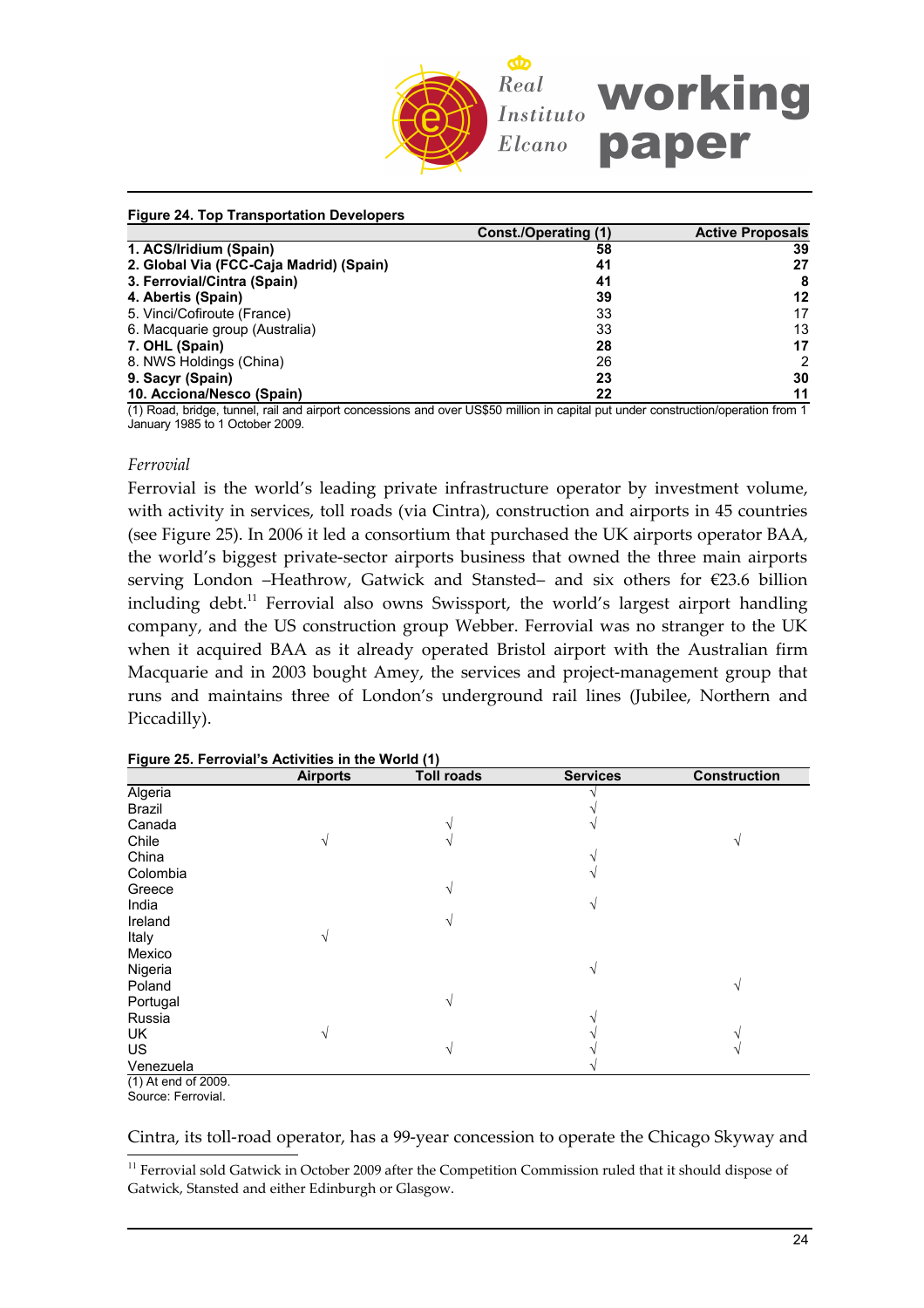

in partnership with Macquarie it won a 75-year concession to operate the Indiana Toll Road.

International activity generated 83% of Ferrovial's total earnings before interest and taxes (EBIT) of  $\epsilon$ 1.53 billion in 2009.

#### *Acciona*

Acciona is a world leader in the development and management of infrastructure, renewable energy, water and services. Less than a decade ago, it was one of the main construction companies in Spain, but by immersing itself in a process of diversification and looking for business opportunities at the international level, it reinvented itself. It is present in 30 countries.

Among its milestones were contracts to build a big solar-electricity plant in Nevada (US), a wind-power park in Australia, the first wind-power parks in Slovenia and Greece and the inauguration of the largest aerogenerator plant in China, the first one with Spanish technology. Acciona Energía is the world's largest developer and constructor of wind farms while Acciona Agua is strongly established in various countries. The company's infrastructure division has participated in many emblematic projects such as the Petronas twin towers in Malaysia and the Ting Kau Bridge in Hong Kong.

# *ACS*

ACS, the result of several mergers, is Spain's largest construction company. In 2006 it paid €1.26 billion for 25% of Hochtief, making it the German company's largest shareholder and giving it access to hitherto untapped markets in Asia-Pacific, Canada and Eastern Europe. Hochtief's strong business in the US and Asia makes the company particularly attractive for ACS.

ACS is present in 75 countries, with activities ranging from the construction of motorways in Ireland and Greece, railway tunnels in New York and wind farms in Portugal to the refurbishing of three dams in the state of New York, motorway concessions in Chile, Portugal, the UK and South Africa and transmission line concession projects in Brazil and Peru (see Figure 26). Abertis, its infrastructure company, the largest in Europe in terms of market capitalisation and number of projects, owns three British airports, Luton, Belfast and Cardiff. International activity is generating an increasing share of business (see Figure 27).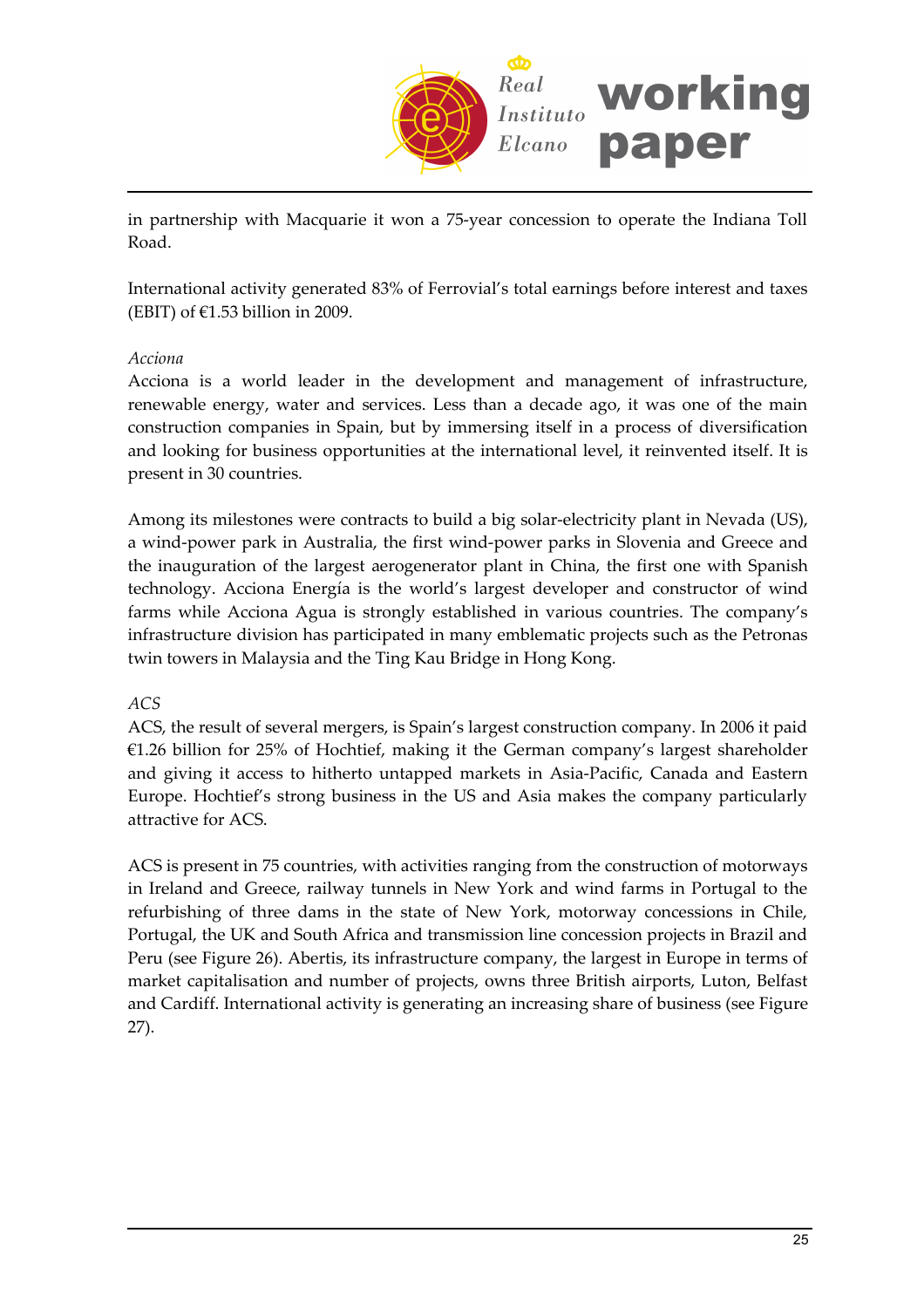

| Figure 26. Main International Activities of Abertis |                     |                    |                    |                                       |  |  |  |
|-----------------------------------------------------|---------------------|--------------------|--------------------|---------------------------------------|--|--|--|
|                                                     | <b>Construction</b> | <b>Concessions</b> | <b>Environment</b> | <b>Industrial services and energy</b> |  |  |  |
| Algeria                                             |                     |                    |                    |                                       |  |  |  |
| Angola                                              |                     |                    |                    |                                       |  |  |  |
| Argentina                                           |                     |                    |                    |                                       |  |  |  |
| Australia                                           |                     |                    |                    |                                       |  |  |  |
| <b>Bolivia</b>                                      |                     |                    |                    |                                       |  |  |  |
| <b>Brazil</b>                                       |                     |                    |                    |                                       |  |  |  |
| Canada                                              |                     |                    |                    |                                       |  |  |  |
| Chile                                               |                     |                    |                    |                                       |  |  |  |
| China                                               |                     |                    |                    |                                       |  |  |  |
| Colombia                                            |                     |                    |                    |                                       |  |  |  |
| Costa Rica                                          |                     |                    |                    |                                       |  |  |  |
| Dominican Rep.                                      |                     |                    |                    |                                       |  |  |  |
| Ecuador                                             |                     |                    |                    |                                       |  |  |  |
| Egypt                                               |                     |                    |                    |                                       |  |  |  |
| France                                              |                     |                    |                    |                                       |  |  |  |
| Greece                                              |                     |                    |                    |                                       |  |  |  |
| India                                               |                     |                    |                    |                                       |  |  |  |
| Ireland                                             |                     |                    |                    |                                       |  |  |  |
| Italy                                               |                     |                    |                    |                                       |  |  |  |
| Mexico                                              |                     |                    |                    |                                       |  |  |  |
| Morocco                                             |                     |                    |                    |                                       |  |  |  |
| Poland                                              |                     |                    |                    |                                       |  |  |  |
| Portugal                                            |                     |                    |                    |                                       |  |  |  |
| Saudi Arabia                                        |                     |                    |                    |                                       |  |  |  |
| South Africa                                        |                     |                    |                    |                                       |  |  |  |
| UK                                                  |                     |                    |                    |                                       |  |  |  |
| <b>US</b>                                           |                     |                    |                    |                                       |  |  |  |
| Venezuela                                           |                     |                    |                    |                                       |  |  |  |
| Source: ACS.                                        |                     |                    |                    |                                       |  |  |  |

#### **Figure 27. ACS International Turnover (€ million and % of Total Turnover)**

|                             | 2004   | 2005   | 2006   | 2007   | 2008   | 2009   | 2010(1) |
|-----------------------------|--------|--------|--------|--------|--------|--------|---------|
| Total turnover              | 10.817 | 12.114 | 14.067 | 15.345 | 16.010 | 15.605 | 8.134   |
| International as % of total |        |        | 16     | 16     | 22     | 26     | 29      |
| (1) First half.             |        |        |        |        |        |        |         |

Source: ACS.

#### *FCC*

Fomento de Construcciones y Contratas (FCC) was created in 1992 from the merger of two companies. Its core businesses are environmental services and water management, construction of large infrastructure, cement (Portland Valderrivas has plants in the US) and renewable energy production. It has a presence in 54 countries. In the first half of 2010 44% of its revenues came from outside Spain, mainly from Europe where FCC is a leader in infrastructure and environmental services.

Its international activities have ranged from full-service water management in Argentina, Italy and Brazil to treatment and elimination of solid urban waste in the UK and Venezuela, waste collection and street cleaning in Egypt and Chile, the building of motorways, dual carriageways and roads in Rumania, Costa Rica and Canada, passenger terminal management in Chile and expanding the underground rail network in New Delhi, India.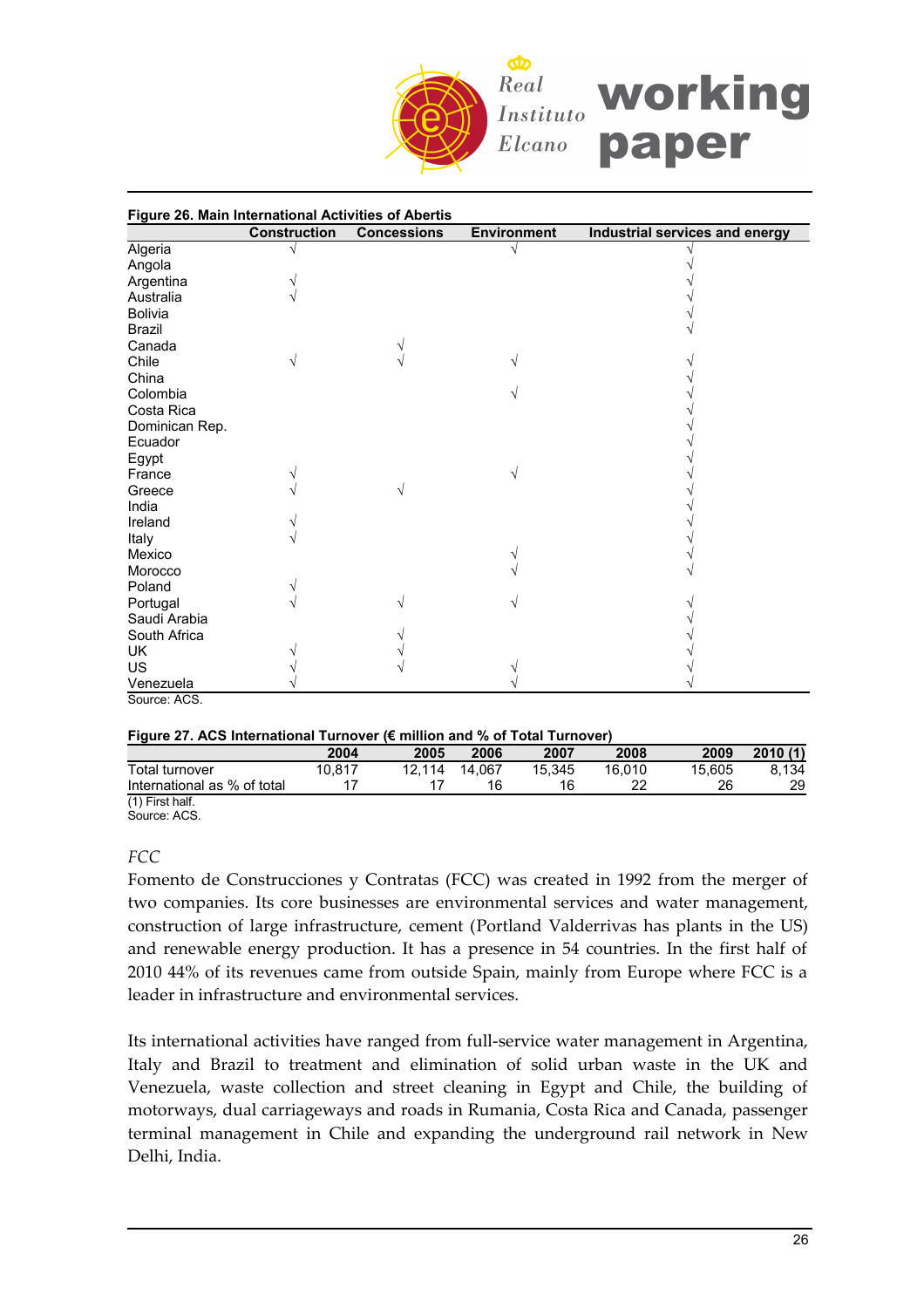

# *Sacyr Vallehermoso*

Sacyr Vallehermoso (SyV) is a diversified group in construction, real estate, motorway concessions and services. In 2006, it acquired 50% of Europistas, the Spanish road concession operator, which has concessions in Chile, Portugal, Brazil, Costa Rica and Bulgaria. Europistas was merged with SyV's Itinere. In 2009, SyV was awarded the contract to design and construct the third system of locks as part of the expansion of the Panama Canal, leading an international consortium comprising Impregilo (Italy), Jan de Nul (Belgium) and CUSA (Panama).

# *OHL*

OHL entered the US construction market in 2006 when it acquired Community Asphalt and the Tower Group. It is also one of the five leading construction companies in the Czech Republic, after purchasing a company in 2003.

# **(8) Other multinationals**

# *Abengoa*

The diversified group Abengoa, with interests in solar energy, biofuels, environmental services, information technology and industrial engineering and construction, operates in more than 70 countries. It is Europe's largest bioethanol producer and the fifth in the US. International activity generated 61.3% of total consolidated sales in 2009.

# *Acerinox*

Acerinox's acquisition in 2002 of 64% of Columbus Stainless in South Africa made the company the world's third-largest stainless steel producer. Since 2001 it has also been the sole owner of North American Stainless (NAS) in Kentucky and in 2002 Columbus Stainless (South Africa) became part of the Acerinox Group. In Malaysia, Acerinox is building its first plant in Asia with Japan's Nisshin Steel. Acerinox sells to more than 80 countries.

# *CAF*

CAF is one of the international market leaders in the design, manufacture, maintenance and supply of equipment and components for railway systems. It worked on the Heathrow Express in the UK, the Hong Kong airport rail link and in Turkey won contracts for the high speed train link between Istanbul and Ankara and a tram network in Antalya.

# *Ebro Puleva*

Ebro Puleva is the world leader in the rice sector and the second-largest pasta manufacturer. It acquired Houston's Riviana Foods, the US's largest rice processor, in 2004 and with it Riviana's subsidiaries in Central America, Belgium and the UK. Riviana and Ebro Puleva had been partners for many years. In 2006, it purchased Kraft Foods'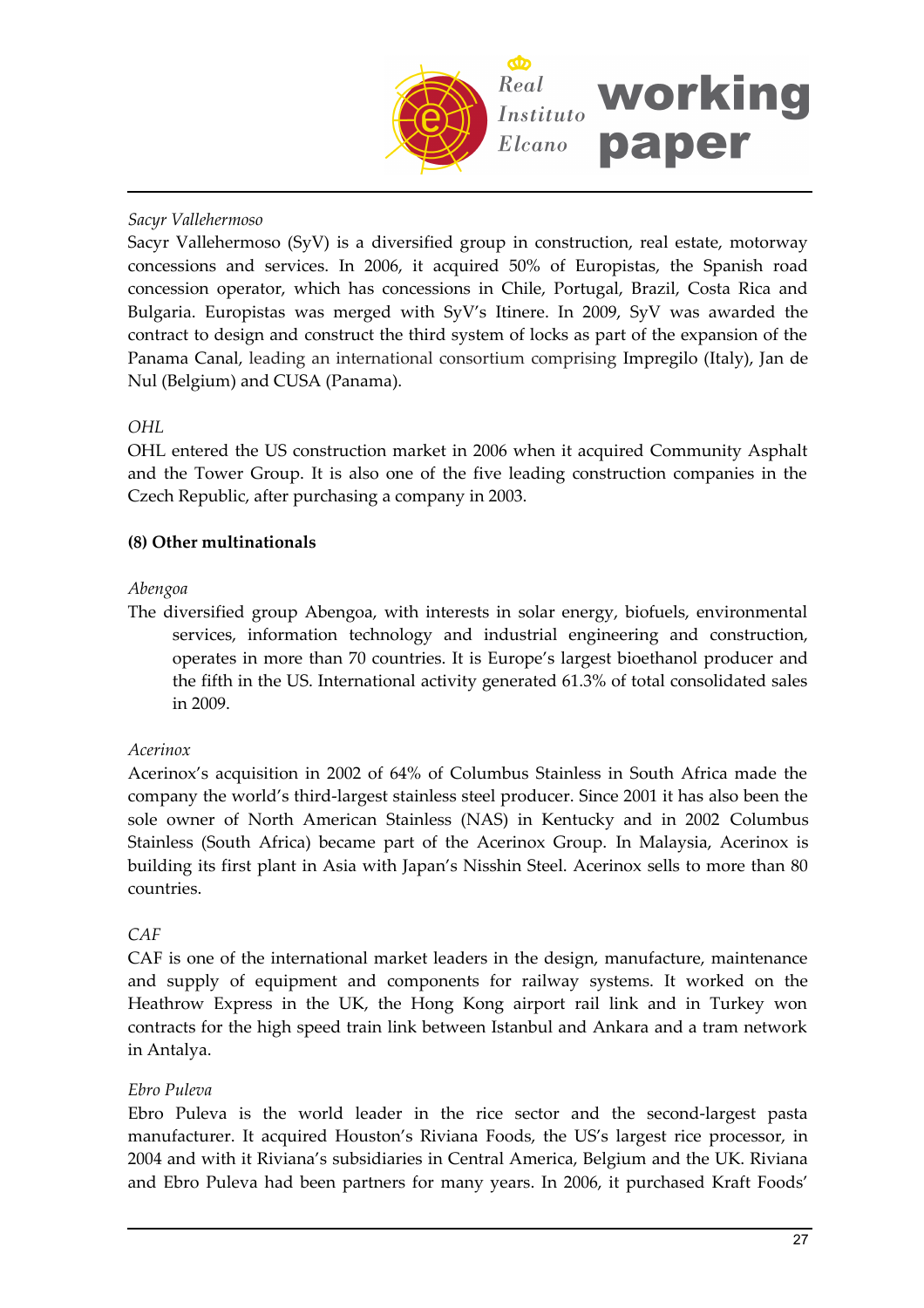

Minute Rice brand in the US and Canada, and New World Pasta, the US pasta company. *Iberostar*

This is big tourism business group has hotels in 16 countries including Brazil, Bulgaria, Cuba, Jamaica and Turkey.

*Indra*

Indra is Spain's leading information technologies and defence-systems company and is the only non-American company selected as a prime contractor for the US Navy. In Latin America it is one of the top-five IT service suppliers. It operates in more than 100 countries and is the European company that most invests in R&D in its sector (see Figure 28). In 2009, 46% of its total revenues were generated abroad.

|                 | <b>Projects</b>                                                                       |
|-----------------|---------------------------------------------------------------------------------------|
| <b>Americas</b> |                                                                                       |
| Brazil          | Implementation of Diraya, an electronic medical history system                        |
| Mexico          | Outsourcing of processes and payment methods for Bancomer                             |
| Panama          | Modernisation of air navigation systems management.                                   |
| <b>Europe</b>   |                                                                                       |
| Germany         | Satellite communications system for the navy                                          |
| Italy           | Implementation of the control centre for Enel Green Power's renewable energy capacity |
| Ireland         | Toll systems in five of Ireland's main toll roads                                     |
| Turkey          | Renewal and expansion of air-space surveillance network for air traffic               |
| Asia            |                                                                                       |
| China           | Supply of two flight simulators for Hainan Airlines                                   |
| India           | Modernisation of management systems for the Central Bank of Bangladesh                |
| Africa          |                                                                                       |
| Angola          | Modernisation of the terminal and navigation systems at Lubango airport               |
| Morocco         | Automation of hydroelectric plants                                                    |
| Source: Indra   |                                                                                       |

#### *La Seda*

La Seda, the textiles and chemicals group, is one of Europe's largest producers of artificial and synthetic fabrics and yarns, such as polyester, polythene and viscose. It has 22 plants in 11 European countries, after acquiring Turkey's textiles group Advansa in 2006, with plants in the UK and Rumania, and the seven plants of Australia's Amcor, the world's largest maker of plastic soft drink bottles, in 2007.

# *Mapfre*

Mapfre is Latin America's leading non-life insurance group in terms of premium income. Its market share of the region's life and non-life business is more than 4%. It also has an extensive presence in Europe. In 2007, Mapfre acquired 80% of Genel Sigorta, Turkey's sixth-largest insurance company.

# *Mondragón Cooperative Corporation (MCC)*

MCC is the largest cooperative group in the world and one of the 10 largest companies in Spain. Founded in 1956 in the Basque Country by the priest José María Arizmendiarrieta, MCC has 65 production subsidiaries in 18 countries which manufacture everything from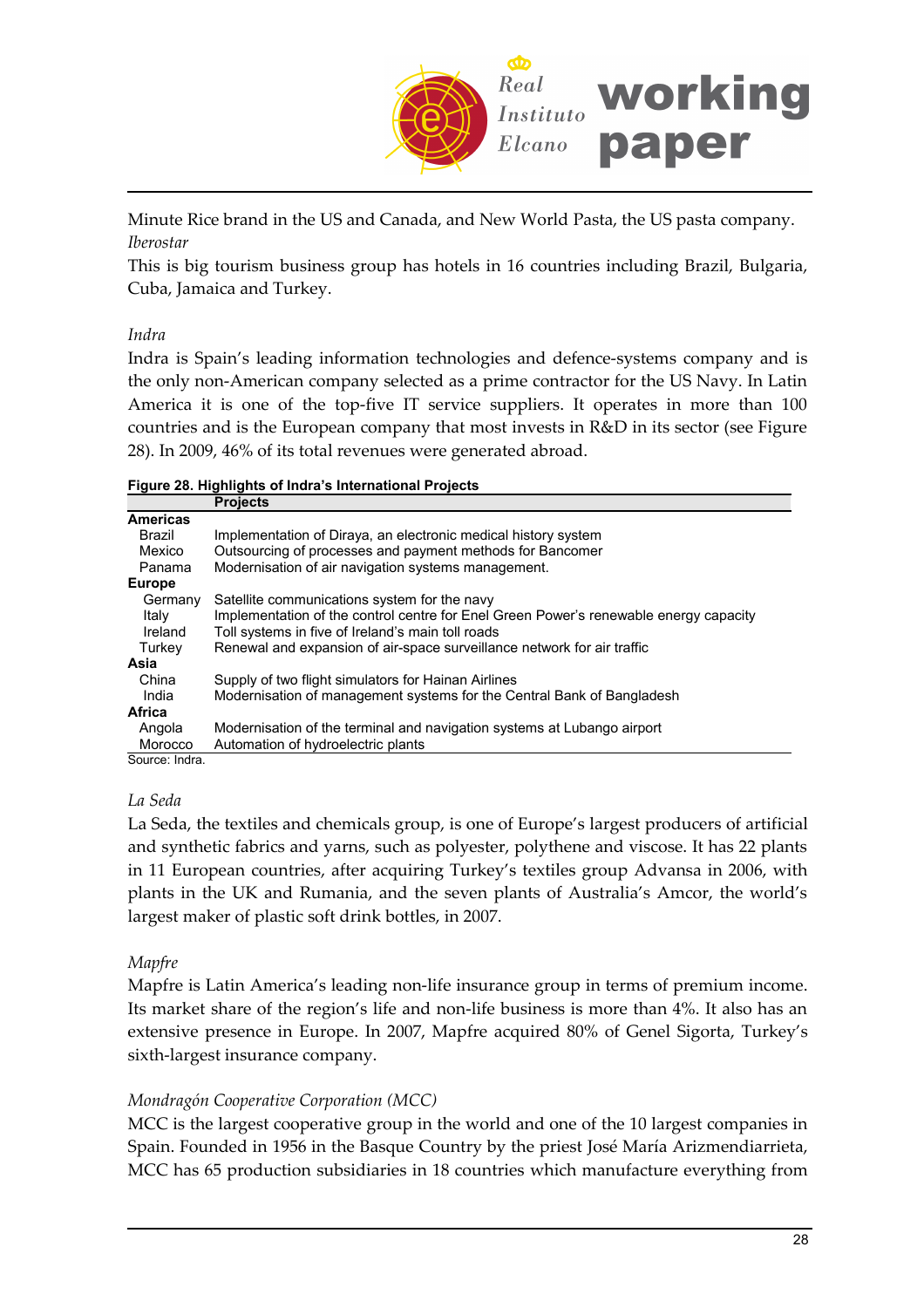

automotion components to timber machinery (see Figure 29).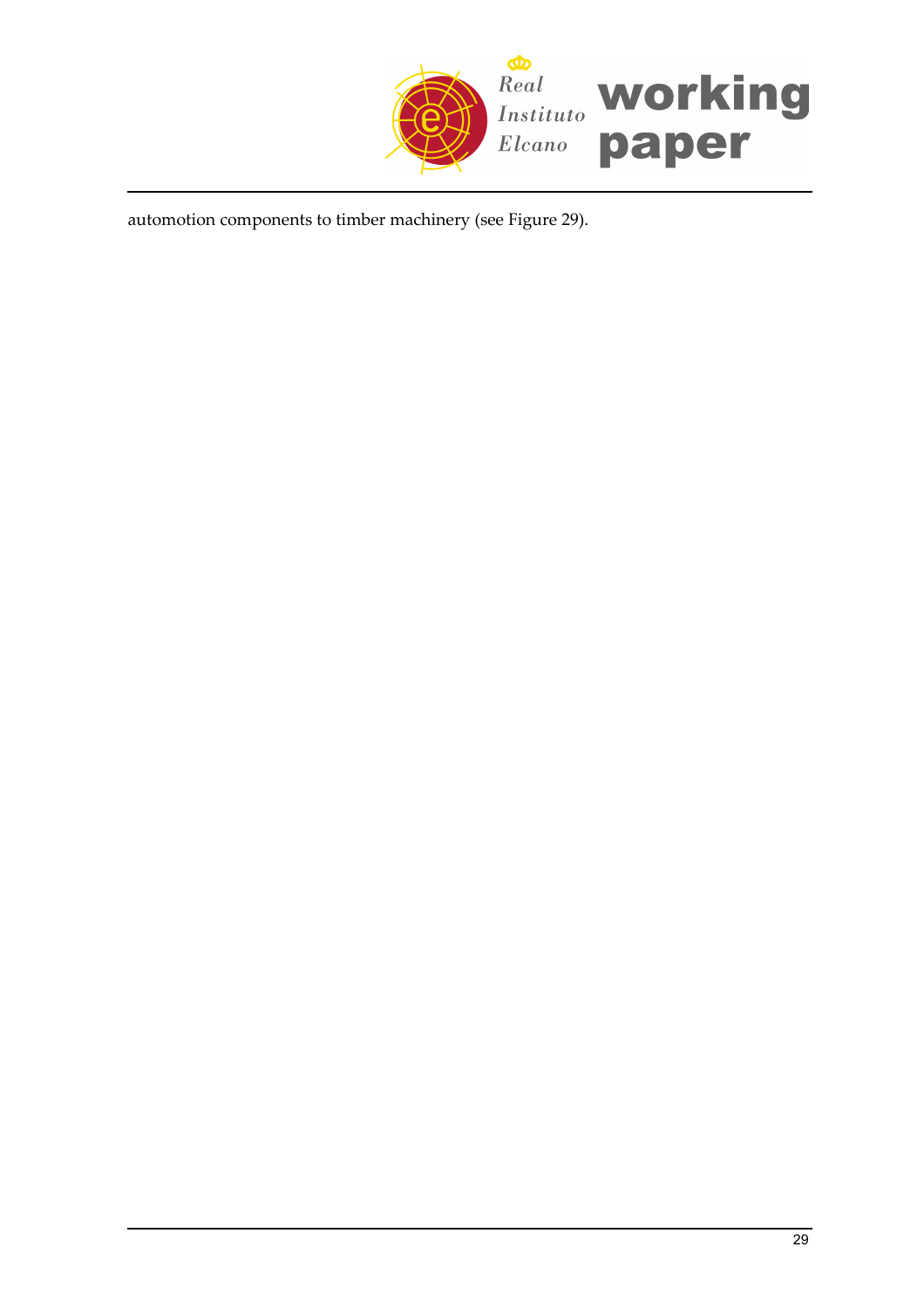

#### **Figure 29. MCC's Main Production Activities in the World**

|                 | <b>Activity</b>                                                                                   |
|-----------------|---------------------------------------------------------------------------------------------------|
| <b>Americas</b> |                                                                                                   |
| Brazil          | Taps and safety systems, casting of automotion components, coaches, dies for<br>automotion sector |
| Mexico          | Valves, components for electric cooking, catering equipment                                       |
| US              | Camping and fitness equipment, bicycles                                                           |
| <b>Europe</b>   |                                                                                                   |
| Czech Republic  | Rubber parts, taps and safety systems, electric hotplates, casting, automotive<br>components      |
| France          | Domestic appliances, industrial ironing, automatic assembly systems, robotics                     |
| Germany         | Grinding machines, automatic assembly systems, robotics, milling machines                         |
| Italy           | Gas rails and pipes,                                                                              |
| Poland          | Seal manufacture, electrical resistances, domestic appliances, transformation of<br>plastics      |
| Portugal        | <b>Bicycles</b>                                                                                   |
| Rumania         | Ancillary industry for machine tools, timber machinery                                            |
| Slovakia        | Rubber components, aluminium injection and machining                                              |
| Turkey          | Gas taps, commercial equipment                                                                    |
| UK.             | Grinding machines, vertical transport systems, plastic injection moulding and finishing           |
| Africa          |                                                                                                   |
| Morocco         | Domestic appliances, coach manufacture                                                            |
| Asia            |                                                                                                   |
| India           | Cold rooms, catering equipment                                                                    |
| China           | Components, automation and control, mini domestic appliances, bicycles                            |
| Thailand        | Surface and axial mounting of discrete semiconductors                                             |
| Source: MCC.    |                                                                                                   |

Fagor Electrodomésticos, the home appliances market leader in Spain, is Europe's fifthbiggest manufacturer.

#### *NH Hoteles*

NH Hoteles has 393 hotels in Europe, the Americas and Africa, 173 of them in Spain. Around 70% of revenue comes from abroad.

#### *Prisa*

Prisa, is the world's leading Spanish and Portuguese-language business group in the fields of education, information and entertainment. It is present in 22 countries and reaches more than 50 million users through *El País*, Spain's leading daily, 40 Principales (network of radio stations), Santillana and Alfaguara (publishing houses). Its presence in Brazil and Portugal and among the growing Hispanic community in the US has given the group an Ibero-American dimension and has opened up a potential global market of 700 million people.

#### *Prosegur*

Prosegur is a leader in private security in all the countries where it operates: Argentina, Brazil, Chile, Colombia, France, Italy, Mexico, Paraguay, Peru, Portugal, Rumania, Spain and Uruguay.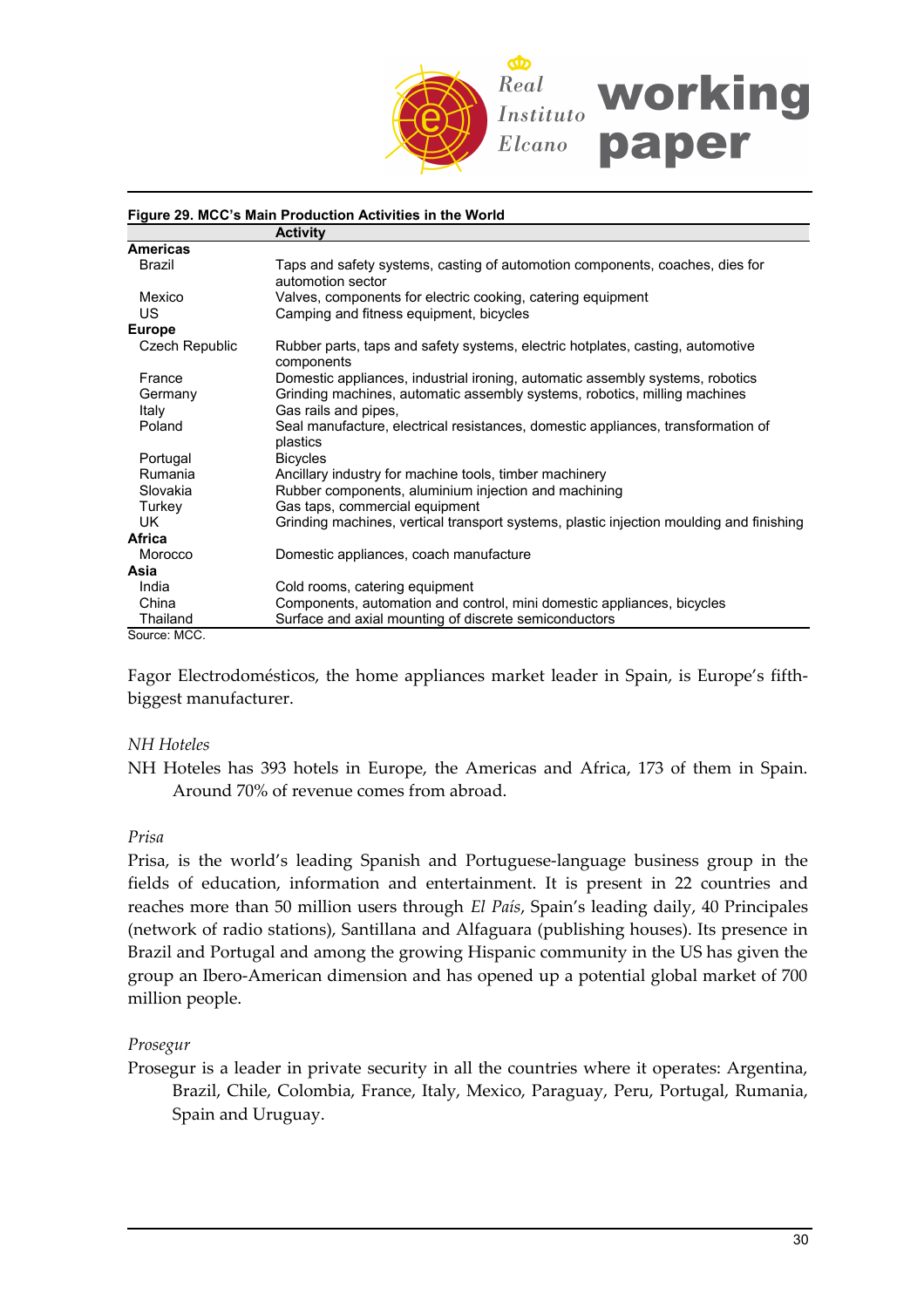

# *Sol Meliá*

Sol Meliá has 144 hotels in 25 countries (297 including Spain). In Latin America and the Caribbean it is the leader. This empire began in 1956 when the 21-year-old Gabriel Escarrer Juliá began to operate his first hotel on the island of Majorca. International expansion began in 1987 with the building of a hotel in the then relatively unknown, but now very fashionable, destination of Bali.

# **(9) Family-owned Multinationals**

## *Antolín-Irausa*

Antolín is the world's largest manufacturer of interior liners for cars and a leading producer of seats, door locks and electrical devices for windows. Founded in 1959, up to 70% of its revenue comes from abroad. Its first plants were set up near to Renault's assembly lines during the 1960s and in the 1970s near to Ford's plant in Valencia. In the 1990s it entered Germany, the UK, France, Portugal, the US, Mexico, Turkey, the Czech Republic, Slovakia, Brazil, Argentina, South Africa, India, Thailand, Japan, South Korea and China.

# *Inditex*

The most spectacularly successful family firm is Inditex, one of the world's largest vertically-integrated clothing manufacturers and marketers with 2,805 stores outside of Spain in 75 countries at the end of April 2010 (4,705 including Spain) in eight store formats (see Figure 30). In 2009, 68% of its net sales of  $\epsilon$ 11 billion were generated abroad (see Figure 31).

|                       | <b>Outside Spain</b> | In Spain |
|-----------------------|----------------------|----------|
| Zara                  | 1,098                | 324      |
| Zara kids             | 40                   | 169      |
| Pull and Bear         | 353                  | 287      |
| Massimo Dutti         | 262                  | 245      |
| Bershka               | 403                  | 262      |
| <b>Stradivarius</b>   | 258                  | 275      |
| Oysho                 | 221                  | 181      |
| Zara Home             | 143                  | 120      |
| Uterqüe               | 27                   | 37       |
| Total                 | 2,805                | 1,900    |
| (1) At 30 April 2010. |                      |          |

#### **Figure 30. Inditex's Stores (1)**

Source: Inditex.

#### **Figure 31. Inditex's International Sales (% of the total)**

| 1994             | 1996 | 1998 | 2000 | 2001 | 2002 | 2003 | 2004 | 2005 | 2006 | 2007 | 2008 | 2009 |
|------------------|------|------|------|------|------|------|------|------|------|------|------|------|
| 25               | 36   | 46   | 52.3 | 54   | 54   | 54   | 54.5 | 57   | 60.4 | 63   | 66   | 68   |
| Source: Inditex. |      |      |      |      |      |      |      |      |      |      |      |      |

Inditex's IPO in May 2001 turned Amancio Ortega, the founder and majority owner, into the world's 18th-wealthiest person (US\$10.3 billion) in the *Forbes* magazine's annual ranking. Ortega's empire began with a lingerie workshop set up with his first wife. One of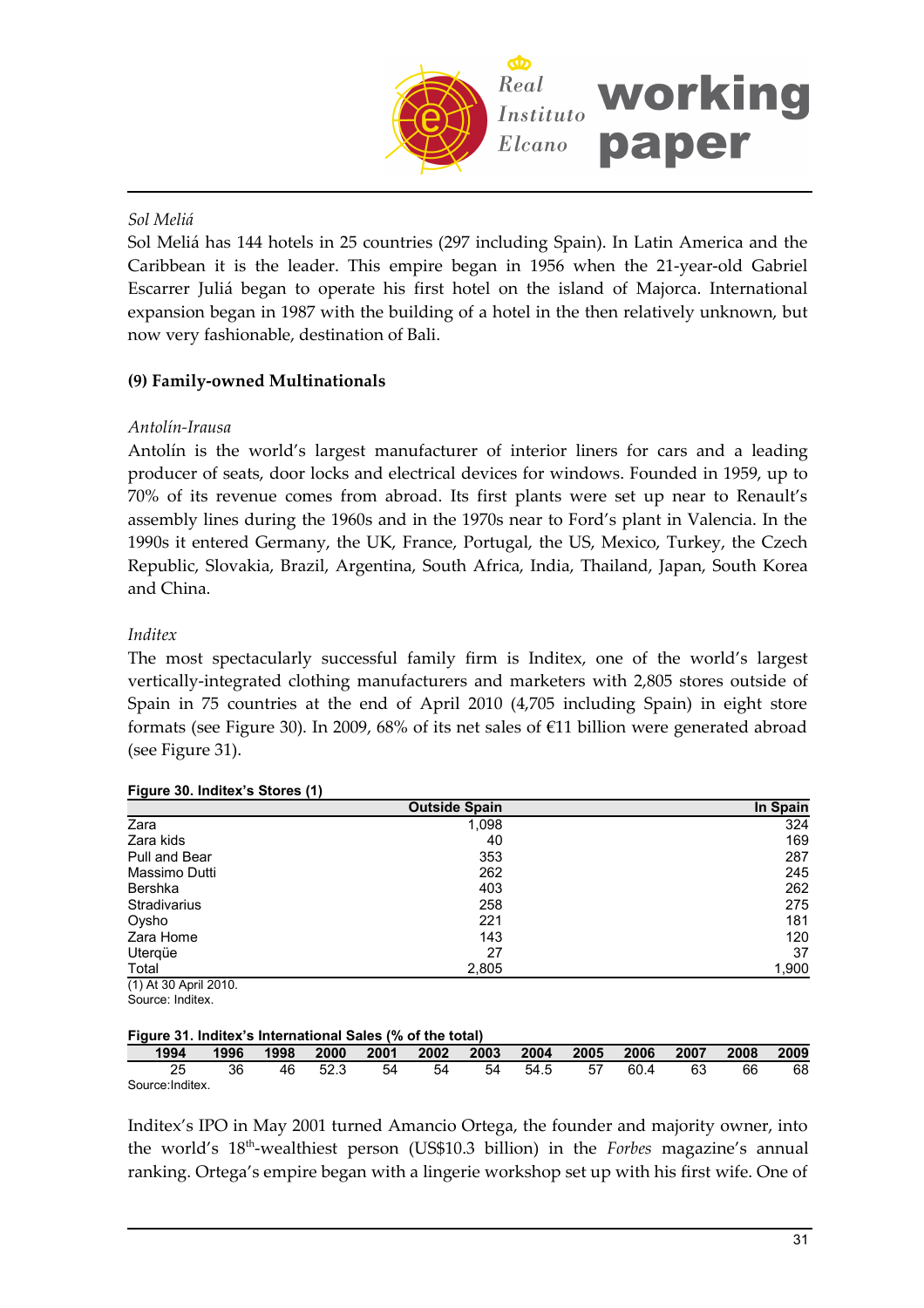

the keys to Inditex's success is its just-in-time manufacturing capabilities and state-of-theart information systems which enable it to keep low stocks in stores and respond very quickly to market trends and needs.

## *Pronovias*

Pronovias is the world's largest maker and seller of bridal wear, with a global market share of 5%. It started in 1922 and distributes through a network of more than 2,500 points-of-sale. Like Inditex, it is able to quickly meet the needs of each market.

## *Roca*

This bathroom installations company has 64 production plants in 17 countries and is the world's biggest in its sector. In 2006 it acquired Switzerland's JohnsonSuisse, a company with plants in Malaysia, the Croatian and Rumanian subsidiaries of Austrian group Lasselsberger and a 50% stake in the Indian firm Parryware. In 2007 it bought Russia's Keramkia, making it the country's largest producer of ceramic bathroom equipment.

# *Talgo*

The innovative Talgo began in the 1920s when a Basque railway engineer, Alejandro Goicoechea, pioneered a new method for building railway cars. Instead of making railway cars heavy enough to allow them to make turns at relatively high speeds, Goicoechea sought to minimise the equipment's weight by using lighter materials and reducing the cars' height. In addition, the wheels are mounted in pairs but not joined by an axle and are between rather than underneath the individual coaches The first prototype was launched in 1943 at a time when Spain was internationally isolated and its people starving. In 1974 the Talgo became the first high-speed sleeper train in the world (covering the Barcelona-Paris route). Another later feature is the suspension, which makes carriages tilt as they enter a curve and allows for higher speeds without passenger discomfort.

Talgo sold coaches to Germany in 1993 and in 1994 became the first European train with a regular commercial service in the US (between Seattle and Portland). This was followed in 1995 by Seattle-Vancouver. It entered Finland via an acquisition in 1999, where it designs, builds and maintains various types of trains and in 2003 began a service on the line between Almaty and Astana, the old and new Kazakh capitals.

# **(10) Conclusion**

The direct investment abroad over the past 15 years has made parts of corporate Spain significant actors on the global stage and enabled them to weather much better any downturn in their domestic market. This has been particularly evident since 2009 when the Spanish economy took a nosedive. Today, some of these multinationals such as Santander, the banking group, earn more than two-thirds of their profits from their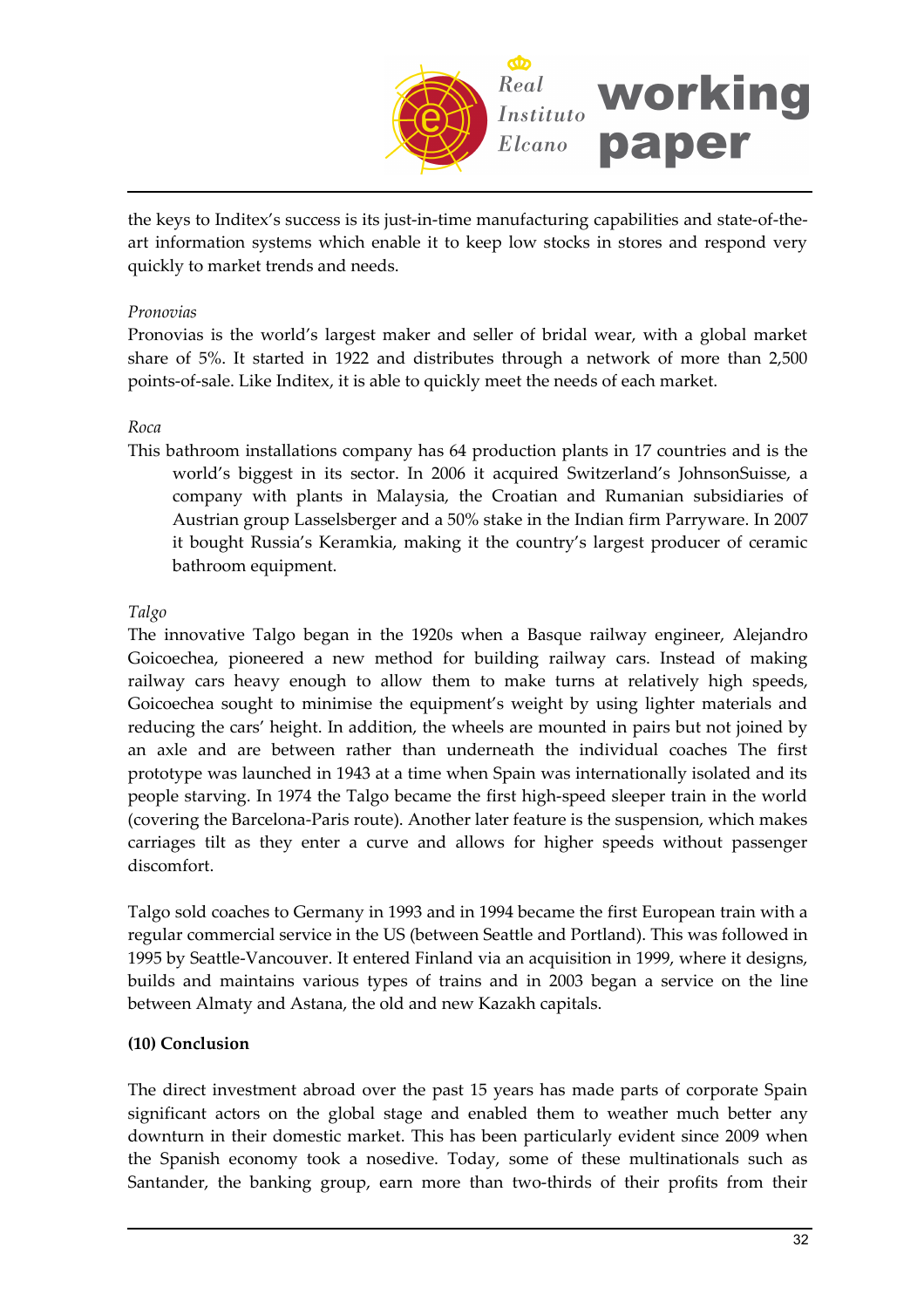

international activity.

Until a few years ago, it looked as if some of the big players had tied a disproportionate share of their future wellbeing to Latin America, a region not known for sustained stability. But they have diversified their investments more, moving to a greater extent into Europe and in a few cases into Asia, while Latin America itself is emerging as economically much stronger and politically more democratic (with a few exceptions), most notably the region's powerhouse, Brazil.

That said, six of the main investors in Latin America and also the largest Spanish multinationals –Santander, BBVA, Telefónica, Repsol YPF, Iberdrola and Gas Natural Fenosa– account for around 70% of the Ibex-35 index of the Spanish stock exchange, a greater degree of concentration than that of other European indices such as Germany's DAX, France's CAC and the UK's FTSE 100 (see Figure 32).

#### **Figure 32. Main Weightings in the Ibex-35 (% of total) (1)**

|                        | $\frac{9}{6}$ |
|------------------------|---------------|
| Santander              | 22.5          |
| Telefónica             | 21.8          |
| <b>BBVA</b>            | 10.6          |
| Iberdrola              | 8.0           |
| Repsol YPF             | 6.0           |
| <b>Gas Natural</b>     | 1.4           |
| $(1)$ At 31 July 2010. |               |

Source: National Securities Market Commission.

A really big crisis in Latin America would send their shares tumbling and hence the stock market as a whole, and have an impact on the bottom line of the most exposed companies and banks to varying degrees. However, while Latin America remains unpredictable, the chances of this happening are much less now than in the past, and these companies, in particular, and many other Spanish multinationals are in a stronger position to face any turbulence. All in all, the move abroad, with very few exceptions, has been a resounding success.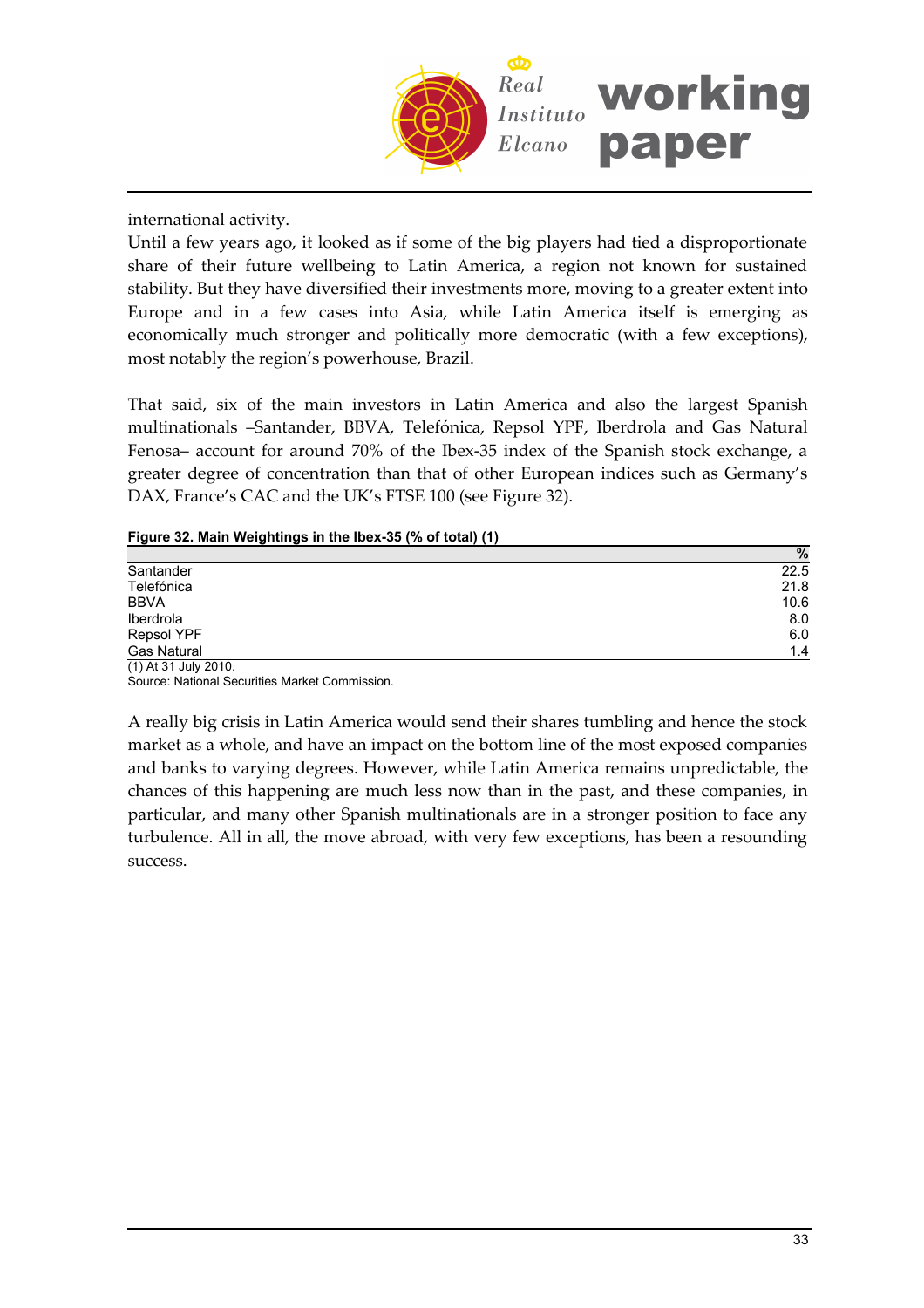

# **Appendix (a)**

|      | <b>France</b> | Figure 33. Foreign Direct Investment Outflows by Selected Country, 1990-2009 (US\$ billion) (1)<br><b>Germany</b> | <b>Italy</b> | UK    | <b>Spain</b> | <b>Spain</b>    |
|------|---------------|-------------------------------------------------------------------------------------------------------------------|--------------|-------|--------------|-----------------|
|      |               |                                                                                                                   |              |       |              | (% of EU total) |
| 1990 | 36.2          | 24.2                                                                                                              | 7.6          | 17.9  | 3.3          | 2.5             |
|      |               |                                                                                                                   |              |       |              |                 |
| 1991 | 25.1          | 22.9                                                                                                              | 7.3          | 16.4  | 4.1          | 3.8             |
| 1992 | 30.4          | 18.6                                                                                                              | 5.9          | 17.7  | 2.4          | 2.3             |
| 1993 | 19.5          | 17.1                                                                                                              | 7.2          | 26.0  | 3.1          | 3.3             |
| 1994 | 24.3          | 18.8                                                                                                              | 5.1          | 32.2  | 4.1          | 6.7             |
| 1995 | 15.7          | 39.0                                                                                                              | 5.7          | 43.6  | 4.6          | 2.9             |
| 1996 | 30.4          | 50.8                                                                                                              | 6.5          | 34.0  | 7.0          | 3.8             |
| 1997 | 35.5          | 41.8                                                                                                              | 12.2         | 61.6  | 14.4         | 6.4             |
| 1998 | 48.6          | 88.8                                                                                                              | 16.0         | 122.8 | 20.2         | 4.9             |
| 1999 | 126.8         | 108.7                                                                                                             | 6.7          | 201.4 | 44.4         | 6.2             |
| 2000 | 177.4         | 56.5                                                                                                              | 12.3         | 233.4 | 58.2         | 7.1             |
| 2001 | 86.7          | 39.7                                                                                                              | 21.4         | 58.8  | 33.1         | 7.6             |
| 2002 | 50.4          | 18.9                                                                                                              | 17.1         | 50.3  | 32.7         | 12.3            |
| 2003 | 53.1          | 5.8                                                                                                               | 9.0          | 62.2  | 28.7         | 10.0            |
| 2004 | 56.7          | 20.5                                                                                                              | 19.2         | 91.0  | 60.5         | 16.4            |
| 2005 | 114.9         | 75.9                                                                                                              | 41.8         | 80.8  | 41.8         | 6.8             |
| 2006 | 110.6         | 118.7                                                                                                             | 42.0         | 86.3  | 104.2        | 15.0            |
| 2007 | 164.3         | 162.5                                                                                                             | 90.7         | 318.4 | 137.0        | 10.6            |
| 2008 | 161.0         | 134.6                                                                                                             | 43.8         | 161.0 | 74.8         | 8.1             |
| 2009 | 147.1         | 62.7                                                                                                              | 43.9         | 18.4  | 16.3         | 4.2             |

(1) Figures rounded up to nearest decimal.

Source: World Investment Report 2010, UNCTAD.

# **Appendix (b)**

| Figure 34. Outward Stock of Direct Investment as a % of GDP by Selected Country, 1990-2009 |  |  |  |
|--------------------------------------------------------------------------------------------|--|--|--|
|--------------------------------------------------------------------------------------------|--|--|--|

|      | <b>France</b> | Germany | <b>Italy</b> | UK   | <b>Spain</b> |
|------|---------------|---------|--------------|------|--------------|
| 1990 | 9.0           | 8.8     | 5.3          | 23.1 | 3.0          |
| 1991 | 10.6          | 9.6     | 5.9          | 22.4 | 3.7          |
| 1992 | 11.4          | 8.6     | 5.6          | 20.6 | 4.5          |
| 1993 | 12.3          | 9.3     | 7.9          | 25.5 | 5.9          |
| 1994 | 13.4          | 10.5    | 8.5          | 26.6 | 5.6          |
| 1995 | 13.0          | 10.6    | 9.4          | 26.8 | 5.8          |
| 1996 | 14.7          | 11.9    | 9.3          | 27.7 | 7.2          |
| 1997 | 16.7          | 14.3    | 11.7         | 27.2 | 9.3          |
| 1998 | 19.6          | 17.1    | 14.5         | 34.3 | 12.3         |
| 1999 | 22.9          | 19.3    | 15.1         | 46.8 | 19.1         |
| 2000 | 69.7          | 28.5    | 16.4         | 62.3 | 22.2         |
| 2001 | 59.6          | 32.7    | 16.3         | 60.6 | 23.6         |
| 2002 | 43.8          | 34.5    | 16.0         | 63.2 | 23.8         |
| 2003 | 52.6          | 34.0    | 15.9         | 63.8 | 25.0         |
| 2004 | 56.1          | 33.7    | 16.2         | 56.6 | 27.0         |
| 2005 | 57.5          | 33.2    | 16.5         | 52.6 | 27.0         |
| 2006 | 71.0          | 37.1    | 20.3         | 59.6 | 35.3         |
| 2007 | 69.6          | 40.1    | 24.6         | 65.6 | 40.8         |
| 2008 | 45.9          | 36.0    | 22.3         | 57.5 | 37.4         |
| 2009 | 64.9          | 41.2    | 27.4         | 76.0 | 44.2         |

Source: World Investment Report 2010, UNCTAD.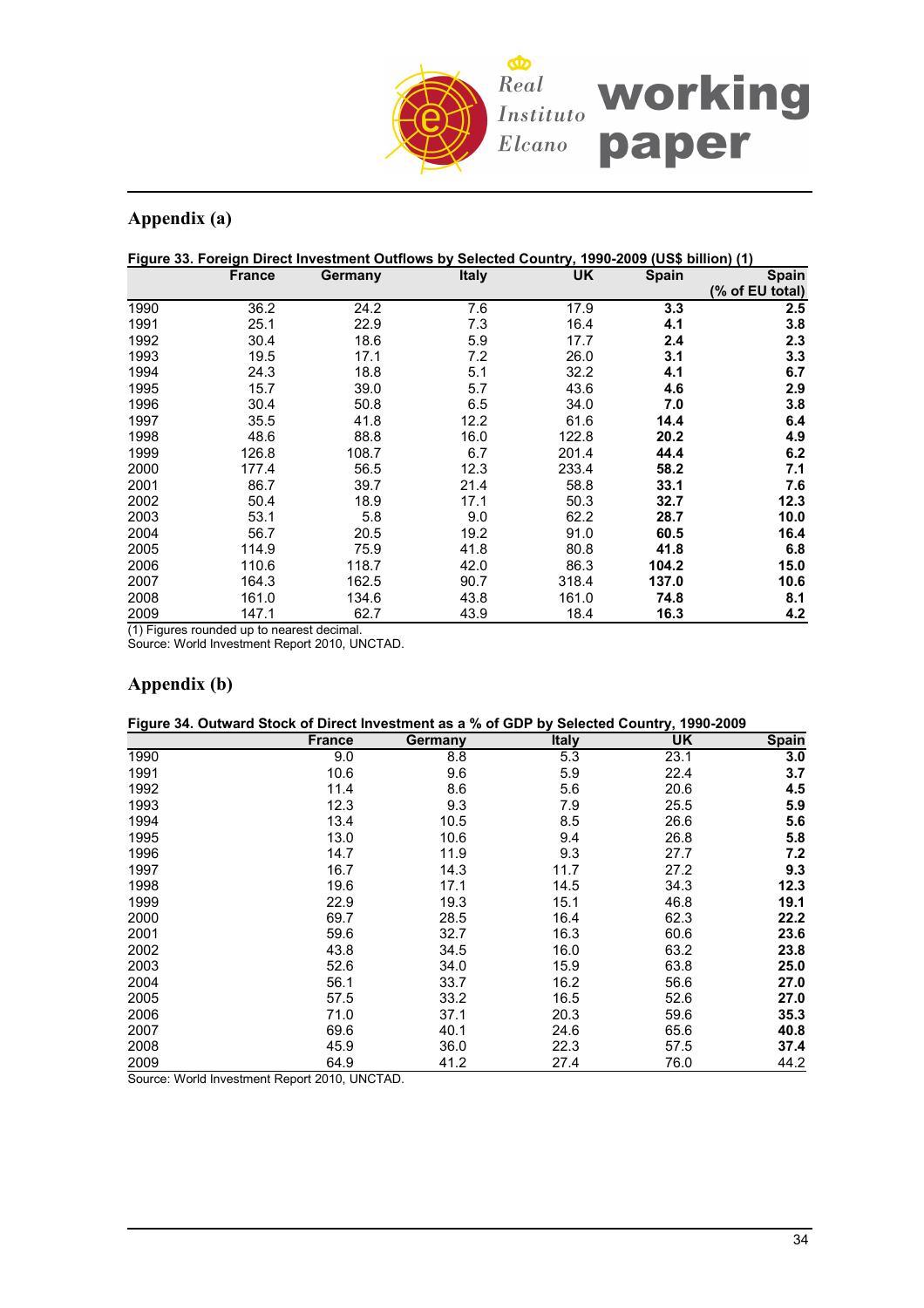

# **Appendix (c)**

| (1) Figure 35. Domestic and International Revenues of Ibex 35 Companies, 1 <sup>st</sup> Half of 2010 (€million) |                    |                    |                                      |  |  |  |  |
|------------------------------------------------------------------------------------------------------------------|--------------------|--------------------|--------------------------------------|--|--|--|--|
| Company                                                                                                          | <b>Domestic</b>    | International      | International as % of Total Revenues |  |  |  |  |
| Abertis                                                                                                          | 939.8 (+3.1%)      | 958.1 (+9.9%)      | 50.5                                 |  |  |  |  |
| Acciona                                                                                                          | 2,165 (-3.9%)      | 850.3 (+25.1)      | 28.1                                 |  |  |  |  |
| Acerinox                                                                                                         | 218.8 (+39.4%)     | 1,953.4 (+72.1%)   | 89.9                                 |  |  |  |  |
| ACS.                                                                                                             | 5,771.4 (-8.8%)    | $2,362 (+31.3)$    | 29.0                                 |  |  |  |  |
| <b>Arcelor Mittal</b>                                                                                            | NA                 | ΝA                 |                                      |  |  |  |  |
| <b>Banco Popular</b>                                                                                             | 1,905.2 (-25.0%)   | 157.8 (-28.9%)     | 7.6                                  |  |  |  |  |
| <b>Banco Sabadell</b>                                                                                            | 1,221.4 (-29.9%)   | 65.2 (+47.2%)      | 5.0                                  |  |  |  |  |
| <b>Banco Santander</b>                                                                                           | 5,611.7 (-34.7%)   | 19,611.3 (+2.1%)   | 77.7                                 |  |  |  |  |
| <b>Banesto</b>                                                                                                   | 1,387.8 (+33.9)    | 64.9 (+53.6%)      | 4.5                                  |  |  |  |  |
| <b>Bankinter</b>                                                                                                 | 569.6 (-41.1%)     | $3.4$ (-26.5%)     | 0.6                                  |  |  |  |  |
| <b>BBVA</b>                                                                                                      | 4,494 (-28.7%)     | 5,962 (-9.6%)      | 57                                   |  |  |  |  |
| <b>BME</b>                                                                                                       | 163.5 (+11.6%)     |                    |                                      |  |  |  |  |
| Criteria                                                                                                         | 2,719.3 (+13.1%)   | $1.22(-5-6%)$      | 0.04                                 |  |  |  |  |
| Ebro Foods                                                                                                       | 55.4 (-12.5%)      | 793.5 (-5.6%)      | 93.5                                 |  |  |  |  |
| Enagás                                                                                                           | 474.5 (+15.5%)     |                    |                                      |  |  |  |  |
| Endesa                                                                                                           | $9,204 (+66.7%)$   | 5,058 (+3.4%)      | 35.5                                 |  |  |  |  |
| <b>FCC</b>                                                                                                       | $3,210(-6.1\%)$    | 2,505.7 (-3.4%)    | 67.8                                 |  |  |  |  |
| Ferrovial                                                                                                        | 1,887.7 (-14.1%)   | 3,878.3 (+4.4%)    | 67.2                                 |  |  |  |  |
| Gamesa                                                                                                           | 204.4 (59.3%)      | 824.3 (-33.7%)     | 80.1                                 |  |  |  |  |
| <b>Gas Natural</b>                                                                                               | $5,624.5 (+38.4%)$ | $3,806.4 (+61.2%)$ | 40.3                                 |  |  |  |  |
| Grifols                                                                                                          | 119.5 (+2.2%)      | 368.3 (+4.1%)      | 75.5                                 |  |  |  |  |
| Iberdrola                                                                                                        | 7,633 (+39.6%      | $7,685 (+0.5%)$    | 50.2                                 |  |  |  |  |
| Iber. Renovables                                                                                                 | 515.6 (+31.3%)     | 607.3 (+9.4%)      | 54.1                                 |  |  |  |  |
| Indra                                                                                                            | 825.4 (-5.1%)      | $503.2 (+8.5%)$    | 37.9                                 |  |  |  |  |
| Mapfre                                                                                                           | $4,028.6 (+6.4%)$  | $3,544 (+18.4%)$   | 65.8                                 |  |  |  |  |
| OHL                                                                                                              | 727.6 (-16.7%)     | 1,385.5 (+27%)     | 65.5                                 |  |  |  |  |
| Red Eléctrica                                                                                                    | 634.3 (+11.3%)     | 15.8 (+16.5%)      | 2.3                                  |  |  |  |  |
| Repsol                                                                                                           | 12,125 (+8.6%)     | 14,738 (33.4%)     | 54.8                                 |  |  |  |  |
| Sacyr                                                                                                            | 1,623.7 (-40%)     | 751.6 (+22.4%)     | 30.7                                 |  |  |  |  |
| Telecinco                                                                                                        | 438 (+45.8%)       | $10.7 (+24.3%)$    | 2.2                                  |  |  |  |  |
| Telefónica                                                                                                       | $9,424.1(-4.0\%)$  | 19,628 (+10.6%)    | 67.5                                 |  |  |  |  |
| Total                                                                                                            | 85,923 (-0.88%)    | 98,093 (+10.5%)    | 53.3                                 |  |  |  |  |

(1) First half of 2010 and percentage change over the first half of 2009 in brackets. Figures rounded up to nearest decimal. Four companies (Abengoa, Iberia, Técnicas Reunidas and Inditex) had not published their results at the time when this table was prepared.

Source: National Securities Market Commission.